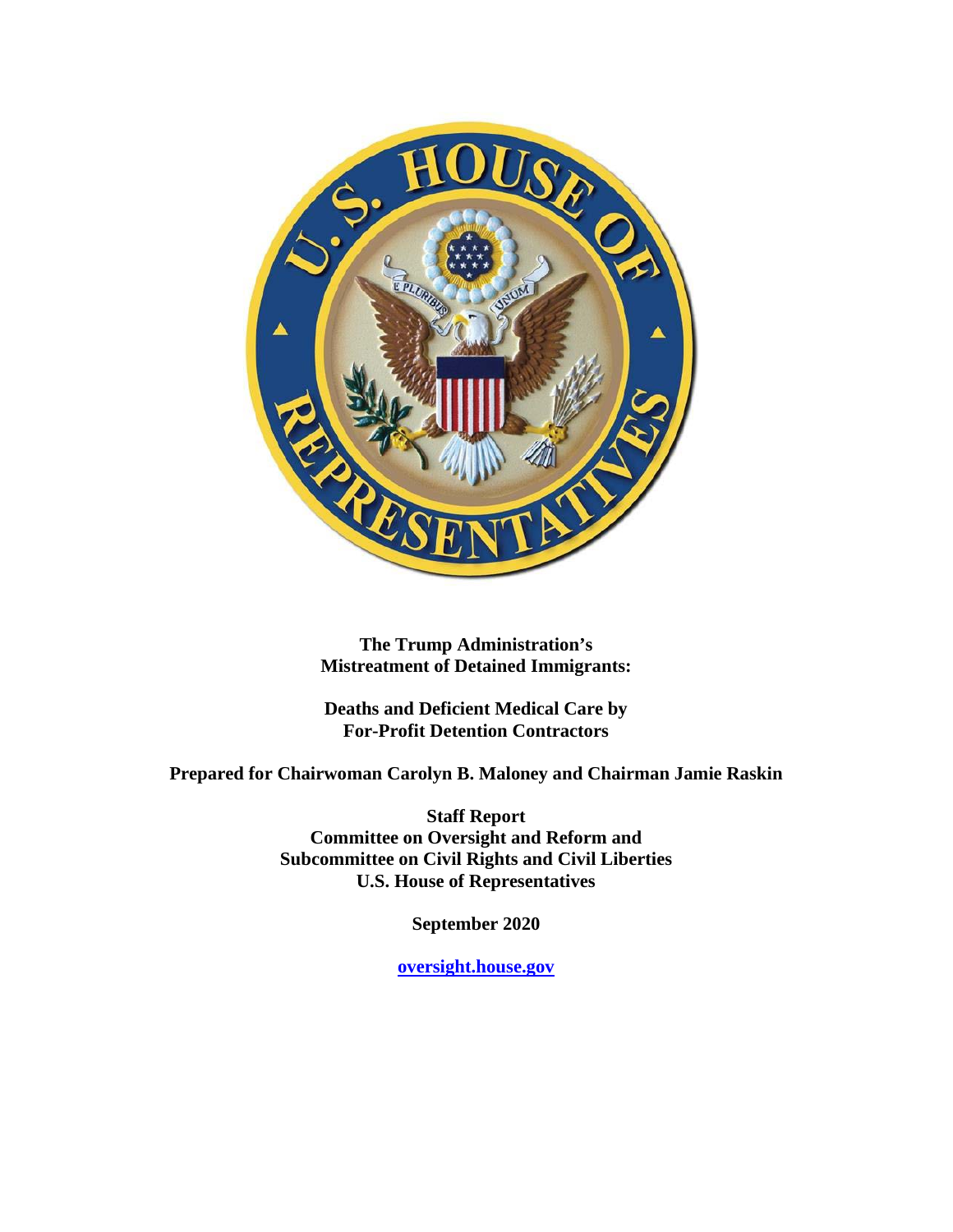#### <span id="page-1-0"></span>**EXECUTIVE SUMMARY**

Last year, the Committee on Oversight and Reform initiated an investigation into the Trump Administration's use of for-profit contractors to detain tens of thousands of immigrants.

Under the leadership of Chairman Elijah E. Cummings, the Committee began investigating troubling reports of deaths of adults and children, deficient medical care, prolonged detention, improper treatment, and filthy conditions at facilities operated by U.S. Immigration and Customs Enforcement (ICE) and Customs and Border Protection (CBP).

As part of this investigation, Committee staff conducted oversight inspections of nearly two dozen detention facilities in Arizona, California, Georgia, Louisiana, Mississippi, and Texas. In some cases, conditions were so poor that Committee staff warned contractor officials during their visits about deficiencies in the treatment of detainees.

For example, after an inspection of the Irwin County Detention Center in Georgia which has been the subject of new whistleblower reports regarding "jarring medical neglect" and hysterectomies performed on immigrant women—Committee staff were so alarmed by health and safety concerns that they raised them directly with the warden during their visit.

Following these inspections, Chairman Cummings wrote a letter to then-Acting Secretary of Homeland Security Kevin K. McAleenan that the inspections "revealed potentially serious ongoing problems with the treatment of children and adults in DHS custody."

After Chairman Cummings passed away in the fall of 2019, Chairwoman Carolyn B. Maloney continued this investigation and pressed for aggressive action. For example, on November 18, 2019, she sent a letter asking the Department of Homeland Security (DHS) Inspector General to conduct its own investigation of the troubling conditions at the Irwin County Detention Center and other facilities operated by private contractors.

The Subcommittee on Civil Rights and Civil Liberties chaired by Rep. Jamie Raskin also has been spearheading this investigation, holding several hearings examining dangerous and overcrowded conditions at these detention facilities.

As part of its investigation, the Committee requested a broad range of documents and information from ICE and its two largest detention contractors, CoreCivic and GEO Group. Over the past several months, the Committee has also sought information regarding the spread of the coronavirus in DHS detention facilities. This staff report presents the results of this investigation, based on Committee staff review of thousands of documents totaling more than 60,000 pages.

#### *Detainees Died After Receiving Inadequate Medical Care*

The Committee obtained internal DHS reports examining the death of detainees in facilities run by private contractors. These documents reveal a widespread failure to provide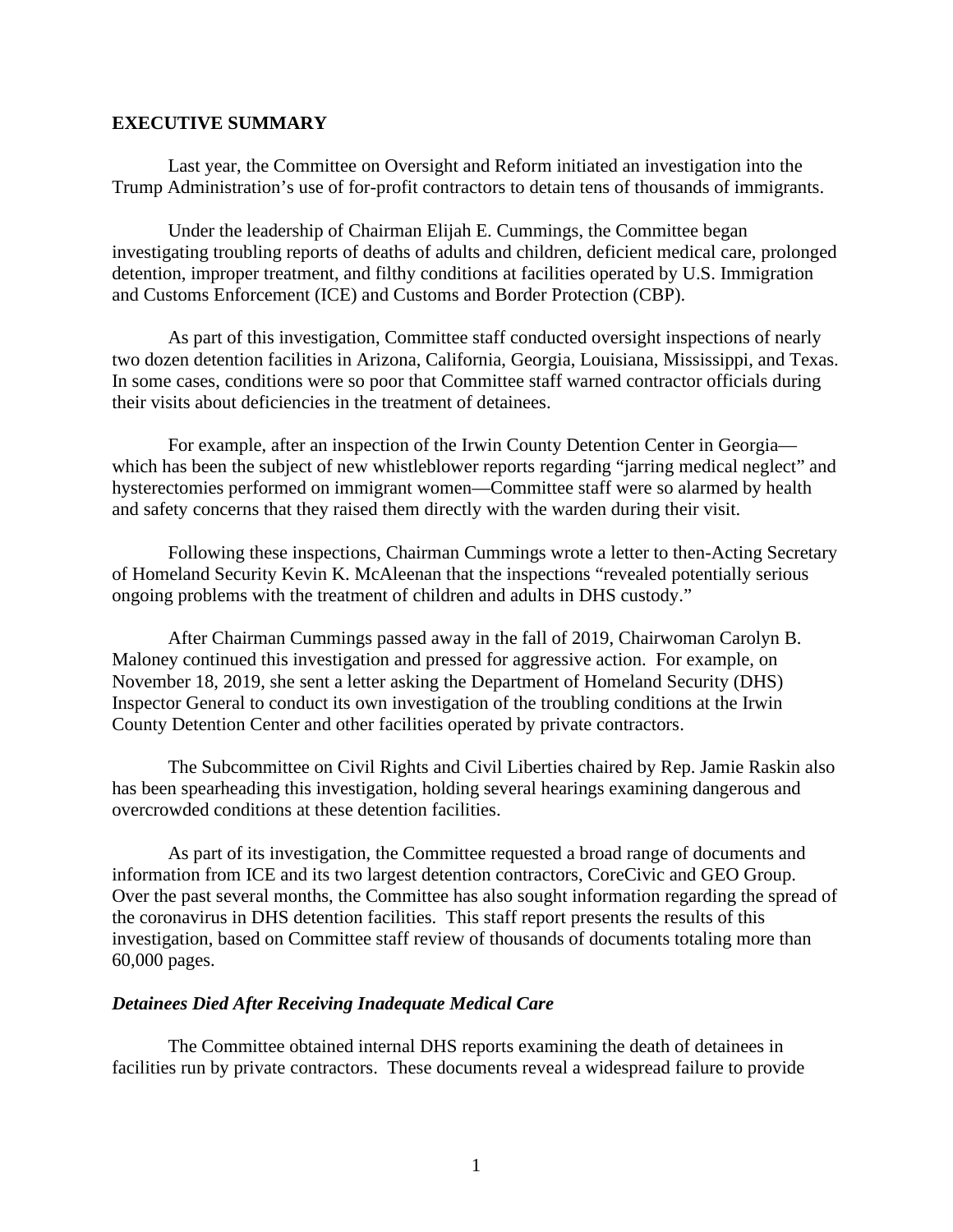necessary medical care to detainees with serious and chronic medical conditions, along with critical medical staff shortages. For example:

• Huy Chi Tran, 47, died in June 2018 of a sudden cardiac arrest after being detained for eight days and placed in solitary confinement at CoreCivic's Eloy Detention Center in Arizona. A guard failed to monitor him and then falsified logs to hide this failure. Mr. Tran had been a legal permanent resident since 1984.

A subsequent whistleblower complaint in 2019 stated that ICE health officials were "informed of multiple concerns regarding the care provided at the facility, particularly the facility's psychiatrist misdiagnosing, failing to treat detainees appropriately, and the lack of readily available emergency medications." The whistleblower also stated that ICE health officials were "very misleading" in a briefing to senior officials about the cause of Mr. Tran's death.

• Vicente Caceres-Maradiaga, 46, died in May 2017 of an enlarged heart and liver after being detained for nine days at GEO Group's Adelanto Detention Facility in California—and after his high blood pressure went unmonitored while detained. Mr. Caceres-Maradiaga was a construction worker who had been in the United States since 1999.

A subsequent review of this facility by the DHS Office for Civil Rights and Civil Liberties found: "The failure to hire an effective and qualified clinical leader contributed to the inadequate detainee medical care that resulted in medical injuries, including bone deformities and detainee deaths, and continues to pose a risk to the safety of other detainees at ACF."

• Jean Carlos Jimenez-Joseph, 27, died in May 2017 by suicide after being detained for 69 days at CoreCivic's Stewart Detention Center in Georgia. Mr. Jimenez-Joseph was placed in solitary confinement at Stewart despite suffering from serious mental illnesses. Mr. Jimenez-Joseph came to the United States as a child and was granted Deferred Action for Childhood Arrivals status in 2016. ICE sought to deport him after a misdemeanor arrest.

ICE's own review of Mr. Jimenez-Joseph's death included damning findings of misconduct: "In addition to leaving the unit unsupervised on seven occasions the night of JIMENEZ's suicide, Officer [Redacted] falsely logged that he completed security rounds at 12:00 a.m. and 12:28 a.m., neither of which were corroborated by video surveillance footage. These entries indicate Officer [Redacted] observed JIMENEZ alive at these times when he did not."

• Roger Rayson, 47, died in March 2017 of a brain hemorrhage in ICE custody after being detained for 44 days at GEO Group's LaSalle Detention Center in Louisiana. When Mr. Rayson was placed in solitary confinement, medical staff did not routinely open the cell door to check on him even though the intercom for his cell was broken the entire time he was there. ICE medical staff submitted a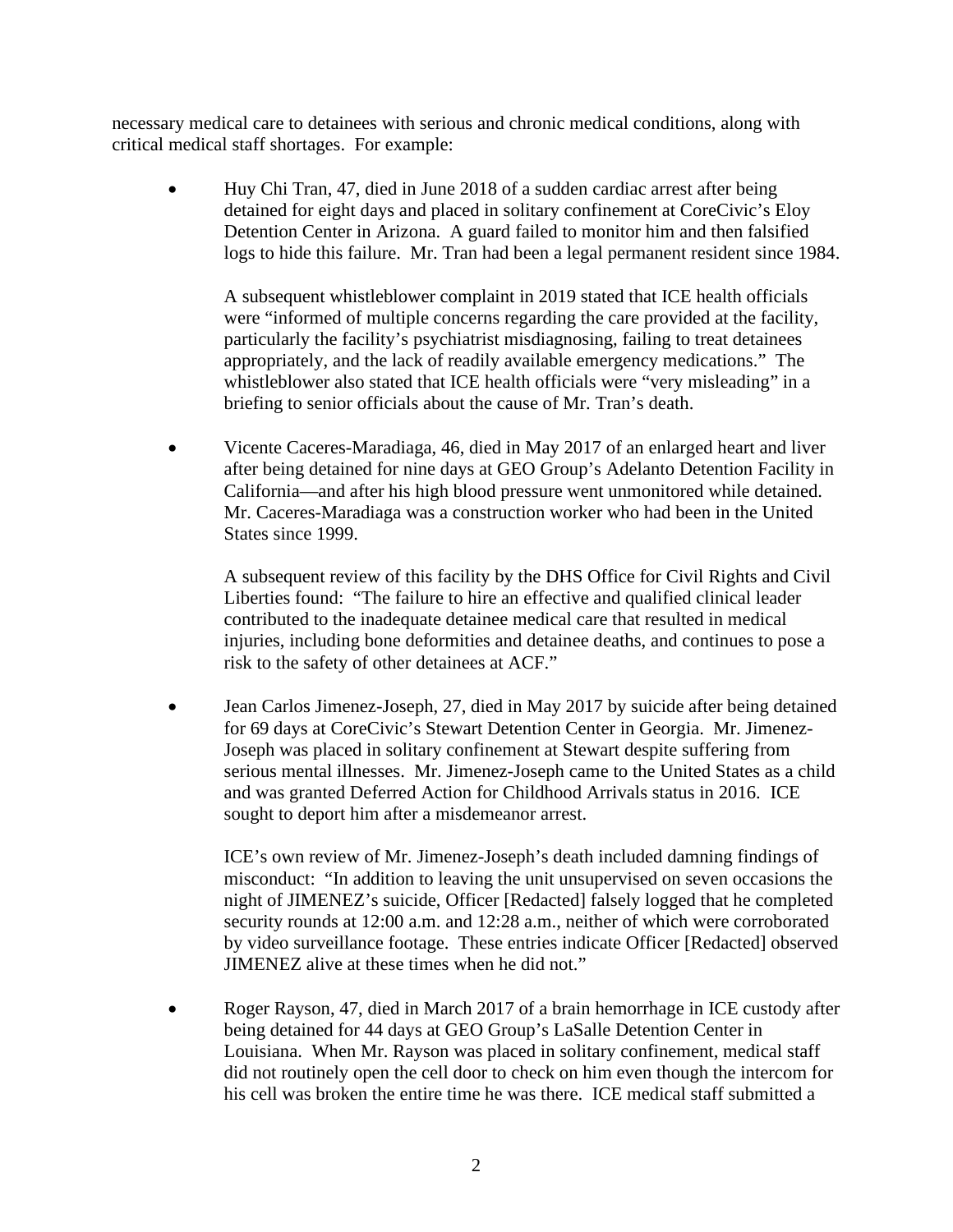subsequent complaint alleging that multiple detainees at this facility did not receive proper medical care, and stated: "Mr. Rayson's healthcare was deplorable."

ICE has failed to publicly release investigative reports on detainee deaths in custody even though it is required to do so by federal law. Since 2018, Congress has required ICE to publicly release all in-custody death investigation reports within 90 days of any death, but ICE has not complied with that requirement for any deaths that have occurred since that time.

#### *Deficient Sanitation and Mismanagement of Infectious Diseases*

Documents obtained by the Committee reveal that immigrants in ICE custody also face serious risks due to deficient sanitation practices and poor handling of infectious diseases.

For example, in 2018 and 2019, an outbreak of the mumps infected nearly 900 detainees in 57 ICE detention facilities across 19 states. Documents also contain examples of improper treatment for tuberculosis, HIV, and in one case, an allegation of "grossly negligent" medical care when an ICE detainee died of meningitis in 2018.

These persistent deficiencies could aggravate the spread of coronavirus in DHS facilities. ICE has confirmed more than 6,000 detainees and 45 ICE staff have been infected with coronavirus at over 95 detention facilities. Information obtained by the Committee shows that as of mid-July 2020, more than 600 GEO Group and CoreCivic employees working in at least 29 facilities also tested positive.

Many ICE facilities, including those that house children, have had repeated sanitation problems, including dirty and moldy bathrooms, insufficient clean clothing, unsanitized dishes, dirty food preparation and service areas, and a lack of soap, toilet paper, paper towels, clean razors, and other hygiene items.

#### *Rewarding Poor Performance with Billions of Dollars in Contracts for Private Detention*

The documents described in this report confirm that the Trump Administration has known for years about systemic health and safety issues at immigration detention facilities operated by for-profit contractors. The Administration has continued to pay billions of taxpayer dollars to these for-profit companies without providing proper oversight.

Even though DHS's own internal reports found that egregious medical deficiencies and negligence led to the deaths of multiple detainees and poor treatment for many others, the Trump Administration has continued to reward the companies that manage these facilities with lucrative contracts.

Since 2017, the Trump Administration has awarded its two biggest detention contractors, CoreCivic and GEO Group, more than \$5 billion in contracts to operate private detention facilities. Instead of holding contractors accountable and imposing financial penalties, ICE has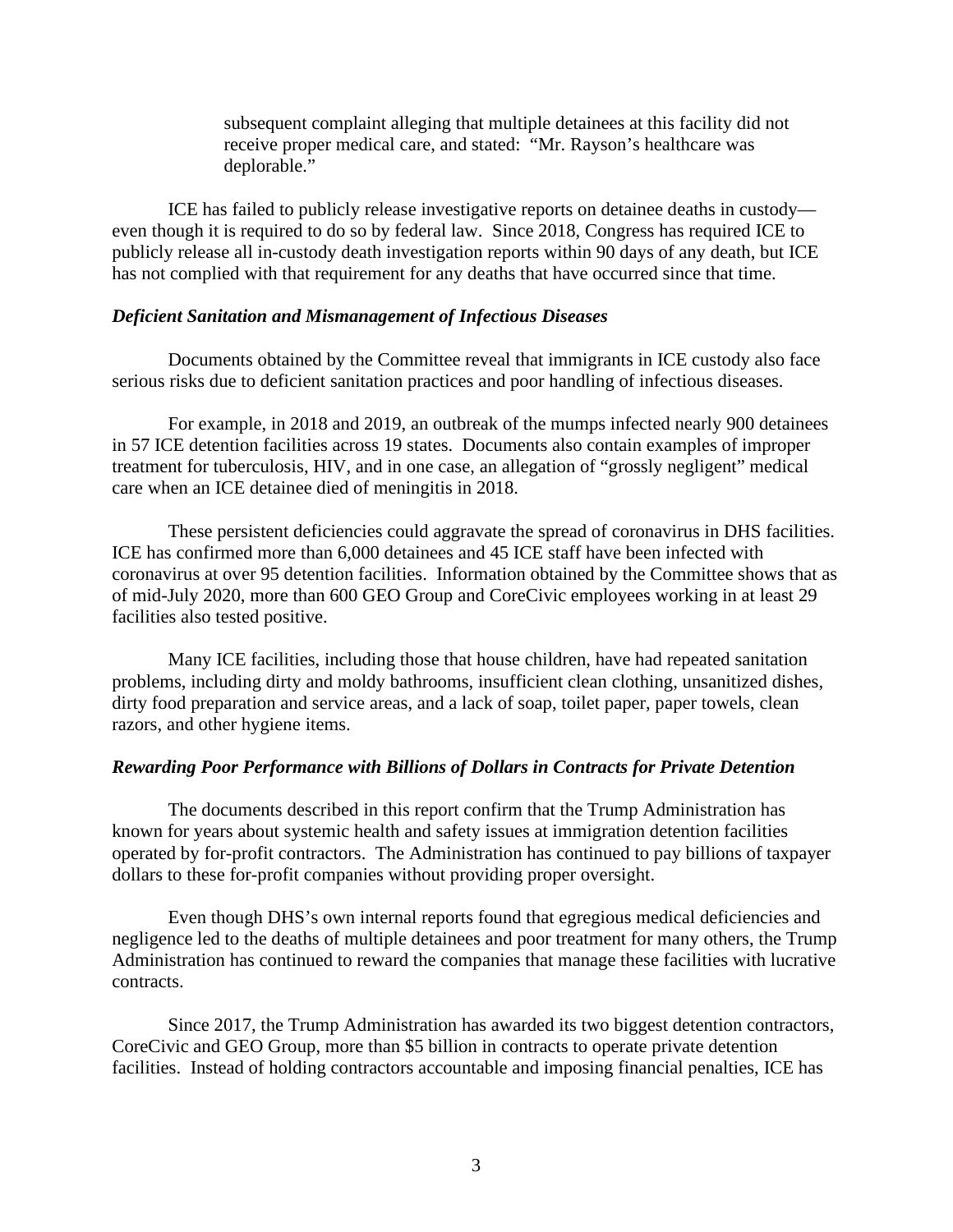issued waivers to allow deficient practices to continue and exempt contractor facilities from certain health and safety standards.

The Administration must take immediate action to update detention standards and oversight to ensure that migrants in U.S. custody are treated humanely and consistent with legal obligations. ICE should use existing contract provisions to hold contractors accountable, should not renew contracts plagued by a history of serious health and safety issues without demonstrations of significant and major improvements, and should decrease the use of contractor facilities along with decreasing unnecessary immigration detention.

The DHS Inspector General should also increase its oversight work, as should other DHS components, such as the DHS Office for Civil Rights and Civil Liberties and the ICE Office of Professional Responsibility.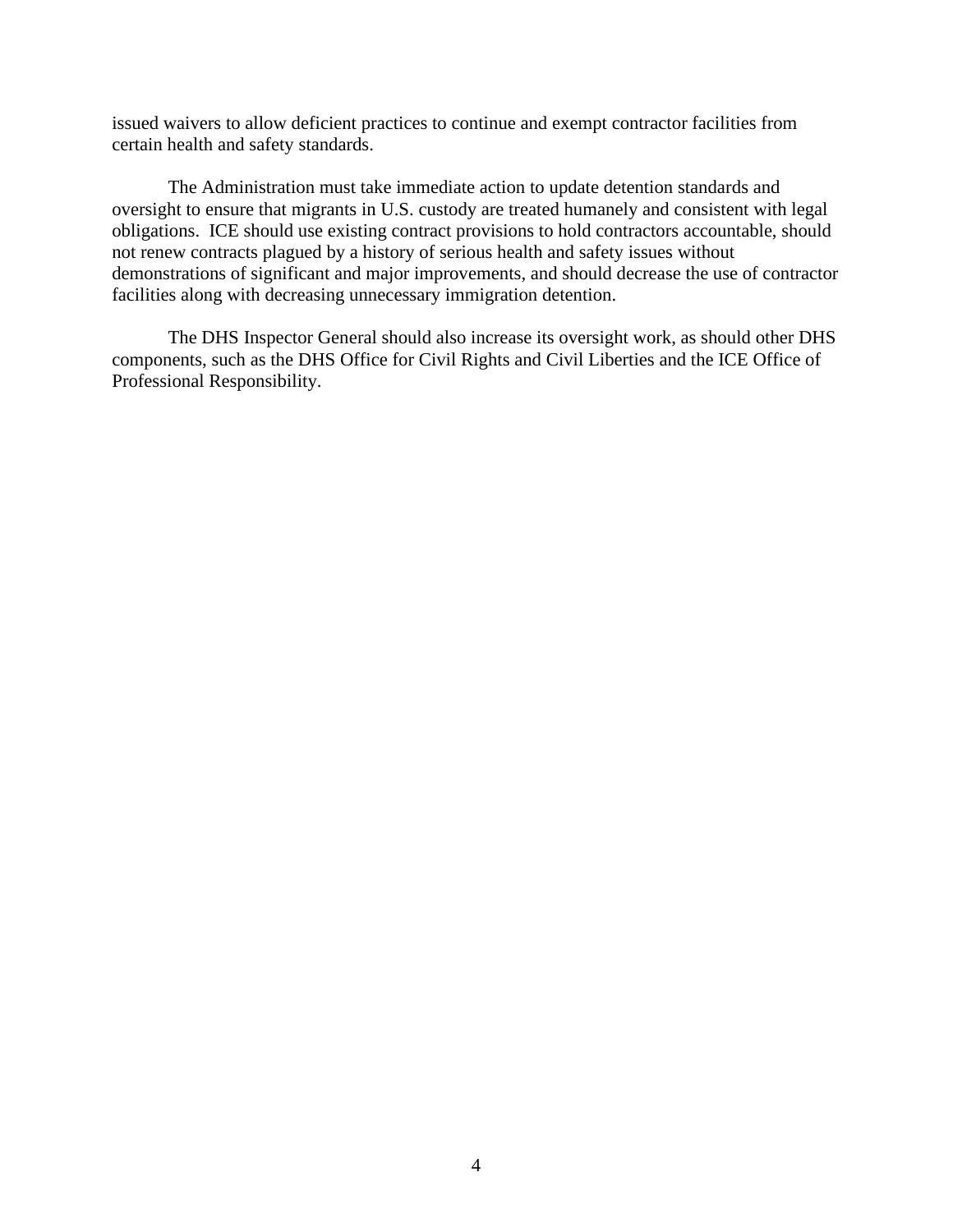# **TABLE OF CONTENTS**

| I.   |           |                                                                         |
|------|-----------|-------------------------------------------------------------------------|
|      | A.        | The Committee's Investigation of the Treatment of Detained Immigrants 6 |
|      | <b>B.</b> | The Committee's Investigation of Detained Immigrants During the         |
| II.  |           |                                                                         |
|      | A.        |                                                                         |
|      |           | 1.                                                                      |
|      |           | 2.                                                                      |
|      |           | Vicente Caceres-Maradiaga, Adelanto Detention Facility  18<br>3.        |
|      |           | $\overline{4}$ .                                                        |
|      |           | 5.                                                                      |
|      |           | 6.                                                                      |
|      | <b>B.</b> |                                                                         |
|      | $C$ .     |                                                                         |
|      | D.        |                                                                         |
|      | E.        |                                                                         |
| III. |           |                                                                         |
|      |           |                                                                         |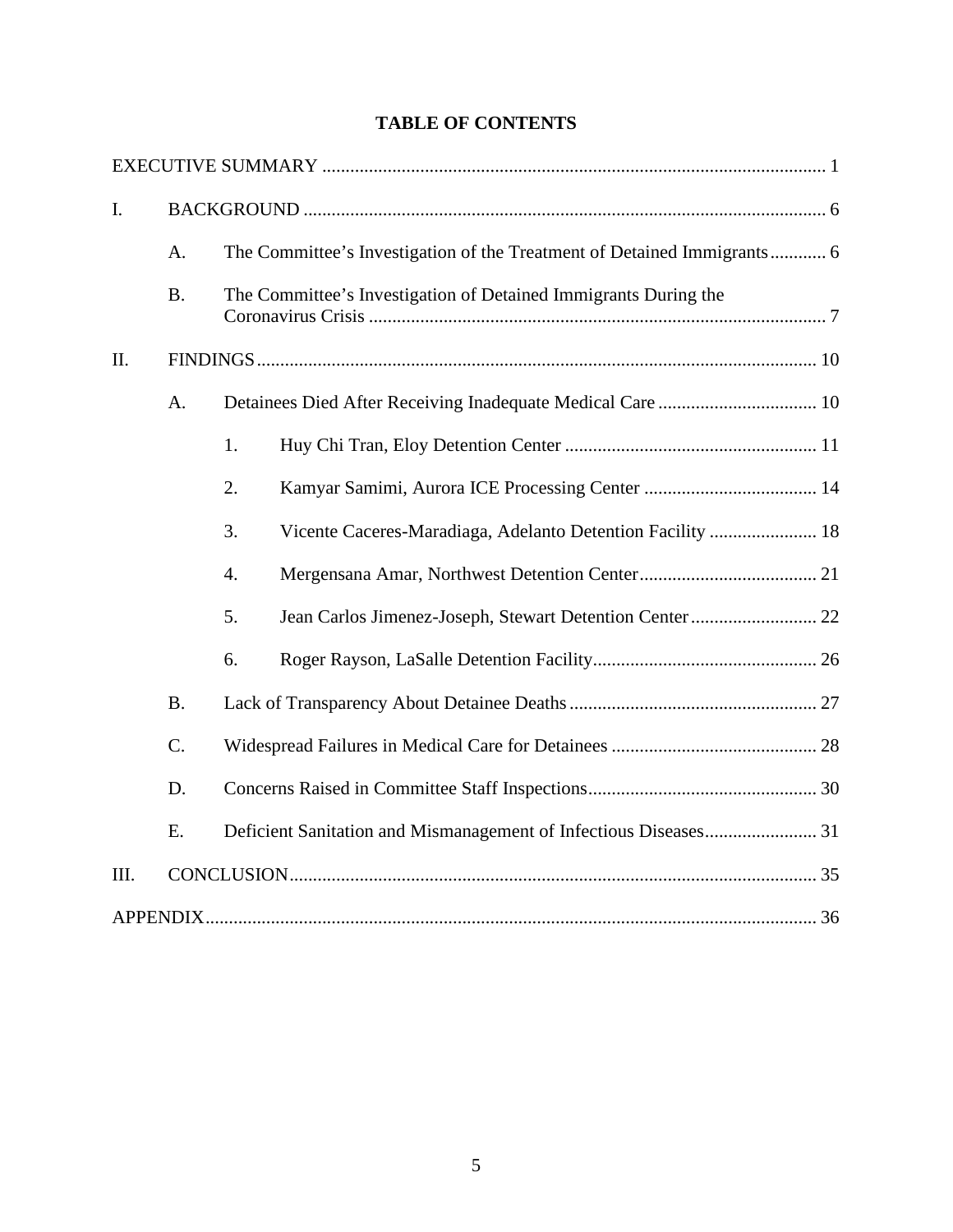#### <span id="page-6-0"></span>**I. BACKGROUND**

#### **A. The Committee's Investigation of the Treatment of Detained Immigrants**

<span id="page-6-1"></span>On July 10, 2019, the Committee launched an investigation into the Trump Administration's use of for-profit contractors to detain tens of thousands of immigrants. The Committee sent requests for documents to ICE and two for-profit contractors that operate ICE detention facilities, CoreCivic and GEO Group. These two companies operate facilities holding more than 80 percent of all people in ICE detention.<sup>[1](#page-6-2)</sup>

The Committee's investigation followed a series of troubling reports of health and safety violations at DHS facilities and rising costs to U.S. taxpayers for detention contracts, as well as reports that adults and children had died in DHS custody. A series of reports by the DHS Inspector General in 2019 showed dangerous overcrowding, prolonged detention, improper detainee treatment, and filthy conditions at various DHS facilities operated by ICE and CBP.<sup>[2](#page-6-3)</sup> The Inspector General also issued reports in 2017 and 2018 that identified security risks, problems with detainee medical care, and inadequate oversight at ICE facilities that detain migrants. Since 2017, at least 49 people have died in ICE custody.<sup>[3](#page-6-4)</sup>

In July 2019, the Oversight Committee and the Subcommittee on Civil Rights and Civil

https://oversight.house.gov/sites/democrats.oversight.house.gov/files/2019-07-10.EEC%20JR%20to%20Zoley-GEO%20Group%20re%20Detention%20Contractors.pdf); Letter from Chairman Elijah E. Cummings, Committee on Oversight and Reform, and Chairman Jamie Raskin, Subcommittee on Civil Rights and Civil Liberties, to Acting Director Matthew T. Albence, Immigration and Customs Enforcement (July 10, 2019) (online at https://oversight.house.gov/sites/democrats.oversight.house.gov/files/2019-07-10.EEC%20JR%20to%20Albence-ICE%20re%20Detention%20Contractors.pdf); *Justice-Free Zones: U.S. Immigration Detention Under the Trump Administration*, ACLU et al. (May 2020) (online at www.aclu.org/sites/default/files/field\_document/justicefree zones immigrant detention report aclu hrw nijc 0.pdf).

<span id="page-6-3"></span><sup>2</sup> Department of Homeland Security, Office of Inspector General, *Management Alert—DHS Needs to Address Dangerous Overcrowding and Prolonged Detention of Children and Adults in the Rio Grande Valley* (July 2, 2019) (online at www.oig.dhs.gov/sites/default/files/assets/2019-07/OIG-19-51-Jul19\_.pdf); Department of Homeland Security, Office of Inspector General, *Concerns about ICE Detainee Treatment and Care at Four Detention Facilities* (June 3, 2019) (online at www.oig.dhs.gov/sites/default/files/assets/2019-06/OIG-19-47- Jun19.pdf); Department of Homeland Security, Office of Inspector General, *Management Alert—DHS Needs to Address Dangerous Overcrowding Among Single Adults at El Paso Del Norte Processing Center* (May 30, 2019) (online at www.oig.dhs.gov/sites/default/files/assets/2019-05/OIG-19-46-May19.pdf).

<span id="page-6-2"></span> $<sup>1</sup>$  Letter from Chairman Elijah E. Cummings, Committee on Oversight and Reform, and Chairman Jamie</sup> Raskin, Subcommittee on Civil Rights and Civil Liberties, to Damon T. Hininger, President and Chief Executive Officer, CoreCivic (July 10, 2019) (online at

https://oversight.house.gov/sites/democrats.oversight.house.gov/files/2019-07-10.EEC%20JR%20to%20Hininger-CoreCivic%20re%20Detention%20Contractors.pdf); Letter from Chairman Elijah E. Cummings, Committee on Oversight and Reform, and Chairman Jamie Raskin, Subcommittee on Civil Rights and Civil Liberties, to George C. Zoley, Chief Executive Officer, GEO Group (July 10, 2019) (online at

<span id="page-6-4"></span><sup>3</sup> Immigration and Customs Enforcement, *List of Deaths in ICE Custody, 2003—2017* (online at www.ice.gov/doclib/foia/reports/detaineedeaths-2003-2017.pdf); Immigration and Customs Enforcement, *Death Detainee Reports* (online at www.ice.gov/death-detainee-report) (accessed Sept. 23, 2020); American Immigration Lawyers Association, *Deaths at Adult Detention Centers* (online at www.aila.org/infonet/deaths-at-adult-detentioncenters) (accessed Sept. 23, 2020).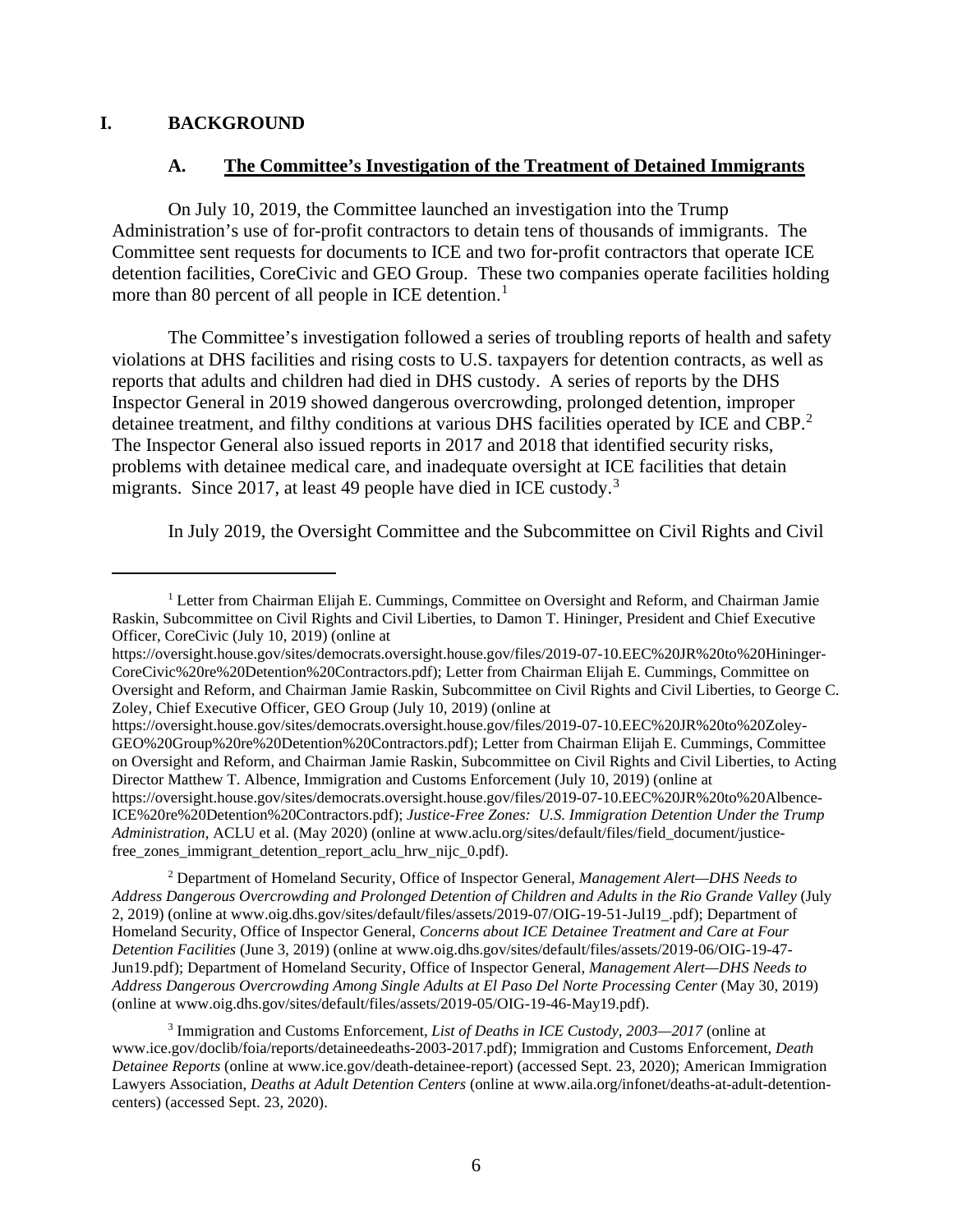Liberties held three hearings on immigration detention and issued a staff report examining the abuse of immigrant children by the Trump Administration.<sup>[4](#page-7-1)</sup>

At the Committee's July 12, 2019, hearing, Chairman Cummings stated that the Trump Administration's "policies are contributing to massive overcrowding which is aggravating conditions, draining supplies, endangering the health and safety of both detainees and government personnel."<sup>[5](#page-7-2)</sup>

In August and September 2019, the Committee sent bipartisan staff delegations across the country to conduct oversight inspections of DHS immigration detention facilities. Committee staff inspected 22 DHS facilities in six states, including 12 detention centers run by ICE and forprofit contractors, seven Border Patrol stations, and three ports of entry operated by CBP (see Appendix for complete list). DHS cancelled staff inspections of 11 CBP facilities a day before they were to occur.<sup>[6](#page-7-3)</sup>

Eleven of the ICE facilities visited by Committee staff housed adult detainees, while one, the South Texas Family Detention Center, held mothers and minor children. Ten ICE facilities visited by staff were managed by contractors, while two were directly managed by ICE. Committee staff toured the facilities and interviewed facility leadership, staff, and detained immigrants when permitted to do so by DHS.

As part of this investigation, Committee staff reviewed detention contracts, audit reports, detainee death reports, detention policies, policy waivers, and emails.

#### <span id="page-7-0"></span>**B. The Committee's Investigation of Detained Immigrants During the Coronavirus Crisis**

On March 11, 2020—before ICE announced its first confirmed case of the coronavirus in a detention center—the Committee sent a letter to Acting Secretary Chad Wolf requesting information on the Department's plan to address the coronavirus pandemic in ICE and CBP

<span id="page-7-1"></span><sup>4</sup> Committee on Oversight and Reform, *Staff Report: Child Separations by the Trump Administration* (July 2019) (online at https://oversight.house.gov/sites/democrats.oversight.house.gov/files/2019-07- 2019.%20Immigrant%20Child%20Separations-%20Staff%20Report.pdf); Committee on Oversight and Reform, *Hearing with the Acting Secretary of Homeland Security Kevin K. McAleenan* (July 18, 2019); Committee on Oversight and Reform, *Hearing on the Trump Administration's Child Separation Policy: Substantiated Allegations of Mistreatment* (July 12, 2019); Committee on Oversight and Reform, Subcommittee on Civil Rights and Civil Liberties, *Hearing on Kids in Cages: Inhumane Treatment at the Border* (July 10, 2019).

<span id="page-7-2"></span><sup>5</sup> Committee on Oversight and Reform, *Hearing on the Trump Administration's Child Separation Policy: Substantiated Allegations of Mistreatment* (July 12, 2019).

<span id="page-7-3"></span><sup>6</sup> Letter from Chairman Elijah E. Cummings, Committee on Oversight and Reform, to Acting Secretary Kevin K. McAleenan, Department of Homeland Security (Aug. 29, 2019) (online at https://oversight.house.gov/sites/democrats.oversight.house.gov/files/2019-08-29.EEC%20to%20McAleenan- %20%20DHS%20re%20StaffDels.pdf).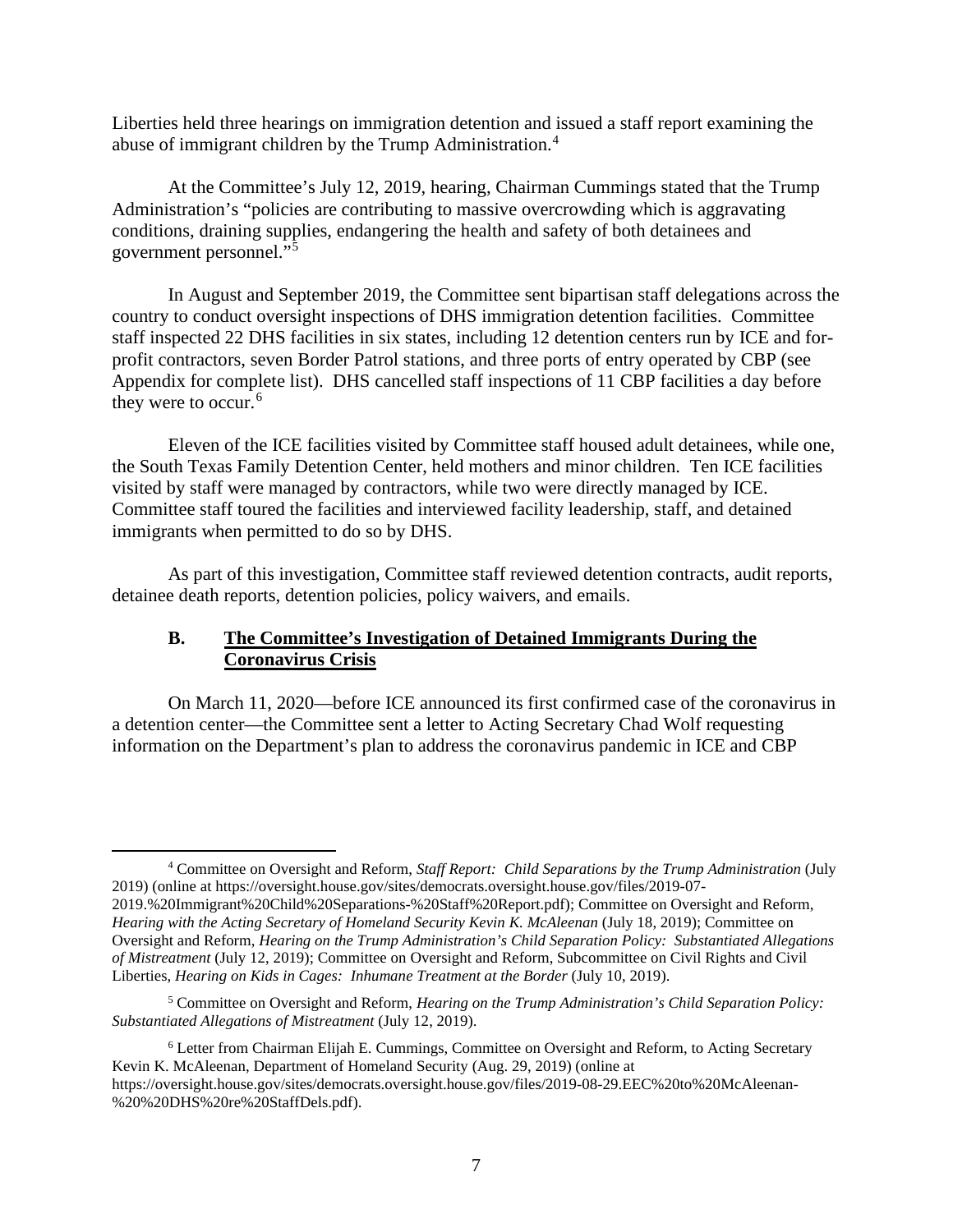detention and to protect detained immigrants and facility staff.<sup>[7](#page-8-0)</sup>

During a March 20, 2020, staff briefing, ICE officials stated that they had no contingency plan for coronavirus treatment if local hospitals became overwhelmed and could not treat detainees. ICE officials also stated that they were monitoring 25 detainees with coronavirus symptoms or risk but had zero confirmed positive cases. The officials stated the agency was conducting a limited review to determine whether any detainees could be released.

On March 24, 2020, ICE announced that a detainee at Bergen County Jail in New Jersey had tested positive, the first confirmed detainee case.<sup>[8](#page-8-1)</sup>

On April 7, 2020, Chairwoman Maloney and Chairman Raskin called on ICE "to immediately release non-violent detainees, prioritizing those who are at higher risk for complications from coronavirus."[9](#page-8-2)

On April 17, 2020, ICE Acting Director Albence and CBP Acting Commissioner Morgan briefed Committee Members on coronavirus preparedness in detention facilities. During this briefing, Acting Director Albence stated that "our review of our existing population has been completed" and that ICE does not plan to release other detainees to slow the spread of coronavirus in detention facilities. By that date, ICE had released fewer than 700 vulnerable individuals while continuing to detain more than  $32,000$  individuals.<sup>[10](#page-8-3)</sup>

On May 14, 2020, the Committee sent another letter to DHS after reports of three deaths in ICE facilities due to the coronavirus, including a detainee and two contractor employees. The Committee noted that ICE appeared to be violating guidelines for social distancing and mitigating the risk of coronavirus spreading in detention. The Committee also noted that ICE appeared to have misled the Committee during the April 17 briefing about the scope of the agency's review of the detainee population. The Committee requested additional briefings and

<span id="page-8-0"></span><sup>7</sup> Letter from Chairwoman Carolyn B. Maloney, Committee on Oversight and Reform, and Chairman Jamie Raskin, Subcommittee on Civil Rights and Civil Liberties, to Acting Secretary Chad F. Wolf, Department of Homeland Security (Mar. 11, 2020) (online at https://oversight.house.gov/sites/democrats.oversight.house.gov/files/2020-03-

<sup>11.</sup>CBM%20and%20JR%20to%20Wolf-DHS%20re%20COVID-19.pdf).

<span id="page-8-1"></span><sup>8</sup> *First ICE Detainee Tests Positive for Coronavirus*, CNN (Mar. 24, 2020) (online at www.cnn.com/2020/03/24/us/ice-detainee-coronavirus/index.html).

<span id="page-8-2"></span><sup>9</sup> Letter from Chairwoman Carolyn B. Maloney, Committee on Oversight and Reform, and Chairman Jamie Raskin, Subcommittee on Civil Rights and Civil Liberties, to Acting Secretary Chad F. Wolf, Department of Homeland Security, Acting Director Matthew T. Albence, Immigration and Customs Enforcement, and Acting Commissioner Mark Morgan, Customs and Border Protection (Apr. 7, 2020) (https://oversight.house.gov/sites/democrats.oversight.house.gov/files/2020-04- 07.CBM%20JR%20to%20DHS%20re%20Protecting%20Immigrants\_0.pdf).

<span id="page-8-3"></span><sup>10</sup> *ICE Releases Nearly 700 People Due to Coronavirus Concerns*, CNN (Apr. 14, 2020) (online at https://edition.cnn.com/world/live-news/coronavirus-pandemic-intl-04-14- 20/h\_8ef2ddab7743330468e5763c31d209f6).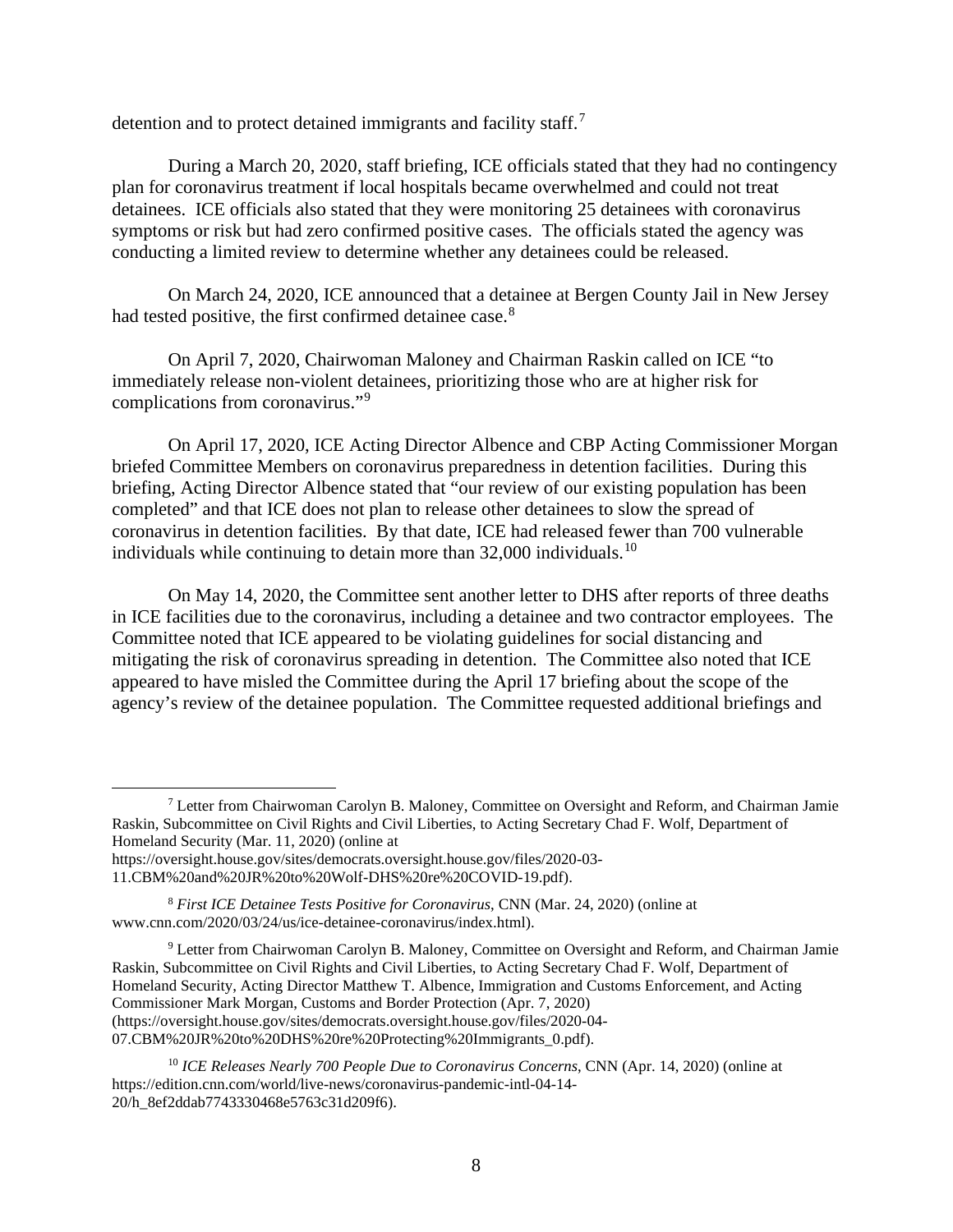information about coronavirus risks in ICE custody, which ICE has refused to provide.<sup>[11](#page-9-0)</sup>

Since this time, Committee staff have continued to monitor reports of ICE employees and detainees with confirmed coronavirus cases. In addition, Committee staff have continued to communicate with GEO Group and CoreCivic to receive information about contractor staff at ICE detention centers who have contracted the virus.

As of September 23, 2020, more than 6,000 detainees and 45 employees in more than 95 detention centers across 31 states and Puerto Rico, including at least 16 facilities run by GEO Group and 16 facilities run by CoreCivic, had confirmed cases of the coronavirus.<sup>12</sup> At least eight immigrants died after contracting coronavirus while detained by ICE, and DHS has not provided the Committee with the investigative or audit reports on these deaths:

- Carlos Ernesto Escobar-Mejia, 57, died from coronavirus complications on May 6, 2020, at CoreCivic's Otay Mesa Detention Center where more than 169 detainees and 11 ICE employees have tested positive.<sup>13</sup>
- Oscar Lopez Acosta, 42, died from coronavirus complications on May 10, 2020, after likely contracting it in ICE detention at the Morrow County Jail in Ohio.<sup>14</sup>
- Santiago Baten-Oxlaj, 34, died from coronavirus on May 24, 2020, after being detained at CoreCivic's Stewart Detention Center in Georgia.[15](#page-9-4)
- Onoval Perez-Montufa, 51, died on July 12, 2020, after being detained at the Glades County Detention Center in Florida. Mr. Perez-Montufa tested positive for coronavirus on July 2,  $2020$ .<sup>[16](#page-9-5)</sup>

<span id="page-9-0"></span><sup>&</sup>lt;sup>11</sup> Letter from Chairwoman Carolyn B. Maloney, Committee on Oversight and Reform, and Chairman Jamie Raskin, Subcommittee on Civil Rights and Civil Liberties, to Acting Secretary Chad F. Wolf, Department of Homeland Security, and Acting Director Matthew T. Albence, Immigration and Customs Enforcement (May 14, 2020) (online at https://oversight.house.gov/sites/democrats.oversight.house.gov/files/2020-05- 14.CBM%20JR%20to%20Wolf-%20DHS%20Albence-ICE%20re%20Coronavirus%20in%20Detention%20Centers.pdf).

<span id="page-9-1"></span><sup>12</sup> Immigration and Customs Enforcement, *ICE Guidance on COVID-19, Confirmed Cases* (online at www.ice.gov/coronavirus) (accessed Sept. 23, 2020).

<span id="page-9-2"></span><sup>13</sup> *Id*.; *How the Coronavirus Spread Through Otay Mesa Detention Center in San Diego*, CBS (July 19, 2020) (online at www.cbs8.com/article/news/health/coronavirus/how-the-coronavirus-spread-through-otay-mesadetention-center-in-san-diego/509-15a45f6c-b25b-4eb1-a35d-fa60613cd058).

<span id="page-9-3"></span><sup>&</sup>lt;sup>14</sup> A Honduran Man Has Died of COVID-19 After Leaving an ICE Jail Plagued by the Virus, Mother Jones (May 14, 2020) (online at www.motherjones.com/politics/2020/05/a-honduran-man-has-died-of-covid-19-afterleaving-an-ice-jail-plagued-by-the-virus/).

<span id="page-9-4"></span><sup>&</sup>lt;sup>15</sup> An Immigrant Man in ICE Custody Died After Contracting the Coronavirus, BuzzFeed News (May 24, 2020) (online at www.buzzfeednews.com/article/hamedaleaziz/immigrant-ice-coronavirus-death).

<span id="page-9-5"></span><sup>16</sup> *A 51-Year-Old Immigrant Man from Mexico Has Died in ICE Custody After Testing Positive for COVID-19*, Buzzfeed News (July 13, 2020) (online at www.buzzfeednews.com/article/adolfoflores/mexican-immigrantdies-in-ice-custody).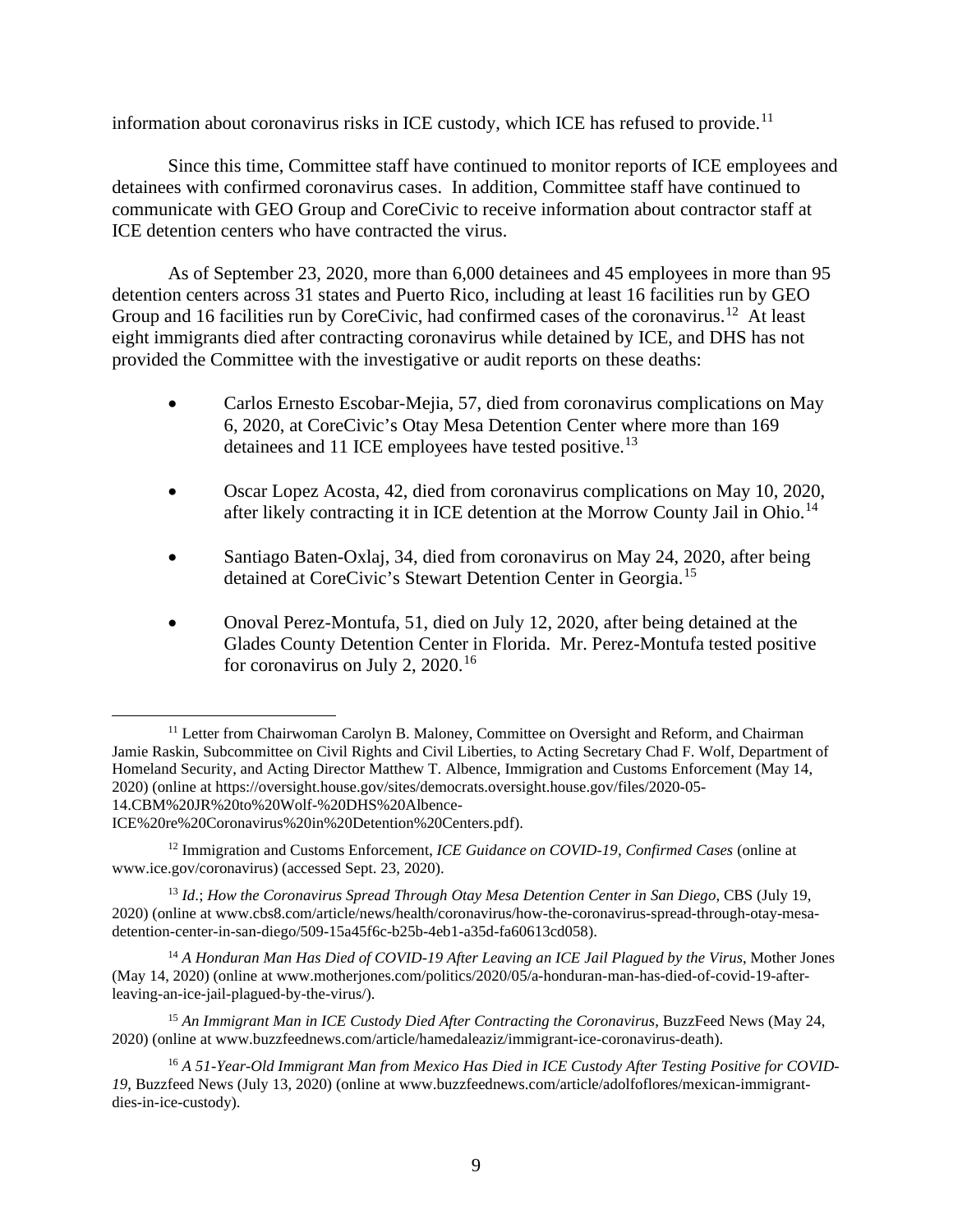- James Thomas Hill, 72, died on August 5, 2020, after being detained at the Immigration Centers of America (ICA) Farmville Detention Center in Virginia. Mr. Hill was admitted to Centra Southside Community Hospital in Farmville, Virginia, on July 10, 2020, after reporting shortness of breath. Mr. Hill tested positive for COVID-19 on July 11, 2020.<sup>[17](#page-10-2)</sup>
- Jose Guillen-Vega, 70, died in ICE custody at the Stewart Detention Center in Georgia, after being hospitalized since August 1, 2020. The preliminary cause of death, per ICE, was determined by hospital medical staff to be "cardiopulmonary arrest, secondary to complications of coronavirus disease (COVID-19)."<sup>[18](#page-10-3)</sup>
- Fernando Sabonger-Garcia, 50, died in ICE custody at the Joe Corley Processing Center in Conroe, Texas, on August 28, 2020. The preliminary cause of death, per ICE, is respiratory failure due to complications from COVID-19.[19](#page-10-4)
- Cipriano Chavez-Alvarez, 61, died in ICE custody at the Stewart Detention Center, in Lumpkin, Georgia—the third known detainee to die from COVIDrelated complications at this facility—on September 21, 2020. According to ICE, the preliminary cause of death of Mr. Chavez Alvarez was, as with Mr. Guillen-Vega, "cardiopulmonary arrest, secondary to complications of coronavirus disease."[20](#page-10-5)

## <span id="page-10-0"></span>**II. FINDINGS**

Set forth below are preliminary findings based on the information received by the Committee to date.

## **A. Detainees Died After Receiving Inadequate Medical Care**

<span id="page-10-1"></span>Documents obtained by the Committee reveal a disturbing pattern of immigrants receiving inadequate and delayed medical care at facilities operated by for-profit contractors, resulting in poor medical outcomes and in some cases, death. The Trump Administration has

<span id="page-10-2"></span><sup>17</sup> '*It's a Story that Shouldn't Have Happened': 72-Year-Old Man in Farmville ICE Facility Dies After Testing Positive for COVID-19*, Richmond Times-Dispatch (Aug. 7, 2020) (online at www.richmond.com/news/virginia/its-a-story-that-shouldnt-have-happened-72-year-old-man-in-farmville-icefacility/article\_643fec10-cb95-5fed-af89-3b248338a162.html).

<span id="page-10-3"></span><sup>18</sup> *2nd ICE Detainee in Georgia Dies from COVID-19 Complications*, Associated Press (Aug. 13, 2020) (online at www.apnews.com/74b26b5bdf7d3003d95080026be9af10).

<span id="page-10-4"></span><sup>&</sup>lt;sup>19</sup> First Immigrant Died in ICE Custody in Texas from COVID, Houston Chronicle (Sept. 3, 2020) (online at www.houstonchronicle.com/news/houston-texas/houston/article/Immigrant-in-ICE-custody-in-Conroe-dies-from-COVID-15537403.php).

<span id="page-10-5"></span><sup>20</sup> Immigration and Customs Enforcement, *Mexican Man in ICE Custody Passes Away at Georgia Hospital* (Sept. 22, 2020) (online at www.ice.gov/news/releases/mexican-man-ice-custody-passes-away-georgia-hospital).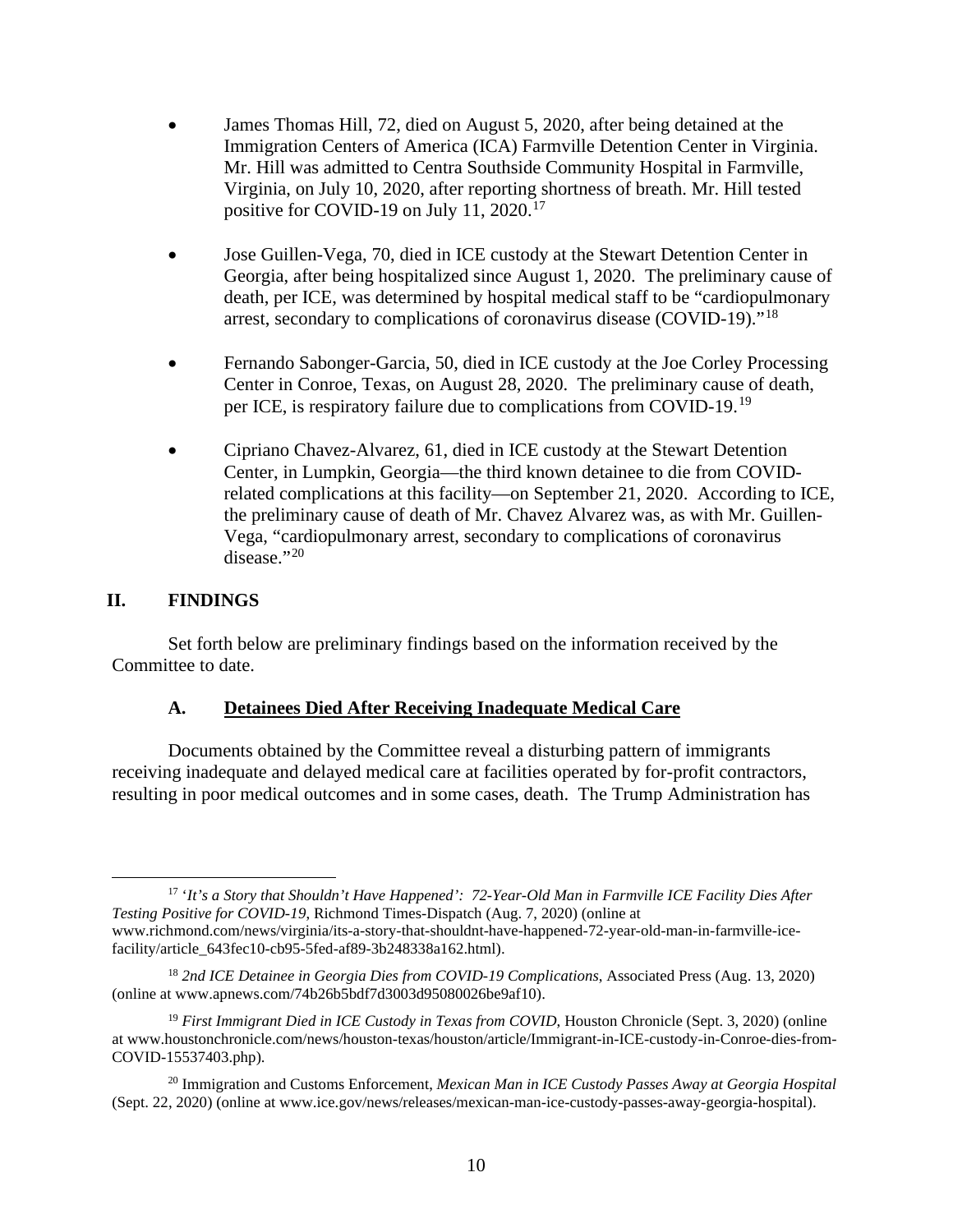awarded CoreCivic and GEO Group more than \$5 billion in contracts since 2017.<sup>[21](#page-11-1)</sup> The DHS Inspector General has found that ICE failed to hold contractors accountable and instead issued waivers that exempt contractors from having to comply with certain health and safety standards.<sup>[22](#page-11-2)</sup>

According to ICE, an inquiry is conducted after an immigrant dies in the agency's custody, and the results are shared with senior agency officials:

[T]he ICE Office of Professional Responsibility, in coordination with contract subject matter experts in correctional healthcare and security, conducts an objective examination of the facts and circumstances surrounding each individual's passing, to determine whether or not the relevant detention standards were complied with and to identify any other areas of concern regarding the individual's care and custody. Upon their completion, the results of these reports are provided to ICE senior management and the Department of Homeland Security's Office of [sic] Civil Rights and Civil Liberties.<sup>[23](#page-11-3)</sup>

The Committee obtained several of these reports, some of which had not been made public, related to the deaths of individuals detained in CoreCivic and GEO Group facilities. The Committee also obtained previously unreleased audit reports from ICE and investigative reports from DHS's Office for Civil Rights and Civil Liberties that shed further light on the deaths of detainees and the conditions in these facilities.

These documents reveal serious and widespread violations of ICE's health and safety standards, negligent medical care, unsanitary living conditions, understaffing, poor recordkeeping, and critically delayed emergency care. Key examples are described below.

## **1. Huy Chi Tran, Eloy Detention Center**

<span id="page-11-0"></span>Huy Chi Tran, 47, died of sudden cardiac arrest in June 2018 after being detained for eight days at CoreCivic's Eloy Detention Center in Arizona.<sup>[24](#page-11-4)</sup> The ICE Health Service Corps

<sup>21</sup> *Recipient Profile: CoreCivic, Inc.*, USASpending.gov (online at

<span id="page-11-1"></span>www.usaspending.gov/#/recipient/5286f50d-b2e1-44ce-7943-7adf68b2ea0e-P/latest) (accessed Sept. 23, 2020); *Recipient Profile: The GEO Group, Inc.*, USASpending.gov (online at www.usaspending.gov/#/recipient/d969aade-9caf-5fda-8c98-e88499ad6ef9-P/latest) (accessed Sept. 23, 2020).

<span id="page-11-2"></span><sup>22</sup> Department of Homeland Security, Office of Inspector General, *ICE Does Not Fully Use Contracting Tools to Hold Detention Facility Contractors Accountable for Failing to Meet Performance Standards* (Jan. 29, 2019) (online at www.oig.dhs.gov/sites/default/files/assets/2019-02/OIG-19-18-Jan19.pdf).

<span id="page-11-3"></span><sup>23</sup> Immigration and Customs Enforcement, *Death Detainee Report* (online at www.ice.gov/death-detaineereport) (accessed Sept. 23, 2020).

<span id="page-11-4"></span><sup>24</sup> Immigration and Customs Enforcement, *Findings—Death of ICE Detainee Huy Chi Tran* (July 5, 2019) (online at

https://oversight.house.gov/sites/democrats.oversight.house.gov/files/Huy%20Chi%20Tran%20Death%20Report%2 0June%202018%20%28Eloy%29.pdf).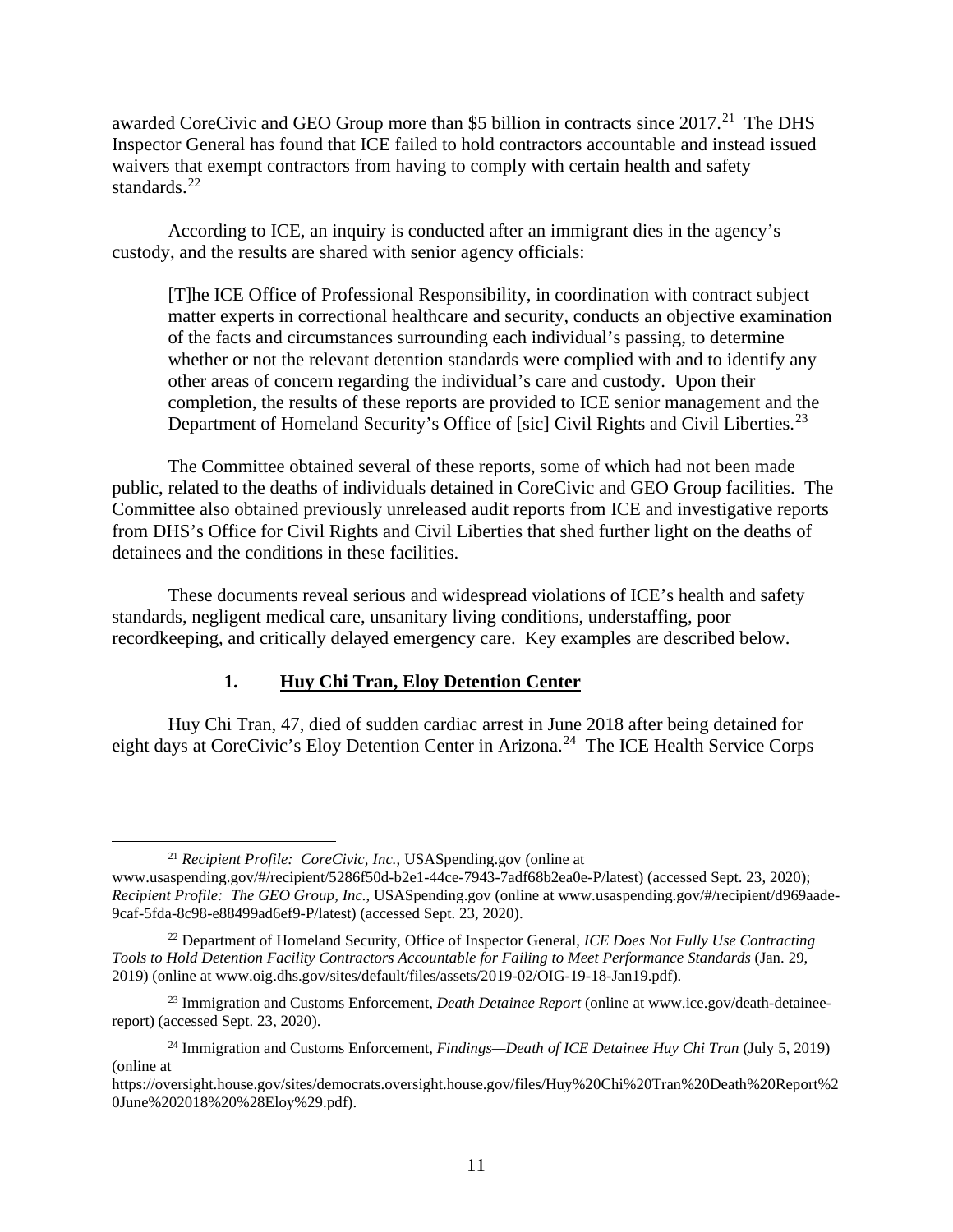(IHSC) provides medical care at Eloy. Mr. Tran had been a legal permanent resident since 1984.[25](#page-12-0)

ICE's internal report on Mr. Tran's death, which was obtained by the Committee, identified several serious concerns regarding his medical care:

- A doctor prescribed a medication to treat Mr. Tran for symptoms related to schizophrenia and an anxiety disorder, but the medication was never provided to him.
- Medical staff prescribed Mr. Tran the antipsychotic medications that he had arrived with during intake but did not begin to administer these medications until he had been at the facility for two days. On one occasion, due to poor communication between medical staff, medication was provided to Mr. Tran twice on the same day, resulting in him receiving double the prescribed dose.
- Mr. Tran was placed in solitary confinement before he had been medically cleared and was found in his cell unconscious just three hours later. He died in a hospital a week later. The nurse that approved his placement in solitary confinement only reviewed Mr. Tran's medical records and did not obtain his vital signs or assess his physical condition.
- CoreCivic detention staff were supposed to check on Mr. Tran every 15 minutes, but the detention officer on duty left Mr. Tran unsupervised for 51 minutes just before Mr. Tran's cardiac arrest that led to his death.
- Investigators found that the officer falsified observation logs to hide the fact that he had failed to conduct welfare checks over that 51-minute period.
- Upon finding Mr. Tran unconscious in his cell, three Eloy staff arrived in response to the emergency call but declined to enter the cell where Mr. Tran lay unconscious on the floor, allegedly due to safety concerns. Instead, they waited for two additional officers to arrive before entering.

"IHSC leadership was informed of multiple concerns regarding the care provided at the facility, particularly the facility's psychiatrist misdiagnosing, failing to treat detainees appropriately, and the lack of readily available emergency medications."

> - *DHS Office for Civil Rights and Civil Liberties Complaint regarding Eloy Detention Center, 2019*

<span id="page-12-0"></span><sup>25</sup> Immigration and Customs Enforcement, *ICE Detainee Passes Away at the Eloy Detention Facility* (June 16, 2018) (online at www.ice.gov/news/releases/ice-detainee-passes-away-eloy-at-detention-facility).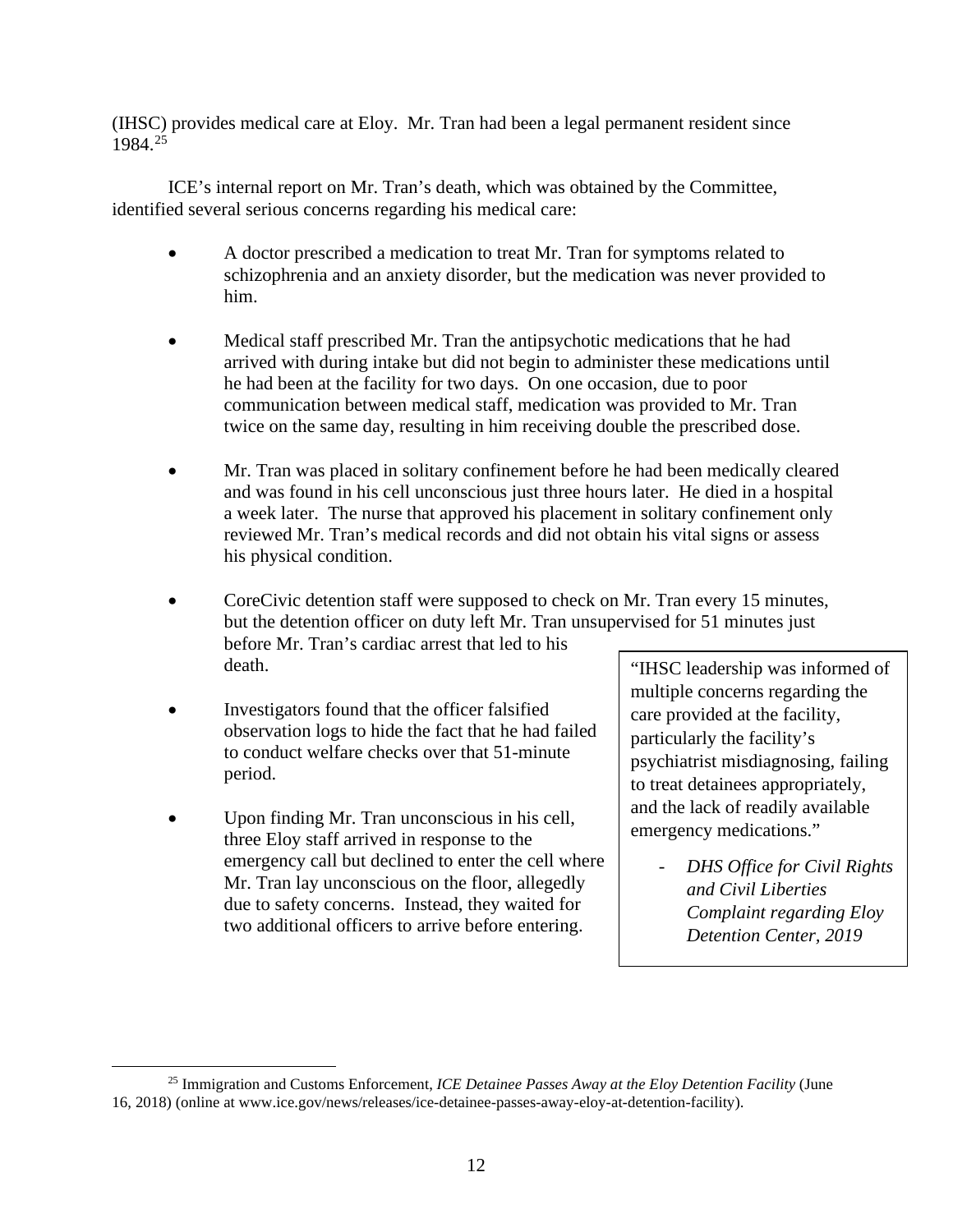• The lead nurse failed to adhere the automated external defibrillator (AED) pads correctly, rendering the AED ineffective in resuscitating Tran. He passed away in a local hospital seven days later.<sup>[26](#page-13-0)</sup>

Mr. Tran's death was at least the 16th death at Eloy since 2004. The death report obtained by the Committee confirms the findings of several previously disclosed reports finding a troubling pattern of inadequate medical care at Eloy.

For example, in a December 2018 internal ICE email, an ICE supervisor informed ICE Acting Director Matthew Albence that a detainee with severely low blood sugar was forced to wait two hours for emergency medical services at Eloy, "making it a failure to rescue case."<sup>[27](#page-13-1)</sup>

A March 2019 report by DHS's Office for Civil Rights and Civil Liberties contained more than a dozen allegations by an ICE Health Service Corps whistleblower regarding inadequate medical care at several ICE facilities, including Eloy. The report alleged:

IHSC leadership was informed of multiple concerns regarding the care provided at the facility, particularly the facility's psychiatrist misdiagnosing, failing to treat detainees appropriately, and the lack of readily available emergency medications.  $^{28}$  $^{28}$  $^{28}$ 

Regarding Mr. Tran, the complaint stated that "during a briefing with ERO [Enforcement and Removal Operations] on the preliminary cause of death, IHSC leadership's report was 'very misleading,' and the more likely causes of death given the detainee's medication and symptoms (neuroleptic malignant syndrome and/or serotonin syndrome) were not raised."[29](#page-13-3)

The DHS Office for Civil Rights and Civil Liberties report also identified other instances of inadequate medical care at Eloy. In one case, a man suffering from psychosis-related symptoms who was not treated by the facility psychiatrist "became so unstable that he lacerated his penis, requiring hospitalization and surgery."<sup>[30](#page-13-4)</sup> In another case, a man suffering from psychotic-like symptoms was improperly prescribed an anti-depressant, rather than an anti-

<span id="page-13-3"></span><span id="page-13-2"></span><sup>28</sup> Memorandum from Cameron P. Quinn, Department of Homeland Security, Office for Civil Rights and Civil Liberties, and Marc Pachon, Department of Homeland Security, Office of Legal Counsel, to Ronald Vitiello, Deputy Director and Senior Official Performing the Duties of the Director, Immigration and Customs Enforcement, and Michael P. Davis, Executive Deputy Principal Legal Advisor, Office of the Principal Legal Advisor, Immigration and Customs Enforcement (Mar. 20, 2019) (online at www.documentcloud.org/documents/6575024- ICE-Whistleblower-Report.html).

<span id="page-13-0"></span><sup>26</sup> Immigration and Customs Enforcement, *Findings—Death of ICE Detainee Huy Chi Tran* (July 5, 2019) (online at

https://oversight.house.gov/sites/democrats.oversight.house.gov/files/Huy%20Chi%20Tran%20Death%20Report%2 0June%202018%20%28Eloy%29.pdf).

<span id="page-13-1"></span><sup>27</sup> *ICE Detainee Deaths Were Preventable: Document*, The Young Turks (June 3, 2019) (online at https://tyt.com/stories/4vZLCHuQrYE4uKagy0oyMA/688s1LbTKvQKNCv2E9bu7h).

<span id="page-13-4"></span><sup>29</sup> *Id*.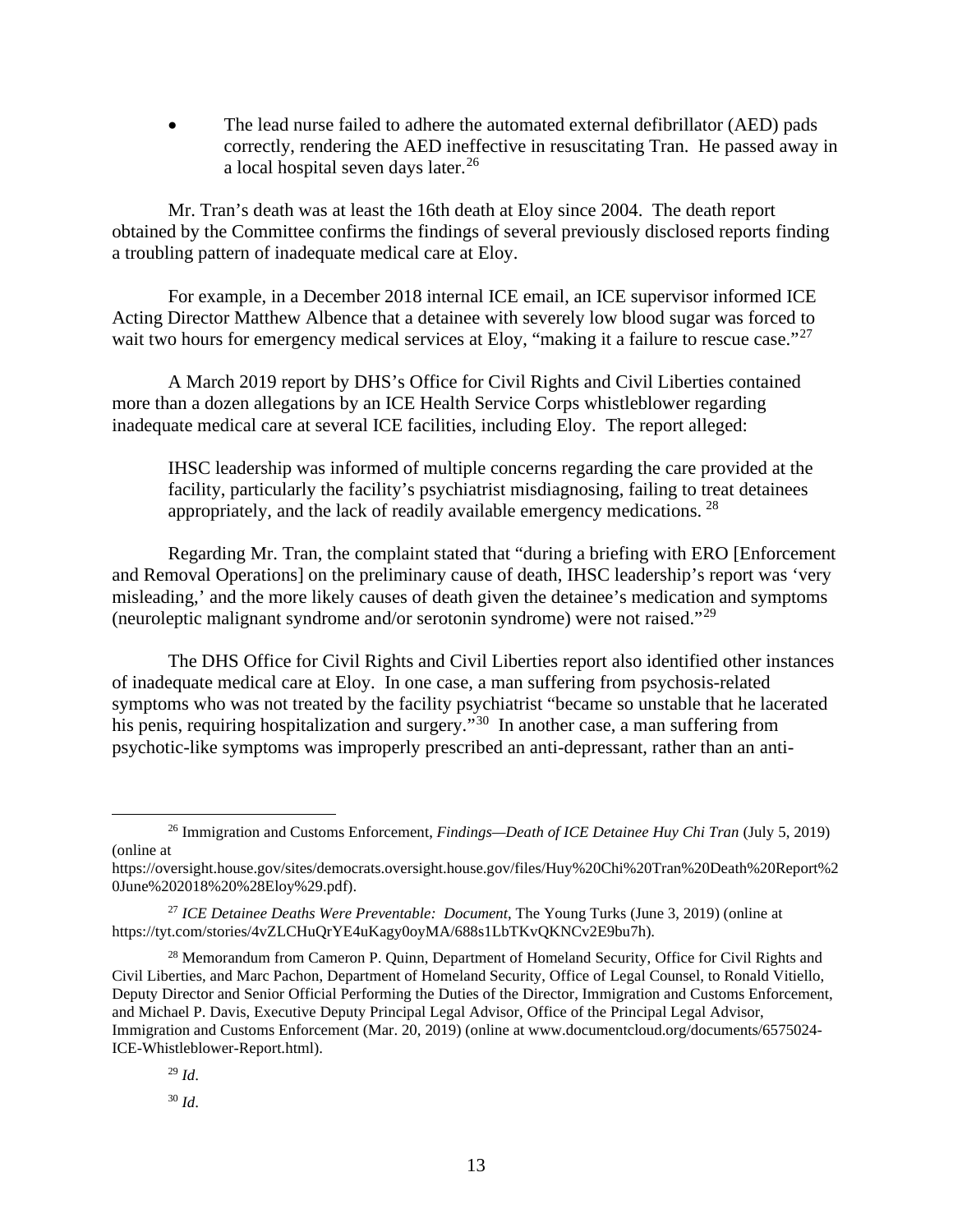psychotic, likely worsening his symptoms. The Subcommittee on Civil Rights and Civil Liberties is continuing to investigate these complaints. $31$ 

## **2. Kamyar Samimi, Aurora ICE Processing Center**

<span id="page-14-0"></span>Kamyar Samimi, 64, died in December 2017 after being detained for 15 days at GEO Group's Aurora ICE Processing Center in Colorado, also referred to as the Denver Contract Detention Facility (DCDF). GEO Group contracts with Correct Care Solutions to provide medical care at the facility.<sup>32</sup> Mr. Samimi was a mechanic and father of three who had lived in the United States for more than 40 years and had been a legal permanent resident since 1978.<sup>33</sup>

ICE's death report for Mr. Samimi identified numerous deficiencies and concerns regarding Mr. Samimi's medical care, including:

- "DCDF medical staff failed to transfer SAMIMI to an ER even though he exhibited life-threatening withdrawal symptoms during the week following his  $intake. "34"$  $intake. "34"$  $intake. "34"$
- Nurses charged with caring for Mr. Samimi admitted they were not trained in understanding opioid withdrawal symptoms. Nurses interviewed by ICE stated that they thought Mr. Samimi was malingering.<sup>[35](#page-14-5)</sup>
- "DCDF's physician never physically examined the detainee."<sup>[36](#page-14-6)</sup>

"The magnitude of failures to care for this detainee is only surpassed by the number of such failures."

- *Medical Expert Report for DHS Office for Civil Rights and Civil Liberties on Aurora ICE Processing Center, 2018*

<span id="page-14-1"></span><sup>&</sup>lt;sup>31</sup> Letter from Chairman Jamie Raskin, Committee on Oversight and Reform, Subcommittee on Civil Rights and Civil Liberties, to Cameron Quinn, Department of Homeland Security, Office for Civil Rights and Civil Liberties (Dec. 23, 2019) (online at https://oversight.house.gov/sites/democrats.oversight.house.gov/files/2019-12- 23.JR%20to%20DHS%20CRCL%20re%20ICE.pdf).

<span id="page-14-2"></span><sup>32</sup> Immigration and Customs Enforcement, *Findings—Death of ICE detainee Kamyar Samimi* (May 22, 2018) (online at

https://oversight.house.gov/sites/democrats.oversight.house.gov/files/Kamyar%20Samimi%20Death%20Report%20 Dec%202017%20%28Denver-Aurora%29.pdf).

<span id="page-14-3"></span><sup>33</sup> *ACLU Sues GEO Group and Doctor for Wrongful Death of Immigrant Detainee in Aurora*, Colorado Independent (Nov. 12, 2019) (online at www.coloradoindependent.com/2019/11/12/aclu-family-kamyar-samimiwrongful-death-lawsuit/).

<span id="page-14-4"></span><sup>34</sup> Immigration and Customs Enforcement, *Findings—Death of ICE Detainee Kamyar Samimi* (May 22, 2018) (online at

<span id="page-14-6"></span><span id="page-14-5"></span>https://oversight.house.gov/sites/democrats.oversight.house.gov/files/Kamyar%20Samimi%20Death%20Report%20 Dec%202017%20%28Denver-Aurora%29.pdf).

<sup>35</sup> *Id.*

<sup>36</sup> *Id*.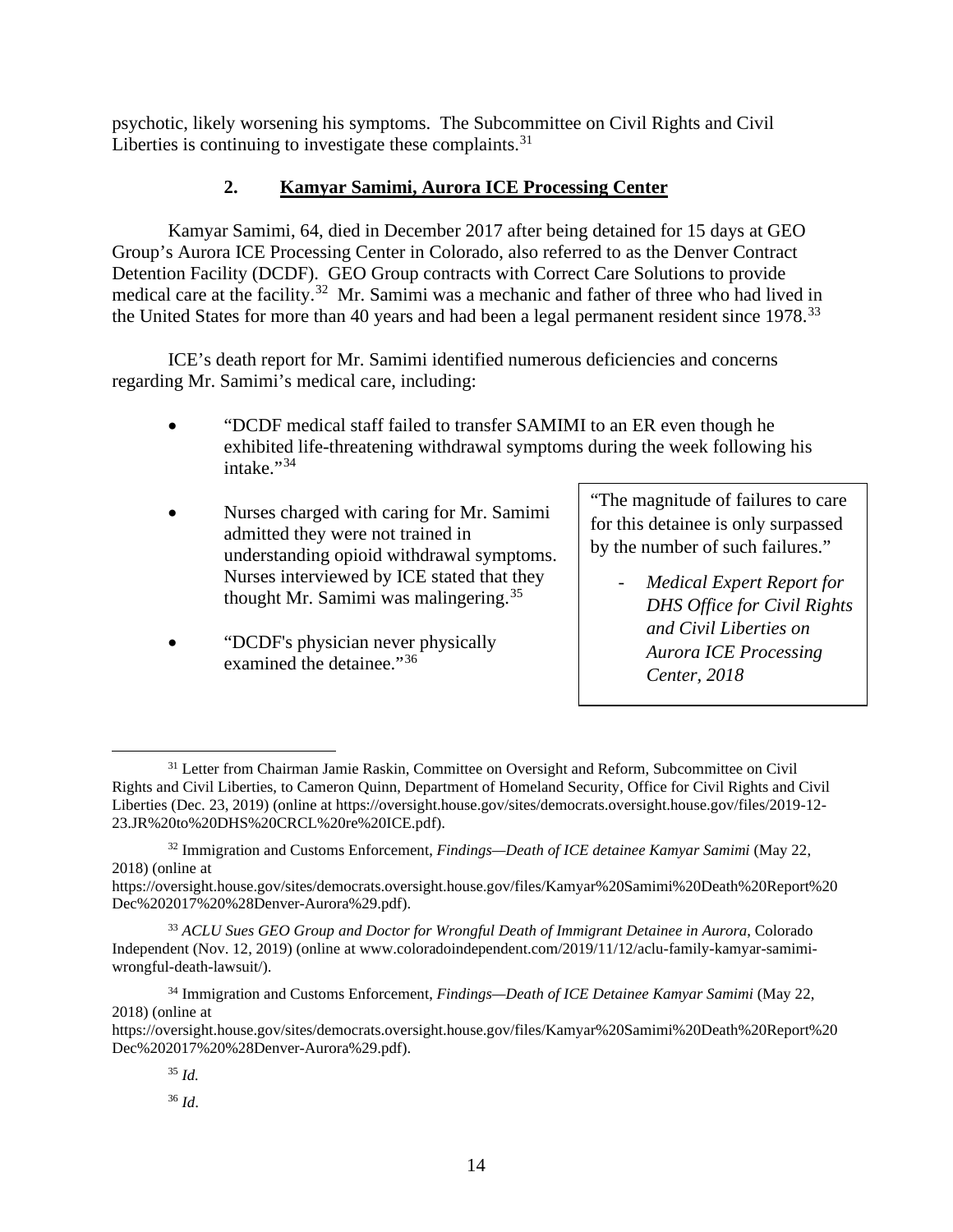- Mr. Samimi suffered withdrawal from methadone, which is used to treat opioid addiction, and was prescribed medication for anxiety, restlessness, nausea, and pain. However, he was given only a fraction of the prescribed doses.<sup>[37](#page-15-0)</sup>
- Medical staff never completed the required initial physical assessment when Mr. Samimi was housed at the facility, a failure ICE attributed to understaffing. At the time of Mr. Samimi's death, key medical positions at the facility, including the nursing director, had been vacant for more than six months.
- Nurses failed to consistently perform medical assessments of Mr. Samimi every shift and failed to take his vital signs every eight hours as a doctor had ordered.
- During Mr. Samimi's last hours, he was placed on suicide watch. He exhibited seizure symptoms and vomited and urinated on himself, but multiple calls to the on-call physician, who is required to be available 24 hours per day, were never answered.
- A GEO Group committee in an internal review found that "both medical and security staff acted properly and in accordance with policy and procedures" in connection with Mr. Samimi's death.
- ICE rejected those internal findings by GEO Group, explaining:

The committee's findings are purportedly based on the detainee's medical record and reports from medical staff; however, the report contains many statements that are inconsistent with the medical record, and findings that are unsupported by the medical record, which are examined in detail by Creative Corrections [an ICE contractor].[38](#page-15-1)

The Committee obtained internal documents showing that Mr. Samimi's death resulted from egregious violations of medical standards and that these violations were part of systemic issues at the Aurora facility.

The Committee obtained a 2018 report by DHS's Office for Civil Rights and Civil Liberties that examined Mr. Samimi's death and detention conditions at Aurora and appended a report by a medical expert. The medical expert concluded:

While the medical examiner ruled the cause of death "undetermined," the complete lack of medical leadership, supervision and care that this detainee was exposed to is simply astonishing and stands out as one of the most egregious failures to provide optimal care in my experience. The magnitude of failures to care for this detainee is only surpassed by the number of such failures. It truly appears that this system failed at every aspect of care possible beginning from using the correct withdrawal assessment tool to performing basic

<span id="page-15-0"></span><sup>37</sup> *Id*.

<span id="page-15-1"></span><sup>38</sup> *Id.*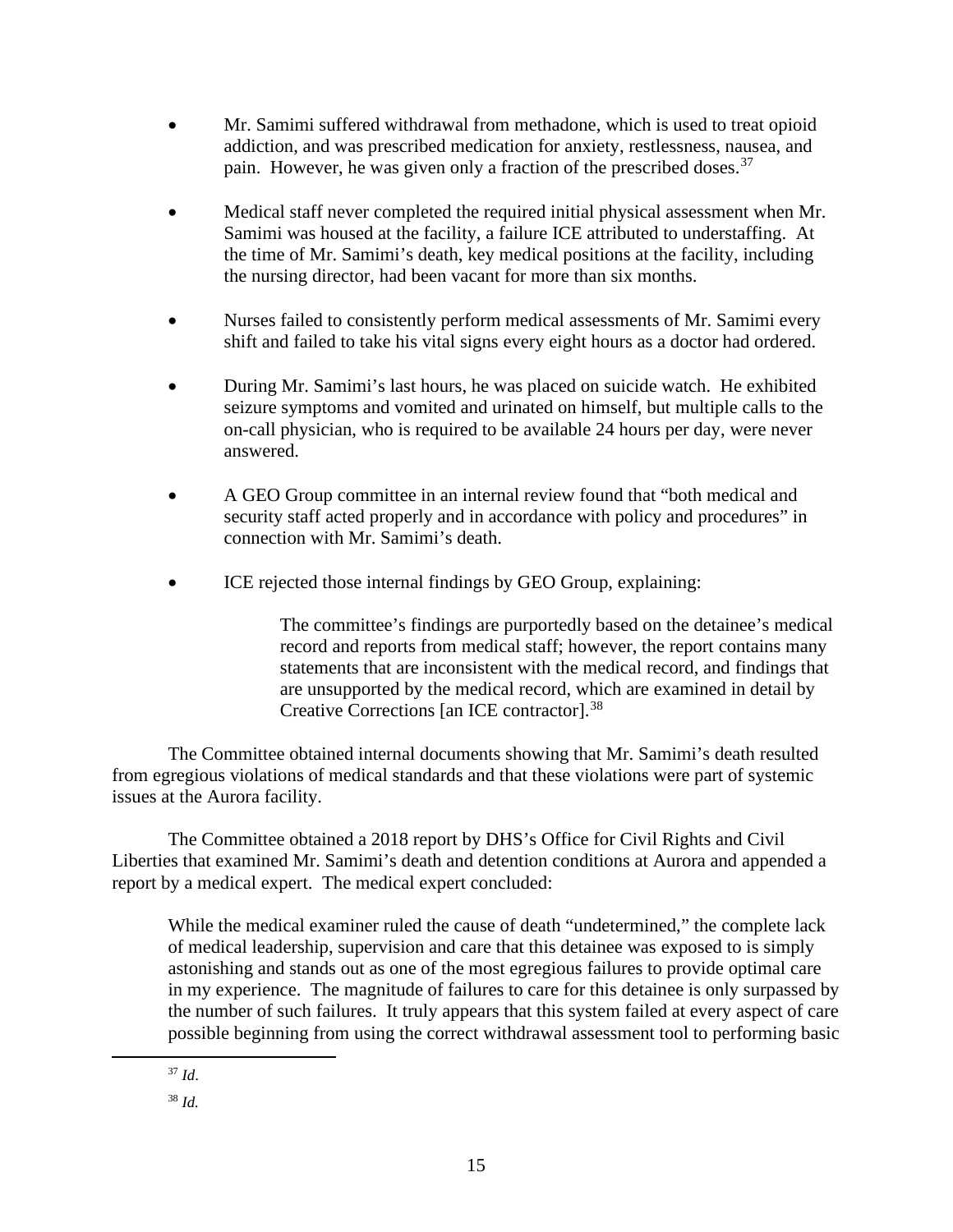nursing functions including the ability to recognize medical emergency situations to an astonishing lack of physician supervision, leadership and accountability.<sup>[39](#page-16-0)</sup>

This internal DHS expert report also raised significant concerns regarding systemic failures in medical care at the facility. The medical expert discovered "areas of poor performance some of which rise to the level of an unsafe environment of detention; and care that puts the health and wellbeing of ADF detainees at risk."<sup>[40](#page-16-1)</sup> For example, the report stated:

- "We found several examples of unacknowledged or untreated medical conditions of different severity including HIV, diabetes, hypothyroidism and chronic hematuria. ... Additionally, the chronic care clinic system appears to be broken and detainees are not receiving routinely scheduled chronic care clinic visits."<sup>[41](#page-16-2)</sup>
- A detainee who had been diagnosed with metastatic cancer was not seen by a doctor when he arrived at the facility for nearly two weeks and then did not see an oncologist for nearly three months.
- Another detainee with high blood pressure, high cholesterol, and chronic kidney disease did not first see a provider for over two months and did not get evaluated for his chronic diseases until more than four months after he arrived at Aurora.

"[T]he chronic care clinic system appears to be broken and detainees are not receiving routinely scheduled chronic care clinic visits."

- *Medical Expert Report for DHS Office for Civil Rights and Civil Liberties on Aurora ICE Processing Center, 2018*
- Vacancies in the medical department at Aurora were found to be "in part" responsible for ADF's failures to meet the minimum standards of care."[42](#page-16-3)

Based on those issues, DHS's Office for Civil Rights and Civil Liberties identified several "major concerns for" ICE in November 2018, including:

• "DCDF lacked a centralized and dependable tracking tool for all the health care services and functions."

<span id="page-16-0"></span><sup>39</sup> Department of Homeland Security, Office for Civil Rights and Civil Liberties, *Medical Expert Report on the Denver Contract Detention Facility* (Sept. 2018) (online at https://oversight.house.gov/sites/democrats.oversight.house.gov/files/Aurora%20CRCL%202018%20Expert%20Re

<span id="page-16-3"></span><span id="page-16-2"></span><span id="page-16-1"></span>port.pdf).

<sup>40</sup> *Id*.

<sup>41</sup> *Id*.

<sup>42</sup> *Id*.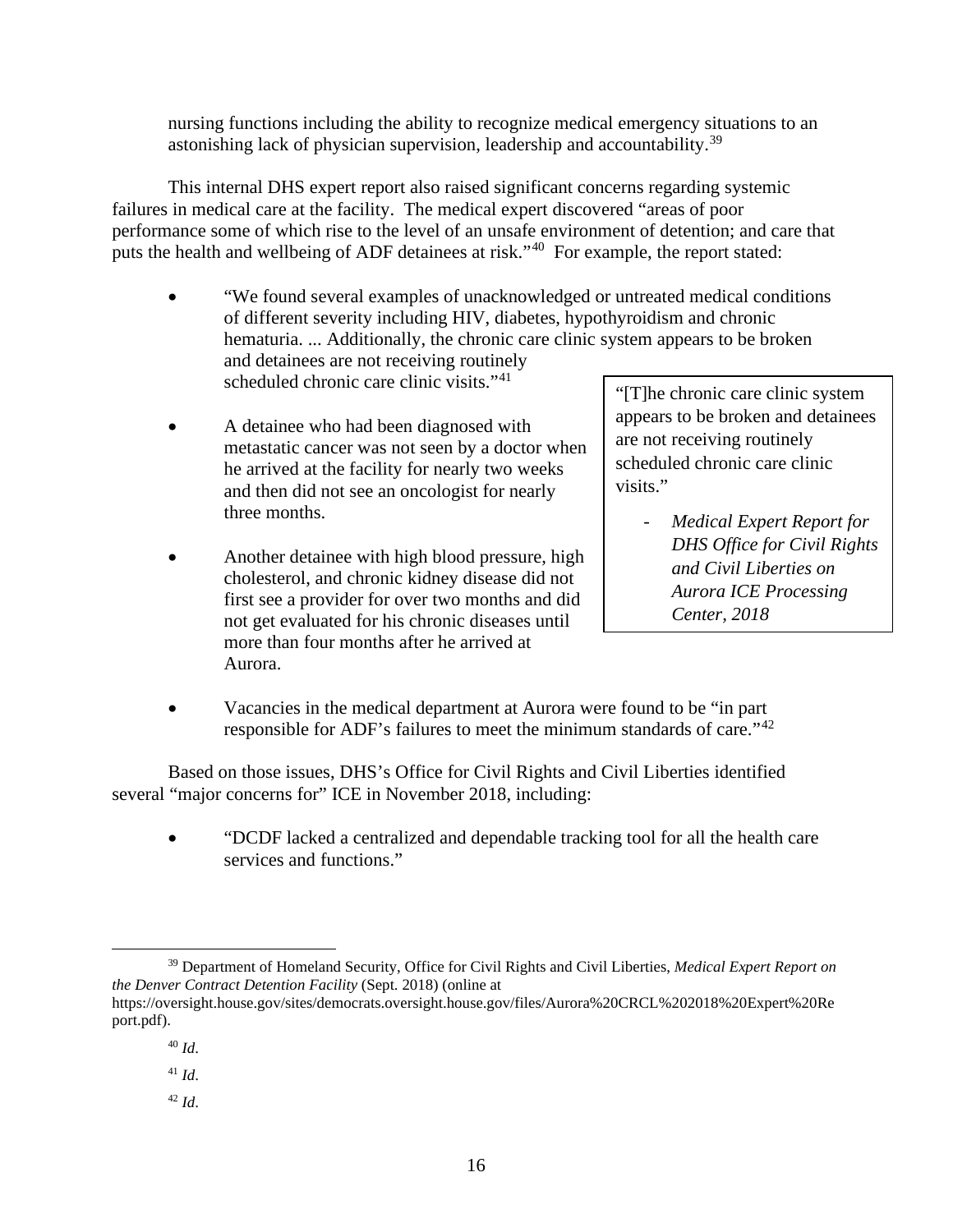- "There were instances where DCDF medical staff failed to timely diagnose chronic care conditions and failed to provide adequate treatment for these conditions."
- "In some instances, there was little to no documentation in the medical record of medications received."
- "It was documented that DCDF medical did not transfer an acutely ill detainee to a facility capable of treating the detainee at the correct level of care in a timely manner."
- "In many instances, detainees are not receiving routinely scheduled chronic care clinic visits."<sup>[43](#page-17-0)</sup>

The Committee also obtained a GEO Group audit of the Aurora ICE Processing Center from June 2018, approximately seven months after Mr. Samimi's death. This report recorded 86 deficiencies, 46 of which were related to health services. The audit found that none of the patients that needed to be treated for withdrawal symptoms were treated properly, which was a repeat finding from a 2017 audit. The 2018 audit also found that none of the detainees on suicide watch were checked every eight hours by medical staff as required, also a repeat problem from the prior year. The audit determined that medical personnel continued to fail to notify ICE of detainees with special needs and maintained detainees' medical files in a disorganized manner.<sup>[44](#page-17-1)</sup>

In 2019, GEO Group audited the facility again and found that many of those serious issues with the facility remained. GEO Group's 2019 audit, which was also obtained by the Committee, determined that many deficiencies that had been categorized in the previous audit as a "serious life safety" issue or one that "indicates the existence of a systemic failure" were not resolved. Half of the authorized medical positions remained unfilled. Detainees with chronic conditions were not provided timely medical care and were not treated in accordance with medical guidelines. Medical staff were also not timely responding to detainees' sick calls, and medical records continued to be disorganized. The audit also found that other required audits had not been completed and that corrective action plans for medical issues were not being monitored to ensure identified issues were addressed.[45](#page-17-2)

<span id="page-17-2"></span><span id="page-17-1"></span><span id="page-17-0"></span><sup>43</sup> Department of Homeland Security, Office for Civil Rights and Civil Liberties, *Report on the Denver Contract Detention Facility* (Nov. 5, 2018) (online at https://oversight.house.gov/sites/democrats.oversight.house.gov/files/Aurora%20CRCL%202018%20Expert%20Re port.pdf).

<sup>44</sup> GEO Group, *Annual Corporate Audit, Aurora ICE Processing Center* (2018).

<sup>45</sup> GEO Group, *Annual Corporate Audit, Aurora ICE Processing Center* (2019).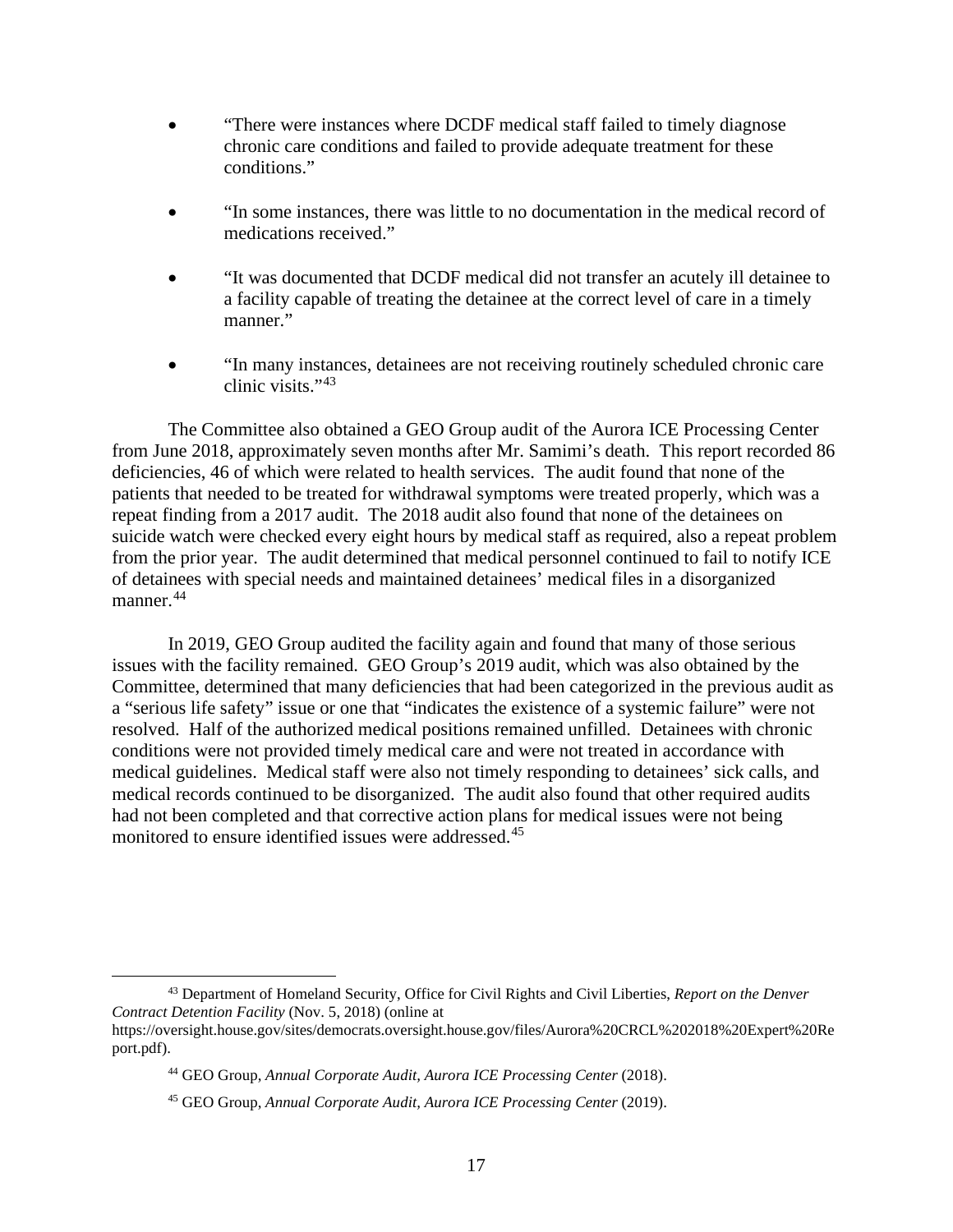#### **3. Vicente Caceres-Maradiaga, Adelanto Detention Facility**

<span id="page-18-0"></span>Vicente Caceres-Maradiaga, 46, died of an enlarged heart and liver in May 2017 after being detained for nine days at GEO Group's Adelanto Detention Facility in California.<sup>[46](#page-18-1)</sup> This facility is also referred to as the Adelanto Correctional Facility (ACF) or the Adelanto ICE Processing Center. GEO Group contracts with Correct Care Solutions to provide medical care at the facility. Mr. Caceres-Maradiaga was a construction worker who had been in the United States since 1999.<sup>[47](#page-18-2)</sup>

Mr. Caceres-Maradiaga's death report identified several deficiencies and concerns, including:

- "A physician discharged CACERES from the infirmary on May 23, 2017 with an order for blood pressure monitoring which nurses never carried out."[48](#page-18-3)
- Mr. Caceres-Maradiaga died eight days later after collapsing on a soccer field with chest pains. The blood pressure medication that Mr. Caceres-Maradiaga was administered when he first arrived was never recorded in his medical chart.
- When responding to the emergency call for Mr. Caceres-Maradiaga after he collapsed, medical staff encountered a number of equipment issues. The "ambu bag" used to aid a person's breathing did not function properly, the stretcher could not accommodate an oxygen tank, there was no security strap on the back board used to get a person on to the stretcher, and there was no bulb syringe to remove liquid from a person's airway.[49](#page-18-4)

At least five other immigrants have died at Adelanto since 2012, including two deaths in the two months before Mr.

"The failure to hire an effective and qualified clinical leader contributed to the inadequate detainee medical care that resulted in medical injuries, including bone deformities and detainee deaths, and continues to pose a risk to the safety of other detainees at ACF."

> - *DHS Office for Civil Rights and Civil Liberties, 2018*

<span id="page-18-1"></span><sup>46</sup> Immigration and Customs Enforcement, *Investigative Findings—Death of ICE Detainee Vicente Caceres* (July 31, 2018) (online at

https://oversight.house.gov/sites/democrats.oversight.house.gov/files/Vincente%20Caceres%20Death%20Report%2 0May%202017%20%28Adelanto%29.pdf).

<span id="page-18-2"></span><sup>47</sup> *Death Valley: Profit and Despair Inside California's Largest Immigrant Detention Camp*, Project on Government Oversight (Dec. 22, 2018) (online at www.pogo.org/investigation/2018/12/death-valley-profit-anddespair-inside-californias-largest-immigrant-detention-camp/).

<span id="page-18-3"></span><sup>48</sup> Immigration and Customs Enforcement, *Investigative Findings—Death of ICE Detainee Vicente Caceres* (July 31, 2018) (online at

<span id="page-18-4"></span>https://oversight.house.gov/sites/democrats.oversight.house.gov/files/Vincente%20Caceres%20Death%20Report%2 0May%202017%20%28Adelanto%29.pdf).

<sup>49</sup> *Id*.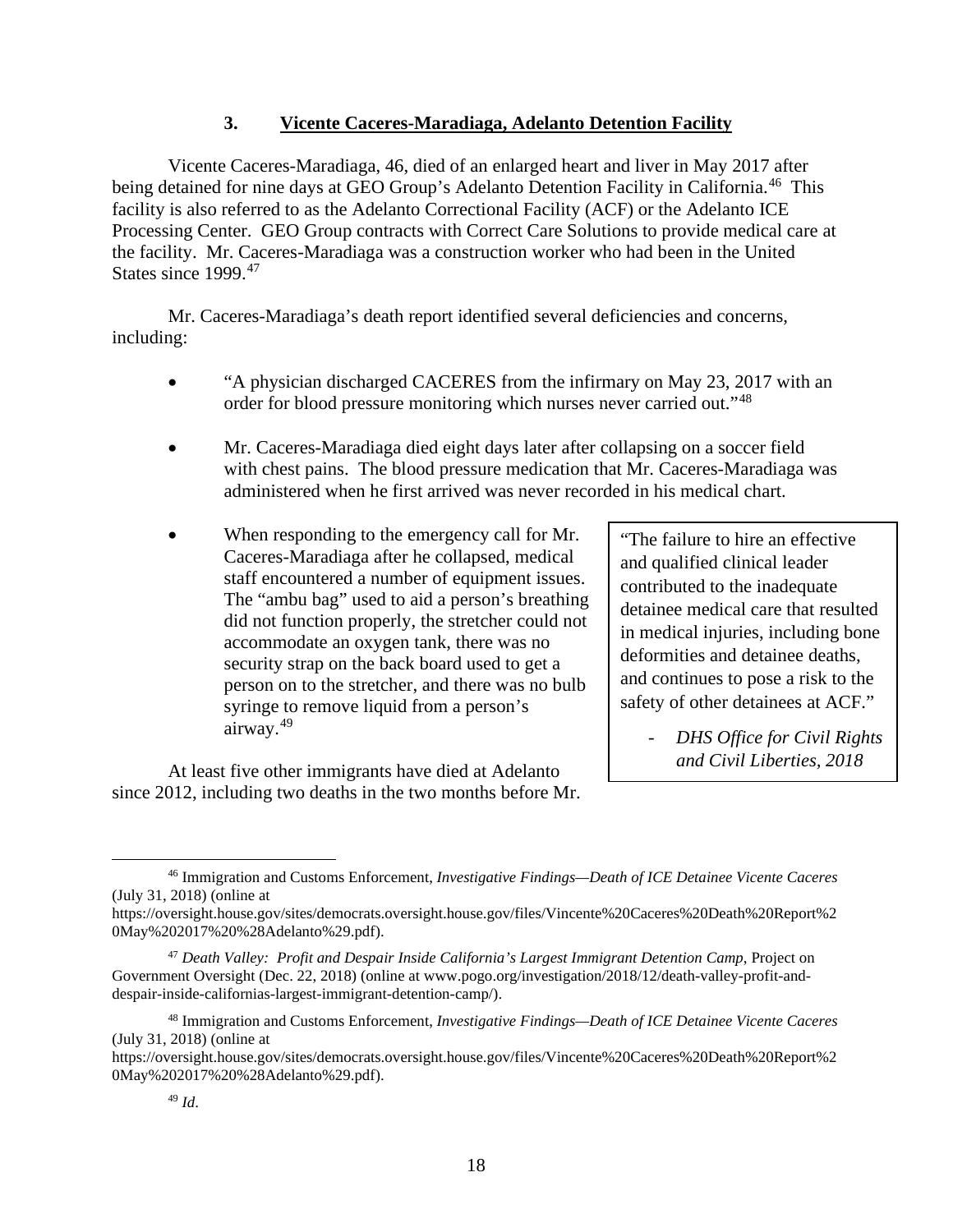Caceres-Maradiaga died.<sup>50</sup> Internal documents obtained by the Committee show that the issues that led to Mr. Caceres-Maradiaga's death were systemic at Adelanto:

• In a 2018 internal DHS report on Adelanto obtained by the Committee, DHS's Office for Civil Rights and Civil Liberties (CRCL) stated:

In 2015, CRCL clearly informed Adelanto that clinical leadership was not competent and that problematic medical care was occurring as a result. In 2017—two years since the 2015 onsite—the experts found no evidence that corrections were made to address this issue. The failure to hire an effective and qualified clinical leader contributed to the inadequate detainee medical care that resulted in medical injuries, including bone deformities and detainee deaths, and continues to pose a risk to the safety of other detainees at ACF [Adelanto].<sup>[51](#page-19-1)</sup>

The 2018 report further stated:

In 2015, CRCL recommended that ACF should hold facility staff accountable for substantiated abusive and disrespectful treatment of detainees, as determined by the Grievance Coordinator and/or other facility personnel. This was not corrected.[52](#page-19-2)

- A June 2018 report obtained by the Committee shows that ICE informed GEO Group of "inadequate medical care" at Adelanto, noting that GEO Group was in "serious non-compliance with generally accepted medical practices."<sup>[53](#page-19-3)</sup> ICE found delayed treatment, unqualified staff in charge of administering medication to detainees, disorganized and inaccurate medical records, a "lack of leadership," and the absence of an internal review process to prevent repeated medical errors.<sup>[54](#page-19-4)</sup>
- GEO Group's 2019 audit of Adelanto, also obtained by the Committee, showed additional violations regarding health services. The 2019 audit found that women

<sup>52</sup> *Id.*

<span id="page-19-0"></span><sup>50</sup> Immigration and Customs Enforcement, *Investigative Findings—Death of ICE Detainee Sergio Alonso Lopez* (undated) (online at www.ice.gov/doclib/foia/reports/ddrLopez.pdf); Immigration and Customs Enforcement, *Investigative Findings—Death of ICE Detainee Osmar Epifanio Gonzalez-Gadba* (undated) (online at www.ice.gov/doclib/foia/reports/ddrGonzalez.pdf).

<span id="page-19-1"></span><sup>51</sup> Department of Homeland Security, Office for Civil Rights and Civil Liberties, *Adelanto Correctional Facility* (Apr. 25, 2018) (online at

https://oversight.house.gov/sites/democrats.oversight.house.gov/files/Adelanto%20CRCL%20Investigation%20201 8.pdf).

<span id="page-19-3"></span><span id="page-19-2"></span><sup>53</sup> Immigration and Customs Enforcement, *Contract Discrepancy Report for Adelanto ICE Processing Center* (June 4, 2018) (online at

<span id="page-19-4"></span>https://oversight.house.gov/sites/democrats.oversight.house.gov/files/Adelanto%20ICE%20Contract%20Discrepanc y%20Report%20June%204%202018.pdf).

<sup>54</sup> *Id*.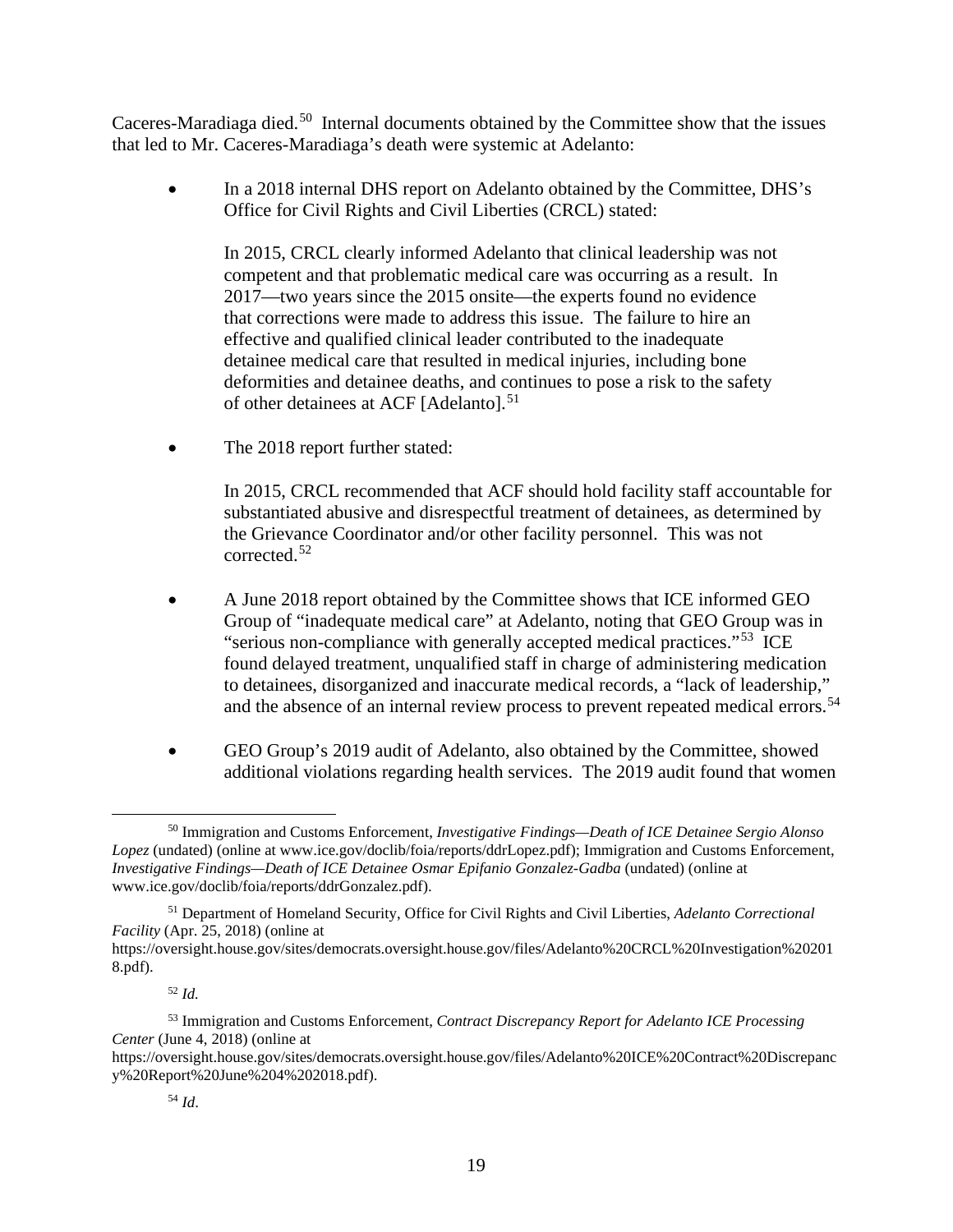at Adelanto were not receiving appropriate medical care, detainees with mental health concerns were not being monitored by medical staff, some medications on hand were expired, and chronically ill patients were not being routinely seen by medical staff. [55](#page-20-0)

These newly released documents confirm the findings of a DHS Inspector General report that identified serious issues at Adelanto that "pose significant health and safety risks," including "Untimely and Inadequate Detainee Medical Care."<sup>[56](#page-20-1)</sup> They also confirm a previously disclosed 2017 report by a DHS consultant, which noted that staff vacancies "can create life threatening conditions for detainees held at this facility."[57](#page-20-2) Finding that detainees had filed hundreds of medical grievances over the past two years, the consultant concluded, "This large number of healthcare related grievances is not typical in a correctional setting and is a key indicator that the healthcare needs of the detainee population is not being met."<sup>[58](#page-20-3)</sup>

The documents obtained by the Committee also confirm the findings of a doctor who inspected Adelanto for DHS in 2017 and wrote:

My review of medical records and interviews with detainees supported the allegations that access to medical care was slow and, in some cases, never happened. For example, I found that treatment for fractures is not undertaken with appropriate urgency at ACF. In a number of cases, injured detainees with documented fractures had to wait for initial evaluation, emergency medical consultation (if it happened at all), and definitive orthopedic care. Providers often failed to note or act on significant findings or recommendations made by outside medical specialists. The facility also continues to experience long delays for access to care for both acute and chronic medical conditions.<sup>[59](#page-20-4)</sup>

This report also described other examples of inadequate care at Adelanto:

For example, a detainee who underwent surgery to remove her gallbladder received no post-operative visit. Another patient who saw a urologist for an infection did not receive the antibiotics that were recommended. Yet, [sic] another patient saw a cardiologist who

<span id="page-20-2"></span><sup>57</sup> *Despite Findings of 'Negligent' Care, ICE to Expand Troubled Calif. Detention Center*, NPR (Jan. 15, 2020) (online at www.npr.org/2020/01/15/794660949/despite-findings-of-negligent-care-ice-to-expand-troubledcalif-detention-center).

<span id="page-20-3"></span><sup>58</sup> Department of Homeland Security, Office for Civil Rights and Civil Liberties, *Corrections Expert's Report on Adelanto Correctional Facility* (Nov. 16, 2017) (online at https://oversight.house.gov/sites/democrats.oversight.house.gov/files/Adelanto%20CRCL%20Investigation%20201 8.pdf).

<span id="page-20-4"></span><sup>59</sup> Department of Homeland Security, Office for Civil Rights and Civil Liberties, *On-Site Investigation Report on Adelanto Correctional Facility* (Dec. 12, 2017) (online at https://oversight.house.gov/sites/democrats.oversight.house.gov/files/Adelanto%20CRCL%20Investigation%20201

8.pdf).

<sup>55</sup> GEO Group, *Annual Corporate Audit, Adelanto ICE Processing Center* (2019).

<span id="page-20-1"></span><span id="page-20-0"></span><sup>56</sup> Department of Homeland Security, Office of Inspector General, *Management Alert—Issues Requiring Action at the Adelanto ICE Processing Center in Adelanto, California* (Sept. 27, 2018) (online at www.oig.dhs.gov/sites/default/files/assets/2018-10/OIG-18-86-Sep18.pdf).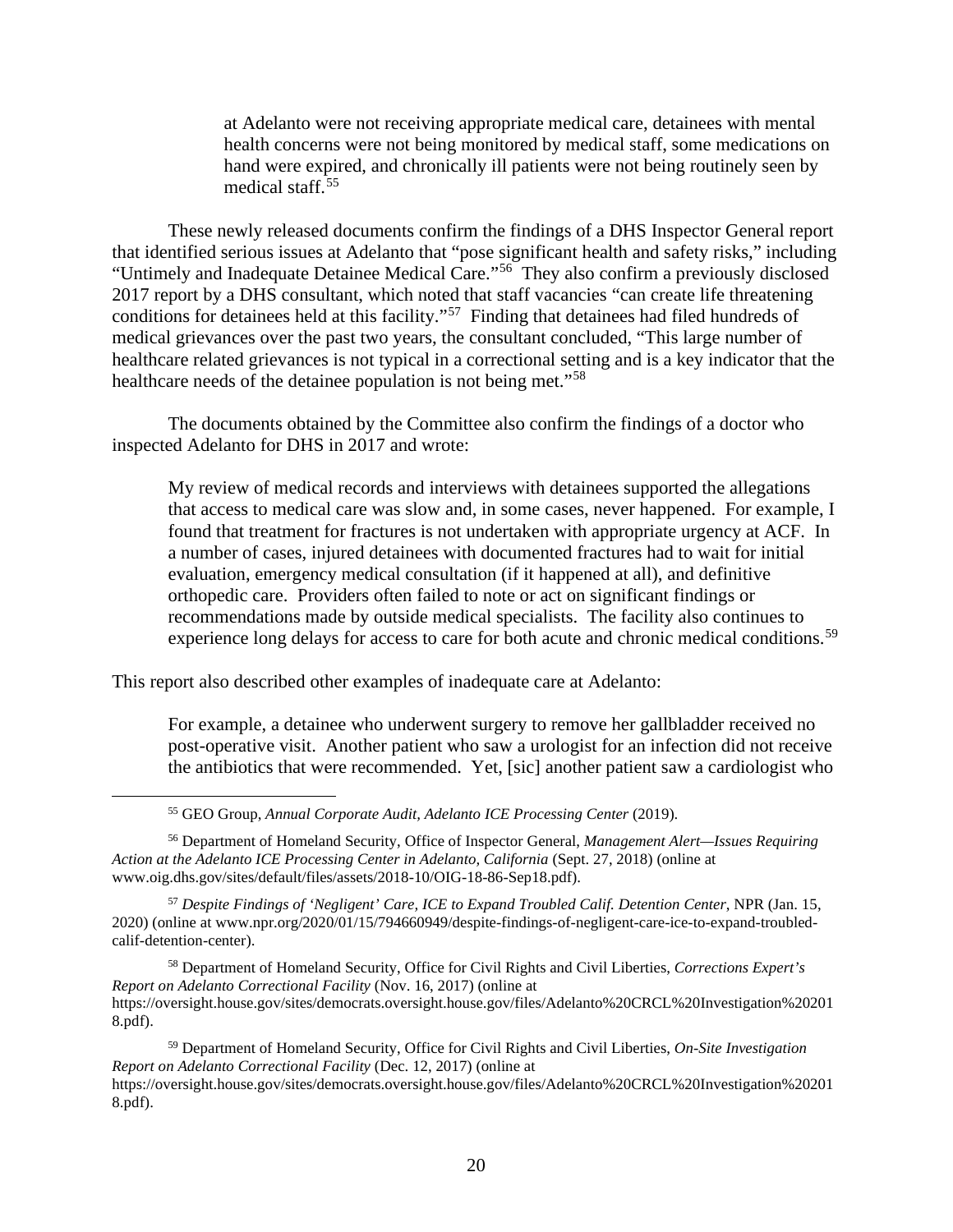made recommended medication changes that were ignored by the ACF physician, yet no comments or reasons were recorded in the detainee's medical record.<sup>60</sup>

## **4. Mergensana Amar, Northwest Detention Center**

<span id="page-21-0"></span>Mergensana Amar, 40, died of suicide in November 2018 after being detained for approximately 11 months at the Northwest Detention Center (NWDC) in Washington state.<sup>61</sup> The ICE Health Service Corps provides medical care at NWDC. Mr. Amar arrived in the United States seeking asylum on December 2, 2017.<sup>[62](#page-21-3)</sup>

An ICE Health Service Corps Report of Findings from December 2019 on Mr. Amar's death stated:

A mortality review committee (MRC) determined that Mr. AMAR's medical and behavioral health care at NWDC was not provided within the safe limits of practice. However, Mr. AMAR's multiple refusals made it difficult to manage his care and prevented NWDC's staff's ability to rule out an organic cause to his repeated non-compliance with his care.<sup>[63](#page-21-4)</sup>

This report found several "weaknesses" in Mr. Amar's care, including:

- Facility staff had difficulty communicating with Mr. Amar, including a "refusal to engage with behavioral health staff." However, the report also found: "Initially, medical staff utilized Russian interpreter services; however, medical staff stopped using an interpreter, stating Mr. AMAR, 'picked up the English language.'"<sup>[64](#page-21-5)</sup>
- A facility psychiatrist "discontinued Mr. AMAR's SW [suicide watch] within 24 hours after a six-foot rope was found under his mattress" on October 26, 2018. The report described this rope as "a handmade rope made of torn sheet pieces."

<sup>60</sup> *Id.*

<span id="page-21-2"></span><span id="page-21-1"></span><sup>61</sup> Memorandum from [Redacted], Investigator, Immigration and Customs Enforcement Health Service Corps, to Stewart D. Smith, Assistant Director, Immigration and Customs Enforcement Health Service Corps (Dec. 3, 2019) (online at

https://oversight.house.gov/sites/democrats.oversight.house.gov/files/Amar%20Mortality%20Review%20- %20IHSC%20Report%20of%20Findings%202019.pdf).

<span id="page-21-3"></span><sup>62</sup> *Conditions at the NWDC: Allegations of Medical Neglect*, University of Washington Center for Human Rights (Apr. 16, 2020) (online at https://jsis.washington.edu/humanrights/2020/04/16/nwdc-medical/); *ICE Detainee Hanged Himself After Being Taken Off Suicide Watch*, Washington Post (Nov. 29, 2018) (online at www.washingtonpost.com/local/immigration/ice-detainee-hanged-himself-after-being-taken-off-suicidewatch/2018/11/28/67a62e74-edb8-11e8-baac-2a674e91502b\_story.html).

<span id="page-21-4"></span> $63$  Memorandum from [Redacted], Investigator, Immigration and Customs Enforcement Health Services Corps, to Stewart D. Smith, Assistant Director, Immigration and Customs Enforcement Health Service Corps (Dec. 3, 2019) (online at

<span id="page-21-5"></span>https://oversight.house.gov/sites/democrats.oversight.house.gov/files/Amar%20Mortality%20Review%20- %20IHSC%20Report%20of%20Findings%202019.pdf).

<sup>64</sup> *Id*.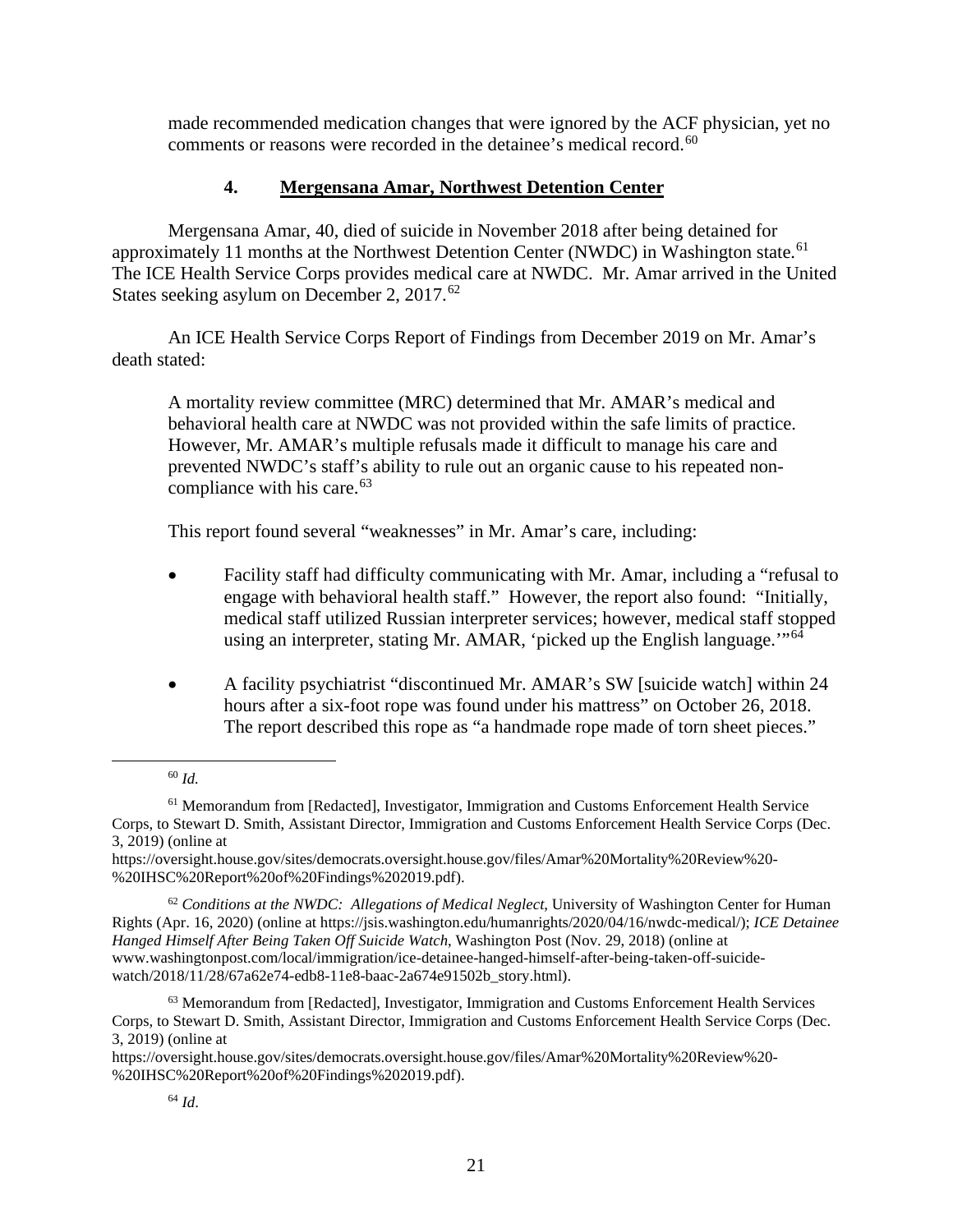About three weeks later, Mr. Amar was found hanging in his cell on November 15 "with a self-made ligature around his neck." A doctor at a nearby hospital declared Mr. Amar brain dead on November 18, and Mr. Amar died on November 24 after being taken off life support.<sup>[65](#page-22-1)</sup>

- "On November 4, 2018 custody staff found a sheet, that had been ripped into thirds, in Mr. AMAR's cell. Custody staff documented the finding on a search log and disposed of the torn sheet. Custody did not submit a formal incident report."[66](#page-22-2) Notably, this incident occurred less than two weeks before Mr. Amar was found in his cell on November 15, 2018, and a little over one week after his one day on suicide watch on October 26 when staff discovered a rope made from torn sheets.
- The report found that "[t]he COs [custody officers] and medical staff did not stabilize Mr. AMAR's head and neck when moving him from the cell floor to the stretcher" and "[p]er the video surveillance footage, the CO and medical staff had difficulty providing rescue breaths to Mr. AMAR."<sup>[67](#page-22-3)</sup>

## **5. Jean Carlos Jimenez-Joseph, Stewart Detention Center**

<span id="page-22-0"></span>Jean Carlos Jimenez-Joseph, 27, died of suicide in May 2017 after being detained for 69 days at CoreCivic's Stewart Detention Center in Georgia.<sup>[68](#page-22-4)</sup> The ICE Health Service Corps provides medical care at Stewart. Mr. Jimenez-Joseph came to the United States as a child and was granted Deferred Action for Childhood Arrivals status in 2016. Mr. Jimenez-Joseph was detained by ICE in March 2017 following a misdemeanor arrest.<sup>[69](#page-22-5)</sup>

Mr. Jimenez-Joseph's death report identified numerous deficiencies and concerns, including:

• Mr. Jimenez-Joseph repeatedly sought to have his medications increased or adjusted because he reported hearing voices and had been acting erratically and inappropriately. He jumped off a second-floor balcony and then informed medical staff that he had intended to commit suicide.

<sup>66</sup> *Id*.

<sup>67</sup> *Id*.

https://oversight.house.gov/sites/democrats.oversight.house.gov/files/Jean%20Carlos%20Jimenez-Joseph%20Death%20Report%20May%202017%20%28Stewart%29.pdf).

<span id="page-22-5"></span><sup>69</sup> *ICE Review Found Failures in Care of Mentally Ill Detainee Who Died by Suicide*, CBS News (Aug. 22, 2019) (online at www.cbsnews.com/news/jean-carlos-jimenez-joseph-ice-review-documented-failures-in-care-ofmentally-ill-detainee-who-died-by-suicide/).

<sup>65</sup> *Id*.

<span id="page-22-4"></span><span id="page-22-3"></span><span id="page-22-2"></span><span id="page-22-1"></span><sup>68</sup> Immigration and Customs Enforcement, *Findings—Death of ICE Detainee Jean Carlos Jimenez-Joseph* (July 1, 2018) (online at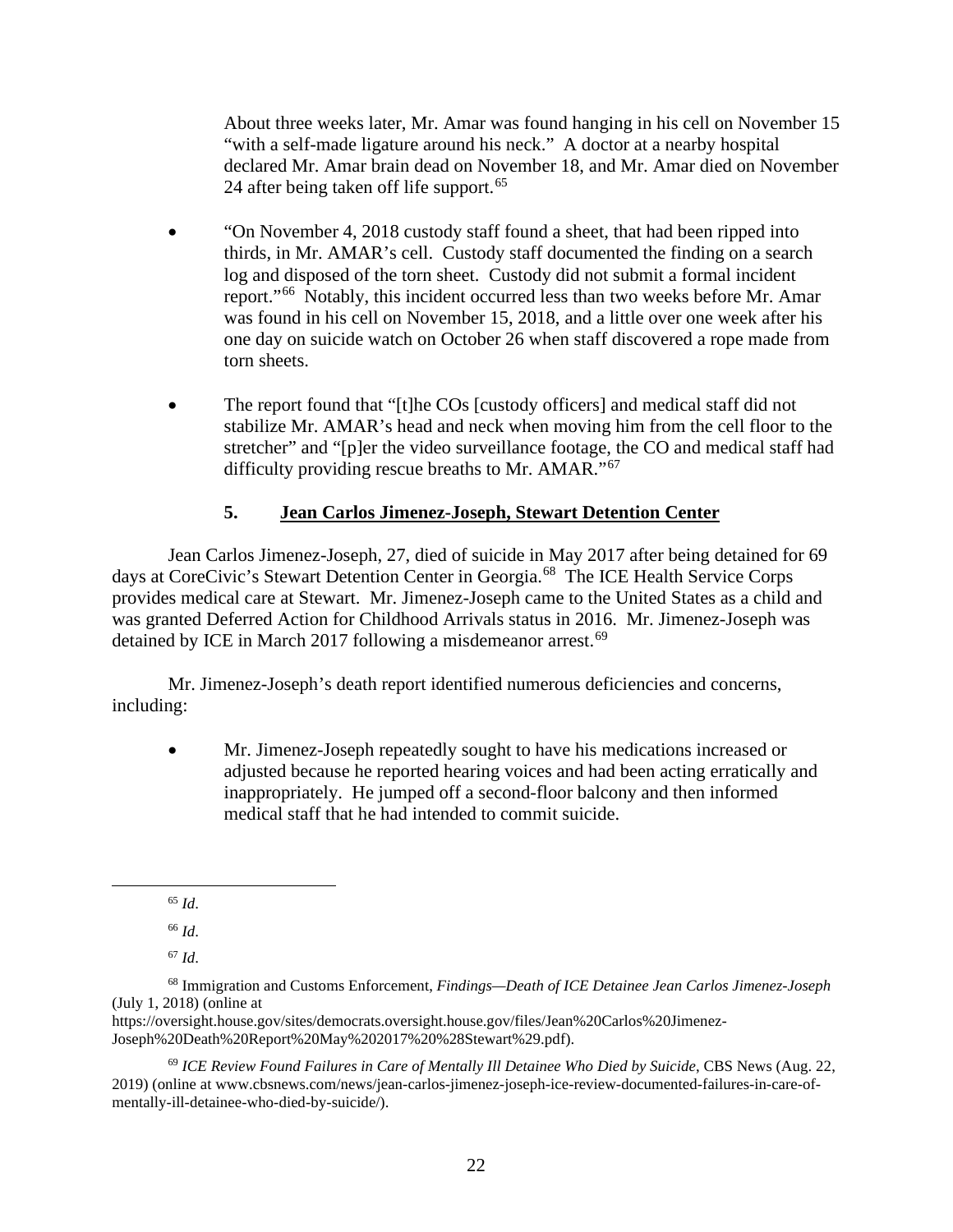- Due to mental health professional vacancies, staff postponed Mr. Jimenez-Joseph's next psychiatric evaluation by several weeks instead of addressing his repeated complaints.[70](#page-23-0)
- Instead of placing Mr. Jimenez-Joseph on suicide watch and getting him an urgent mental health assessment, Stewart staff disciplined him for jumping off the balcony and ordered him held in solitary confinement for 20 days. Staff that completed the written order for him to be placed in solitary failed to complete the section on mental health. $71$
- Officers failed to conduct the required surveillance of Mr. Jimenez-Joseph in the hours before he hung himself from the sprinkler head in his cell using a bed sheet. The report found: "In addition to leaving the unit unsupervised on seven occasions the night of JIMENEZ's suicide, Officer [Redacted] falsely logged that he completed security rounds at 12:00 a.m. and 12:28 a.m., neither of which were corroborated by video surveillance footage. These entries indicate Officer [Redacted] observed JIMENEZ alive at these times when he did not."<sup>72</sup>
- Video surveillance shows the officer finally looked into Mr. Jimenez's cell at 12:43 a.m., after Mr. Jimenez had already hung himself.
- The death report found that the officer's supervisor also failed to monitor Jimenez: "Video surveillance footage shows Lieutenant [Redacted] reviewed documents outside JIMENEZ's cell at 11:58 p.m. and 12:11 a.m., but did not look directly into the cell on either occasion."<sup>73</sup>
- The officer that discovered Mr. Jimenez-Joseph had hung himself left the unit to obtain a cut down tool instead of calling for another officer to bring one, leading to a delay in opening the cell and relieving the pressure on Mr. Jimenez-Joseph's neck. The ICE investigation also found staff delayed calling 911 after discovering Mr. Jimenez-Joseph hanging.<sup>[74](#page-23-4)</sup>

<span id="page-23-0"></span><sup>70</sup> Immigration and Customs Enforcement, *Findings—Death of ICE Detainee Jean Carlos Jimenez-Joseph* (July 1, 2018) (online at

https://oversight.house.gov/sites/democrats.oversight.house.gov/files/Jean%20Carlos%20Jimenez-Joseph%20Death%20Report%20May%202017%20%28Stewart%29.pdf).

<span id="page-23-1"></span> $71$  The United Nations sets 15 days as the point at which solitary confinement could be considered torture and does not recommend solitary confinement for people with mental health issues. *See* United Nations, *Solitary Confinement Should Be Banned in Most Cases, UN Expert Says* (Oct. 18, 2011) (online at

https://news.un.org/en/story/2011/10/392012-solitary-confinement-should-be-banned-most-cases-un-expert-says).

<span id="page-23-2"></span><sup>72</sup> Immigration and Customs Enforcement, *Findings—Death of ICE Detainee Jean Carlos Jimenez-Joseph* (July 1, 2018) (online at

<span id="page-23-4"></span><span id="page-23-3"></span>https://oversight.house.gov/sites/democrats.oversight.house.gov/files/Jean%20Carlos%20Jimenez-Joseph%20Death%20Report%20May%202017%20%28Stewart%29.pdf).

<sup>73</sup> *Id*.

<sup>74</sup> *Id*.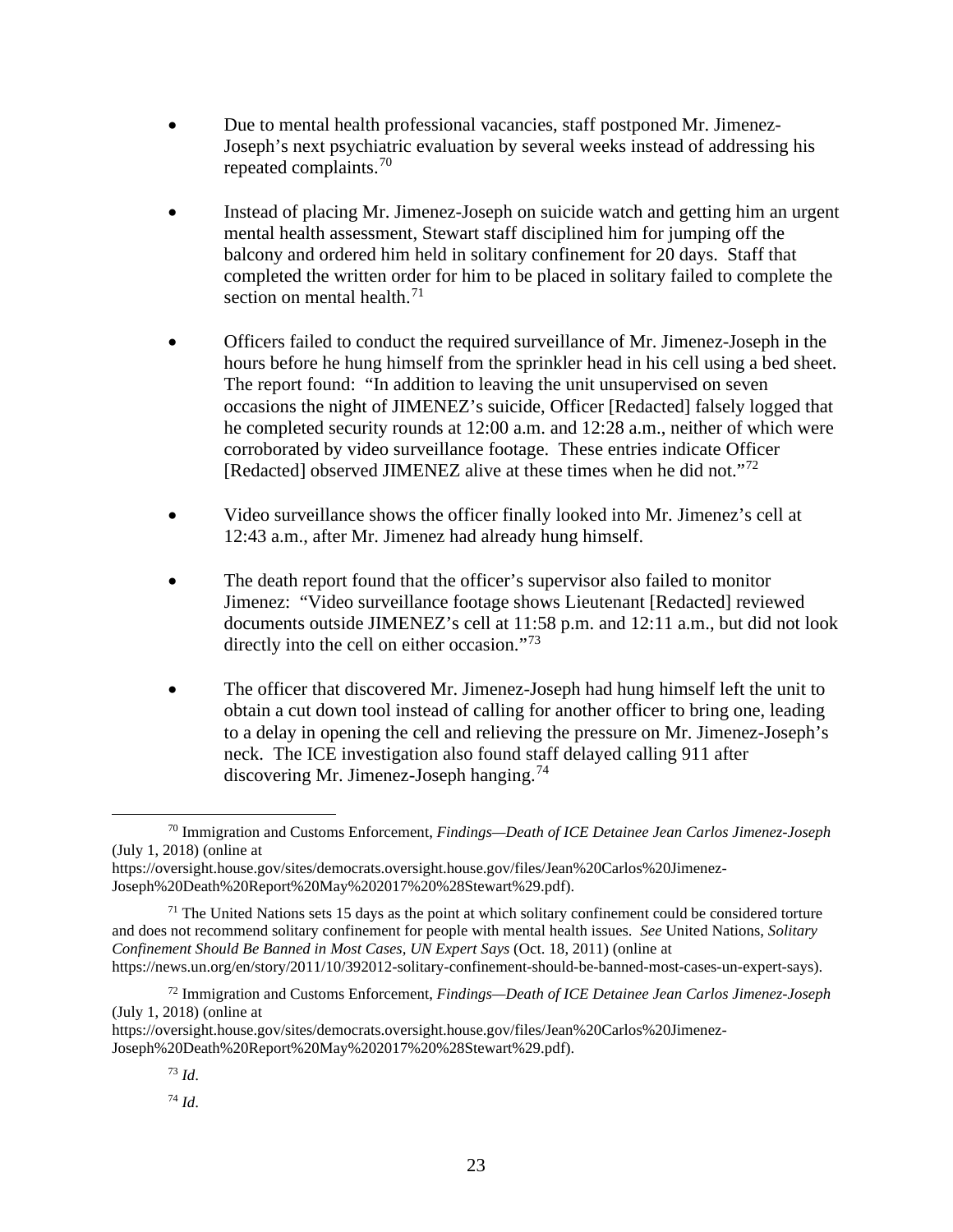Mr. Jimenez-Joseph's death was one of at least eight that have occurred at Stewart since 2008. Previously unreleased documents obtained by the Committee show the systemic deficiencies that led to his death at Stewart. Along with other documents described below, these documents show serious issues at Stewart persisting over several years:

"CoreCivic's negligence was a contributing factor in the death of both detainees at the Stewart Detention Center."

- *ICE Report, 2018*

- An October 2018 ICE report obtained by the Committee discussing Mr. Jimenez-Joseph's death and the death of a second detainee, Efrain de la Rosa, stated that "CoreCivic's negligence was a contributing factor in the death of both detainees at the Stewart Detention Center."<sup>75</sup>
- Mr. de la Rosa, 40, also died by suicide at Stewart in July 2018. The report says that CoreCivic's "gross negligence" and "egregious and non-compliant" infractions of detention standards led to Mr. de la Rosa's death.<sup>[76](#page-24-1)</sup>
- The two deaths display alarming similarities: both detainees were placed in solitary confinement despite having serious mental illnesses, neither receive recommended mental healthcare, and in both incidents, officers failed to properly monitor their cells, falsified observation logs, and bungled the emergency response.[77](#page-24-2)
- A December 2017 internal ICE memorandum obtained by the Committee shows that ICE found "a pattern of excessive uses-of-force" at Stewart and that even after the incidents were reported "effective corrective action has yet to result."<sup>[78](#page-24-3)</sup>
- A February 2018 ICE report obtained by the Committee shows that Stewart guards failed to conduct appropriate medically-ordered one-on-one observation of a suicidal individual during a 13-hour period.<sup>[79](#page-24-4)</sup>

<sup>76</sup> *Id*.

<span id="page-24-0"></span><sup>75</sup> Immigration and Customs Enforcement, *Contract Discrepancy Report, Stewart Detention Center* (Dec. 11, 2018) (online at

https://oversight.house.gov/sites/democrats.oversight.house.gov/files/Stewart%20Contract%20Discrepancy%20Dec %202018.pdf).

<span id="page-24-2"></span><span id="page-24-1"></span><sup>77</sup> *Newly Released Documents Reveal Mounting Chaos and Abuse at a Troubled ICE Detention Center*, Fast Company (Jan. 29, 2019) (online at www.fastcompany.com/90298739/newly-released-documents-revealmounting-chaos-and-abuse-at-a-troubled-ice-detention-center).

<span id="page-24-3"></span> $78$  Memorandum from Immigration and Customs Enforcement, Detention Monitoring Unit, to Immigration and Customs Enforcement, Atlanta Field Office (Dec. 18, 2017) (online at https://oversight.house.gov/sites/democrats.oversight.house.gov/files/Stewart%20ICE%20Memo%20Dec%202017. pdf).

<span id="page-24-4"></span><sup>79</sup> Immigration and Customs Enforcement, *Contract Discrepancy Report, Stewart Detention Center* (Feb. 28, 2018) (online at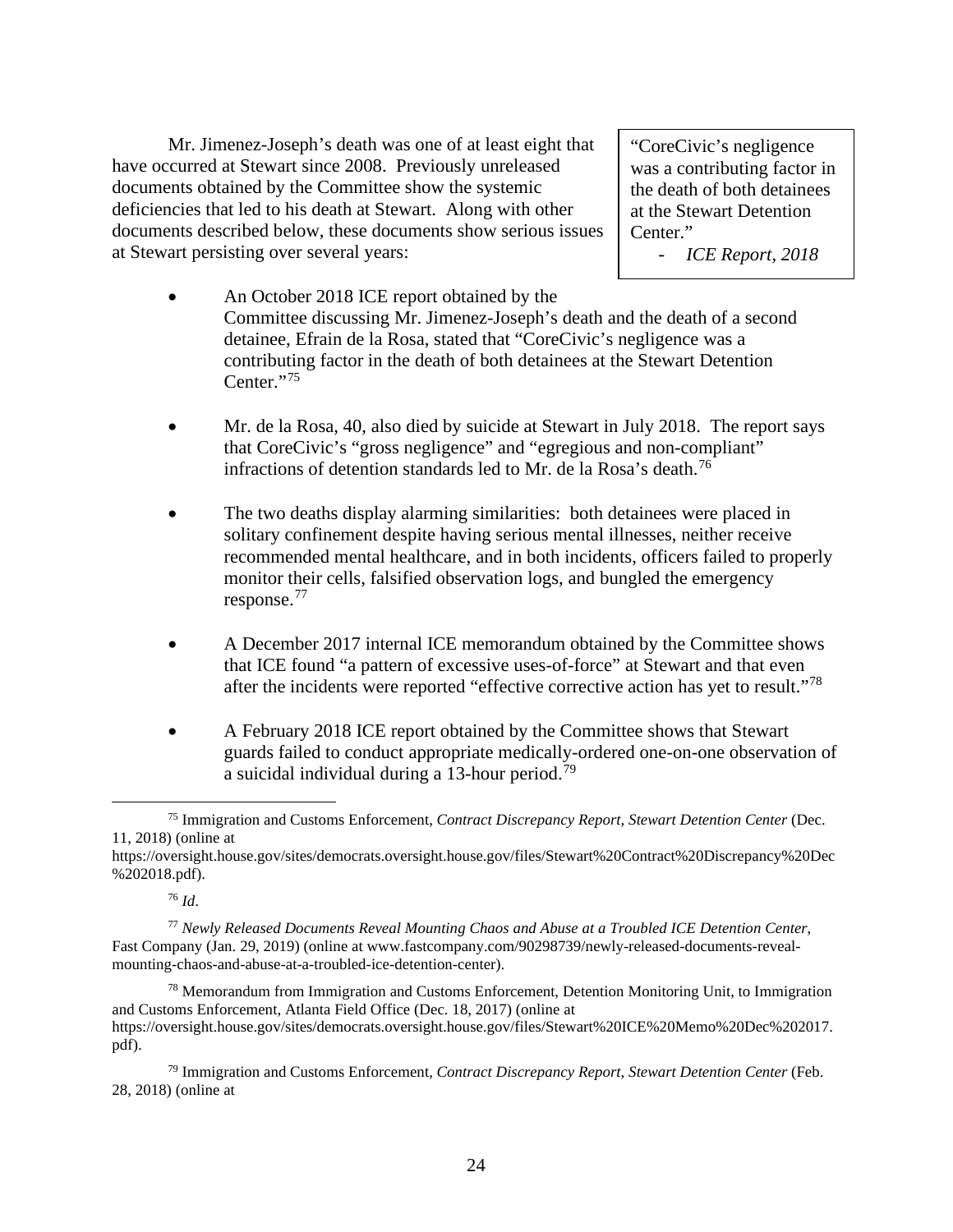These documents confirm earlier findings from the DHS Inspector General and DHS Office for Civil Rights and Civil Liberties:

- In December 2017, the Inspector General issued a report detailing findings from inspections of five detention facilities that "identified problems that undermine the protection of detainees' rights, their humane treatment, and the provision of a safe and healthy environment." At Stewart, the Inspector General found security risks and problems with detainee medical care due to inadequate staffing and oversight.<sup>[80](#page-25-0)</sup>
- In a March 2019 report, the DHS Office for Civil Rights and Civil Liberties informed ICE of a complaint regarding a case at Stewart in which "a delay in care occurred after medical staff were notified of the detainee's critical lab result that should have resulted in immediate medical intervention."[81](#page-25-1) The detainee was reportedly bleeding through his skin and having vision changes, and despite having extremely thin blood, the physician kept him on an aspirin regimen for six days, "resulting in his coughing up large amounts of blood."[82](#page-25-2) The complaint stated the detainee was not expected to survive and that, after an internal review determined the aspirin therapy may lead to a fatality, "The findings were forwarded to IHSC leadership for consideration of a root cause analysis, yet IHSC leadership failed to take appropriate action."[83](#page-25-3)
- Finally, in a July 2020 report on unannounced ICE facility inspections, the DHS Inspector General found that staff at a county-run ICE facility similarly failed to properly monitor detainees in solitary confinement. The report noted: "Proper monitoring of detainees in segregation is particularly critical given that research has found segregation can have damaging effects and is an established risk factor for suicide." $84$

<sup>82</sup> *Id*.

<sup>83</sup> *Id*.

https://oversight.house.gov/sites/democrats.oversight.house.gov/files/Stewart%20Contract%20Discrepancy%20Feb %202018.pdf).

<span id="page-25-0"></span><sup>80</sup> Department of Homeland Security, Office of Inspector General, *Concerns about ICE Detainee Treatment and Care at Detention Facilities* (Dec. 11, 2017) (online at www.oig.dhs.gov/sites/default/files/assets/2017-12/OIG-18-32-Dec17.pdf).

<span id="page-25-1"></span><sup>&</sup>lt;sup>81</sup> Memorandum from Cameron P. Quinn, Department of Homeland Security, Office for Civil Rights and Civil Liberties, and Marc Pachon, Department of Homeland Security, Office of Legal Counsel, to Ronald Vitiello, Deputy Director and Senior Official Performing the Duties of the Director, Immigration and Customs Enforcement, and Michael P. Davis, Executive Deputy Principal Legal Advisor, Office of the Principal Legal Advisor, Immigration and Customs Enforcement (Mar. 20, 2019) (online at www.documentcloud.org/documents/6575024- ICE-Whistleblower-Report.html).

<span id="page-25-4"></span><span id="page-25-3"></span><span id="page-25-2"></span><sup>84</sup> Department of Homeland Security, Office of Inspector General, *Capping Report: Observations of Unannounced Inspections of ICE Facilities in 2019* (July 7, 2020) (online at www.oig.dhs.gov/sites/default/files/assets/2020-07/OIG-20-45-Jul20.pdf).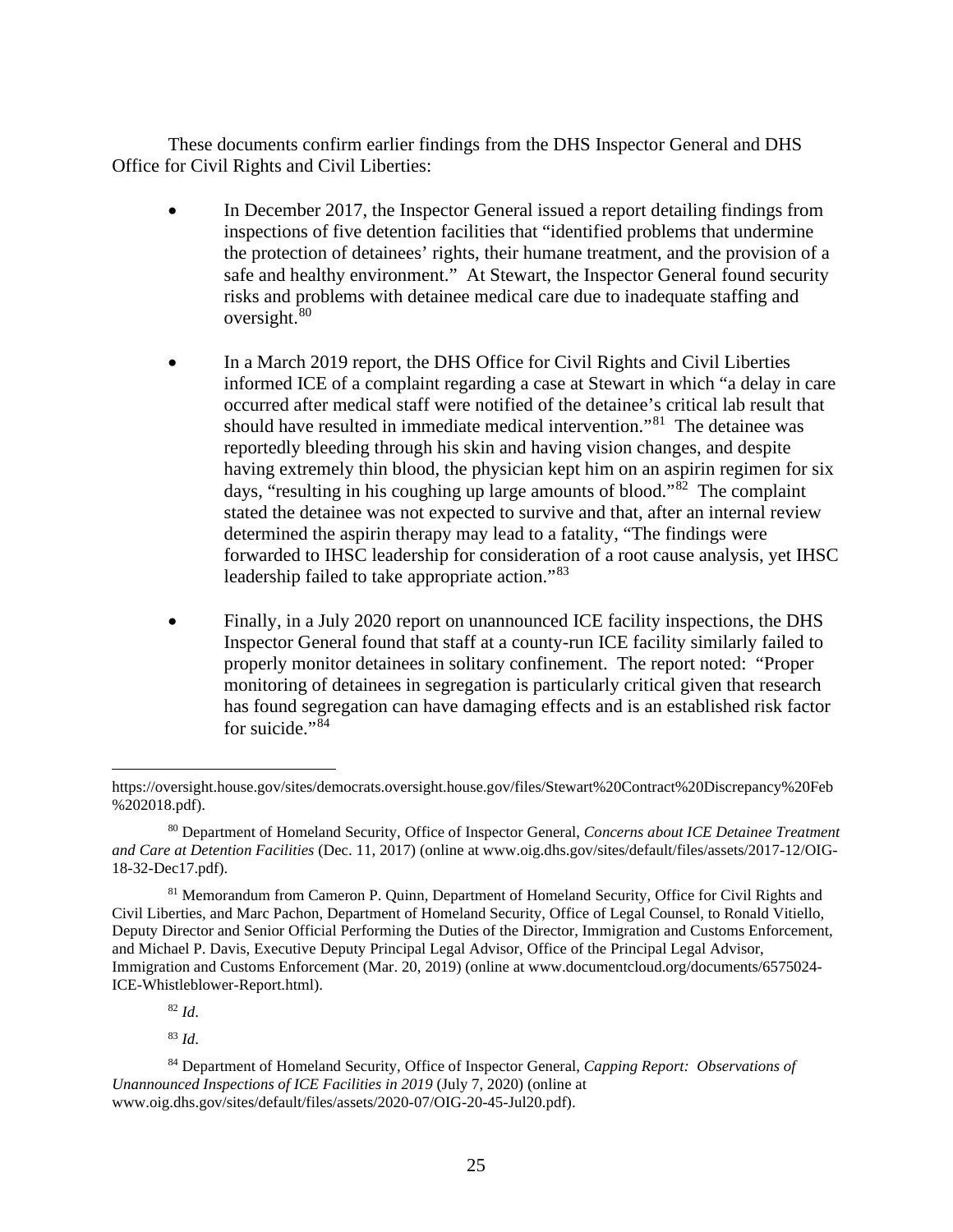Committee staff inspected the Stewart Detention Center in September 2019 and identified additional concerns regarding medical care. The facility, which can house more than 2,000 detainees, reported having only one doctor on staff. Stewart also lacked defibrillators throughout the facility, even though a man waiting to be deported had died of cardiopulmonary arrest in July 2019.[85](#page-26-1) Staff observed that given the large size of the facility, a single defibrillator located in the medical care unit may not be sufficient to deal with cardiovascular emergencies such as the one that led to the detainee's death.

## **6. Roger Rayson, LaSalle Detention Facility**

<span id="page-26-0"></span>Roger Rayson, 47, died of a brain hemorrhage in ICE custody in March 2017 after being detained for 45 days at GEO Group's LaSalle Detention Facility in Louisiana and at local hospitals.<sup>[86](#page-26-2)</sup> The ICE Health Service Corps provides medical care at LaSalle.

Mr. Rayson's death report, which has previously been released, identified numerous deficiencies and concerns, including:

- Medical staff never developed a plan to treat Mr. Rayson's intense pain caused by medical conditions including diabetes, HIV, cancer, and mobility issues. Staff repeatedly failed to treat Mr. Rayson for that pain and allowed him to be placed in non-medical housing units where it was not possible to effectively monitor and treat him.
- When Mr. Rayson was placed in solitary confinement, medical staff did not routinely open the cell door to check on him even though the intercom for his cell was broken the entire time he was there. After moving Mr. Rayson out of solitary confinement and to a hospital, medical staff found his cell covered in blood, urine, vomit, and fecal matter.

"Mr. Rayson's healthcare was 'deplorable."

> - *Complaint submitted by IHSC staff*

- Medical staff determined that Mr. Rayson needed a higher level of care than was available at LaSalle, but never secured such treatment.
- Mr. Rayson never received a recommended consultation from an infectious disease specialist, despite having HIV.<sup>[87](#page-26-3)</sup>

<span id="page-26-2"></span>at

<span id="page-26-1"></span><sup>85</sup> Immigration and Customs Enforcement, *ICE Detainee Passes Away at Georgia Hospital* (July 25, 2019) (online at www.ice.gov/news/releases/ice-detainee-passes-away-georgia-hospital-2).

<sup>86</sup> Immigration and Customs Enforcement, *Findings—Death of ICE Detainee Roger Rayson* (2017) (online

<span id="page-26-3"></span>https://oversight.house.gov/sites/democrats.oversight.house.gov/files/Roger%20Rayson%20Death%20Report%20M arch%202017%20%28LaSalle%29.pdf).

<sup>87</sup> *Id*.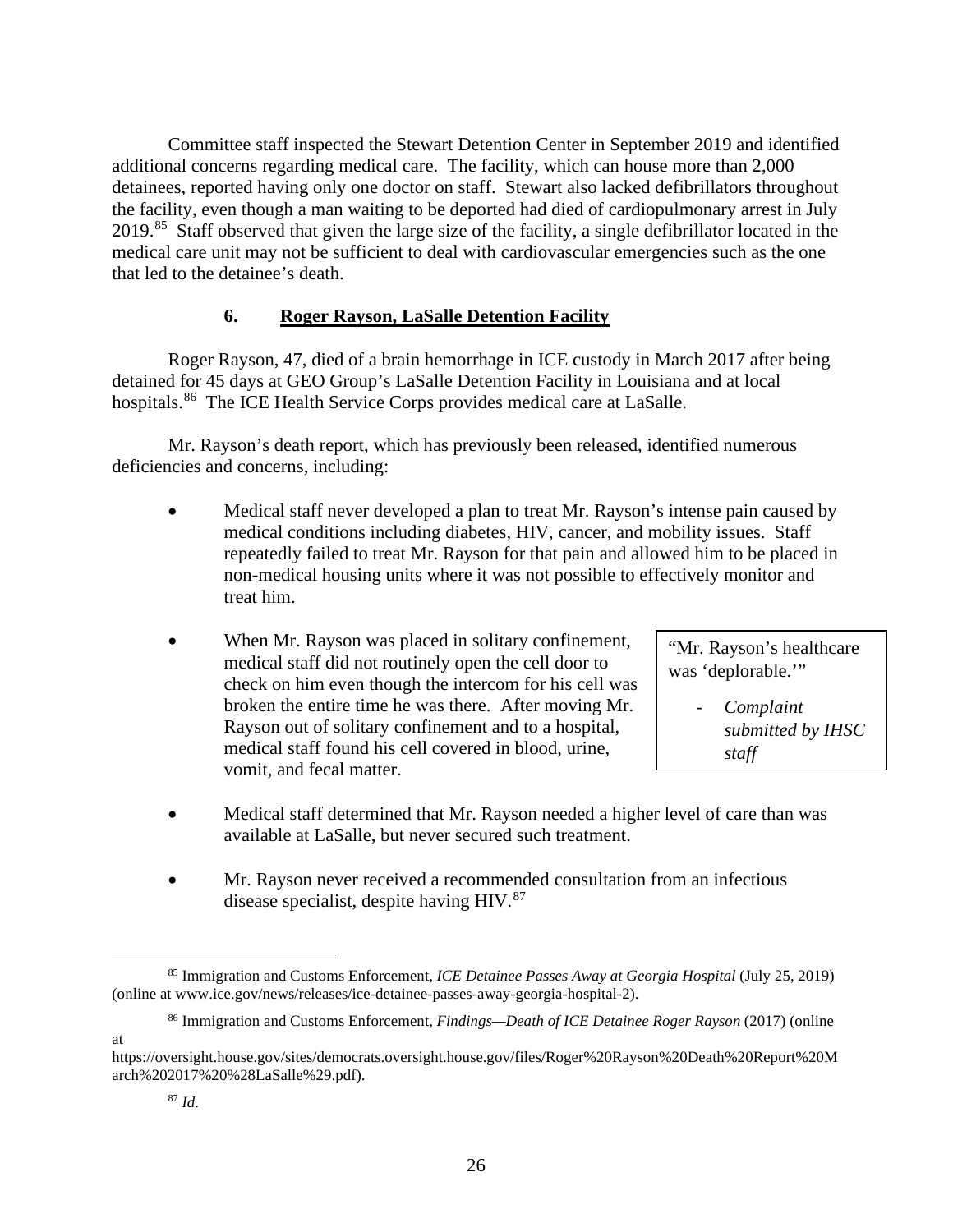The Committee obtained a previously unreleased March 2019 DHS Office for Civil Rights and Civil Liberties complaint that discussed Mr. Rayson's death and identified broader concerns about healthcare at LaSalle. According to the report, a whistleblower stated that "Mr. Rayson's healthcare was 'deplorable.'"<sup>[88](#page-27-0)</sup> The complaint alleged multiple detainees at LaSalle were forcibly medicated for behavioral issues in violation of ICE policy, and that IHSC leadership did not further investigate the incidents.

Mr. Rayson's death follows at least five others at the facility since 2008.<sup>[89](#page-27-1)</sup>

## **B. Lack of Transparency About Detainee Deaths**

Since 2018, Congress has required ICE to publicly release all in-custody death investigation reports within 90 days of any death, but ICE has failed to fully comply with that requirement. Federal law states:

ICE is directed to ... complete and make public an initial report regarding any in-custody death within 30 days of such death, with subsequent reporting to be completed and released within 60 days of the initial report unless additional time is required for redacting personally identifiable information.<sup>[90](#page-27-2)</sup>

ICE posts cursory factual summaries of each detainee death within the initial 30 days of a death in custody, but it has not made public the investigative detainee death reports, which identify deficiencies in compliance with detention standards.<sup>[91](#page-27-3)</sup>

For example, ICE posted a brief "Detainee Death Report" regarding the death of Huy Chi Tran. However, this report does not describe the delayed and inadequate care and mishandled emergency care Mr. Tran received at Eloy Detention Facility in June 2018.<sup>92</sup> The Committee obtained the complete investigative report on Mr. Tran only in response to its request, more than a year after Mr. Tran's death.

<span id="page-27-0"></span><sup>88</sup> Memorandum from Cameron P. Quinn, Department of Homeland Security, Office for Civil Rights and Civil Liberties, and Marc Pachon, Department of Homeland Security, Office of Legal Counsel, to Ronald Vitiello, Deputy Director and Senior Official Performing the Duties of the Director, Immigration and Customs Enforcement, and Michael P. Davis, Executive Deputy Principal Legal Advisor, Office of the Principal Legal Advisor, Immigration and Customs Enforcement (Mar. 20, 2019) (online at www.documentcloud.org/documents/6575024- ICE-Whistleblower-Report.html).

<span id="page-27-1"></span><sup>89</sup> Human Rights Watch et al., *Code Red: The Fatal Consequences of Dangerously Substandard Medical Care in Immigration Detention* (June 2018) (online at www.aclu.org/sites/default/files/field\_document/coderedreportdeathsicedetention.pdf).

<span id="page-27-2"></span><sup>90</sup> House Committee on Appropriations, Department of Homeland Security Appropriations Bill, 2018, Rep. No. 115-239 (online at www.congress.gov/115/crpt/hrpt239/CRPT-115hrpt239.pdf).

<span id="page-27-3"></span><sup>91</sup> *See* Immigration and Customs Enforcement, *Death Detainee Report* (online at www.ice.gov/deathdetainee-report) (accessed Sept. 23, 2020).

<span id="page-27-4"></span><sup>92</sup> Immigration and Customs Enforcement, *Death Summary, Huy Chi Tran* (undated) (online at www.ice.gov/doclib/foia/reports/ddrTranHuyChi.pdf).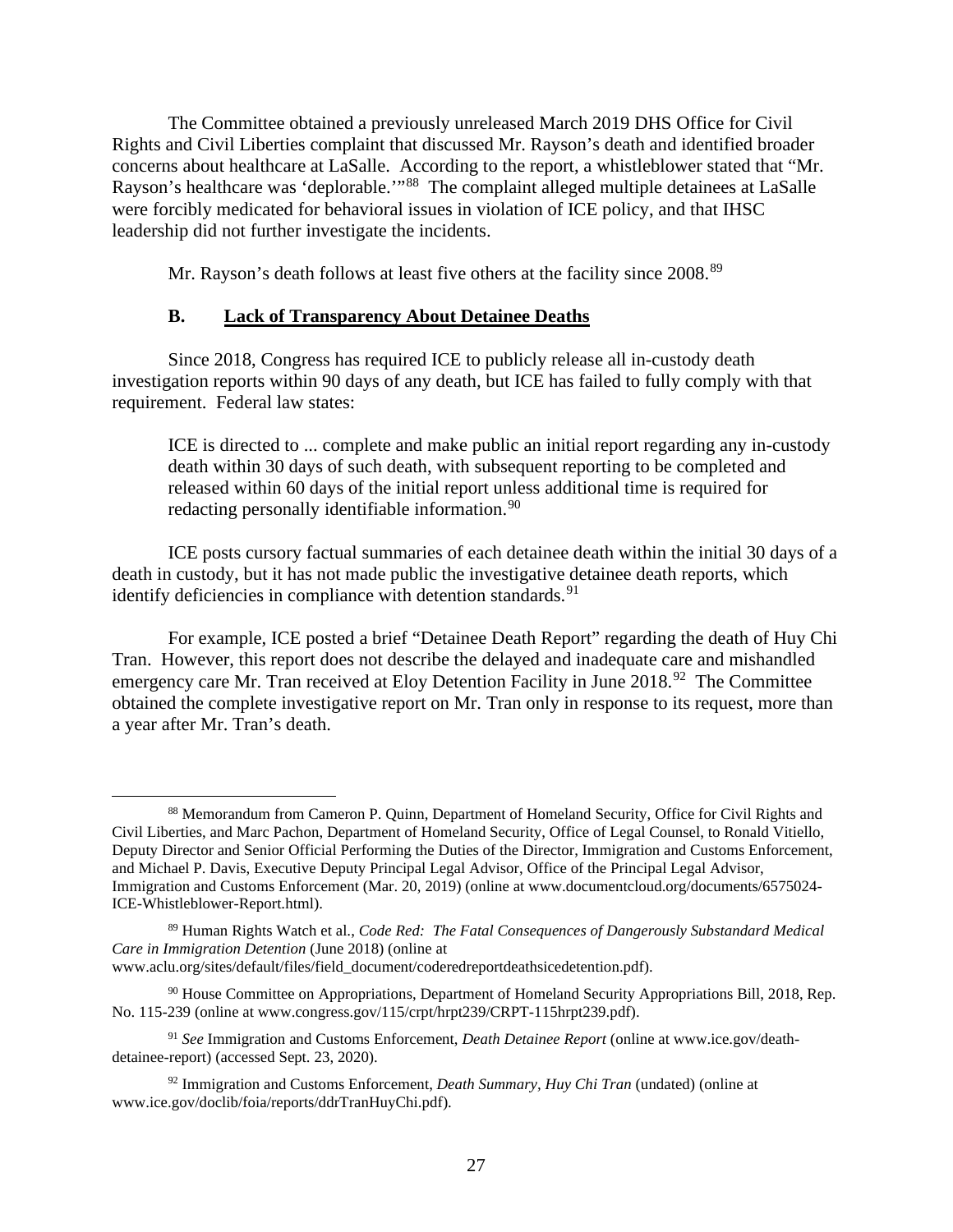ICE has failed to publicly release detailed investigative death reports for any of the more than 25 detainee deaths covered by the 2018 law.

## <span id="page-28-0"></span>**C. Widespread Failures in Medical Care for Detainees**

Documents obtained by the Committee, including ICE and contractor audit documents, identify glaring deficiencies in the medical care provided to detainees at facilities operated by for-profit contractors. According to these internal documents, detainees in these facilities often do not receive critical treatment or face delays, and many facilities lack sufficient medical staff and fail to provide necessary care to detainees with chronic medical conditions. For example:

- The Committee obtained an internal report from the ICE Health Service Corps regarding CoreCivic's Northeast Ohio Correctional Center. This report substantiated an allegation of an "unacceptably long" delay in treatment for a detainee with possible lymph node cancer even after an outside doctor wrote to the facility stressing the urgency of treatment. The report concluded, "This delay and [sic] resulted in an effective denial in access to care for a serious medical condition."[93](#page-28-1)
- In 2018, ICE discovered that a physician at CoreCivic's Laredo Processing Center in Texas was making outside referrals for detainees to his own private medical practice. ICE informed CoreCivic:

As you can understand, whether it is the current LPC Agreement, or the upcoming new ICE IGSA, this is a clear conflict of issue [sic], for the physician will be profiting when sending the patient out for treatment at his private facility. This can certainly drive up risk for a variety of reasons, such as unnecessary treatment and failure to provide treatment at the detention center which may have been able to have been performed there. $94$ 

In 2019, auditors found that the Laredo facility was not operating its health care clinic in compliance with state and local laws. The 2019 audit report obtained by the Committee noted: "Detainees in chronic care were not in compliance with medical standard," "Follow up visits were not completed within required time frame," and "Medications were discontinued as a result of the missed visits."[95](#page-28-3)

<span id="page-28-1"></span><sup>93</sup> Immigration and Customs Enforcement, *ICE Health Service Corps, Health Care Compliance Assessment, North East Ohio Correctional Center* (2018) (online at

https://oversight.house.gov/sites/democrats.oversight.house.gov/files/Northeast%20Ohio%20CAP%202018.pdf).

<span id="page-28-2"></span><sup>&</sup>lt;sup>94</sup> Email from Immigration and Customs Enforcement Contracting Officer to [Redacted], CoreCivic (June 14, 2018) (online at

<span id="page-28-3"></span>https://oversight.house.gov/sites/democrats.oversight.house.gov/files/Laredo%20Email%20%20June%202018%20r e%20Health%20Care%20Staff.pdf).

<sup>95</sup> CoreCivic, *2019 Operational Audit Tool, Laredo Processing Center* (Feb. 28, 2019).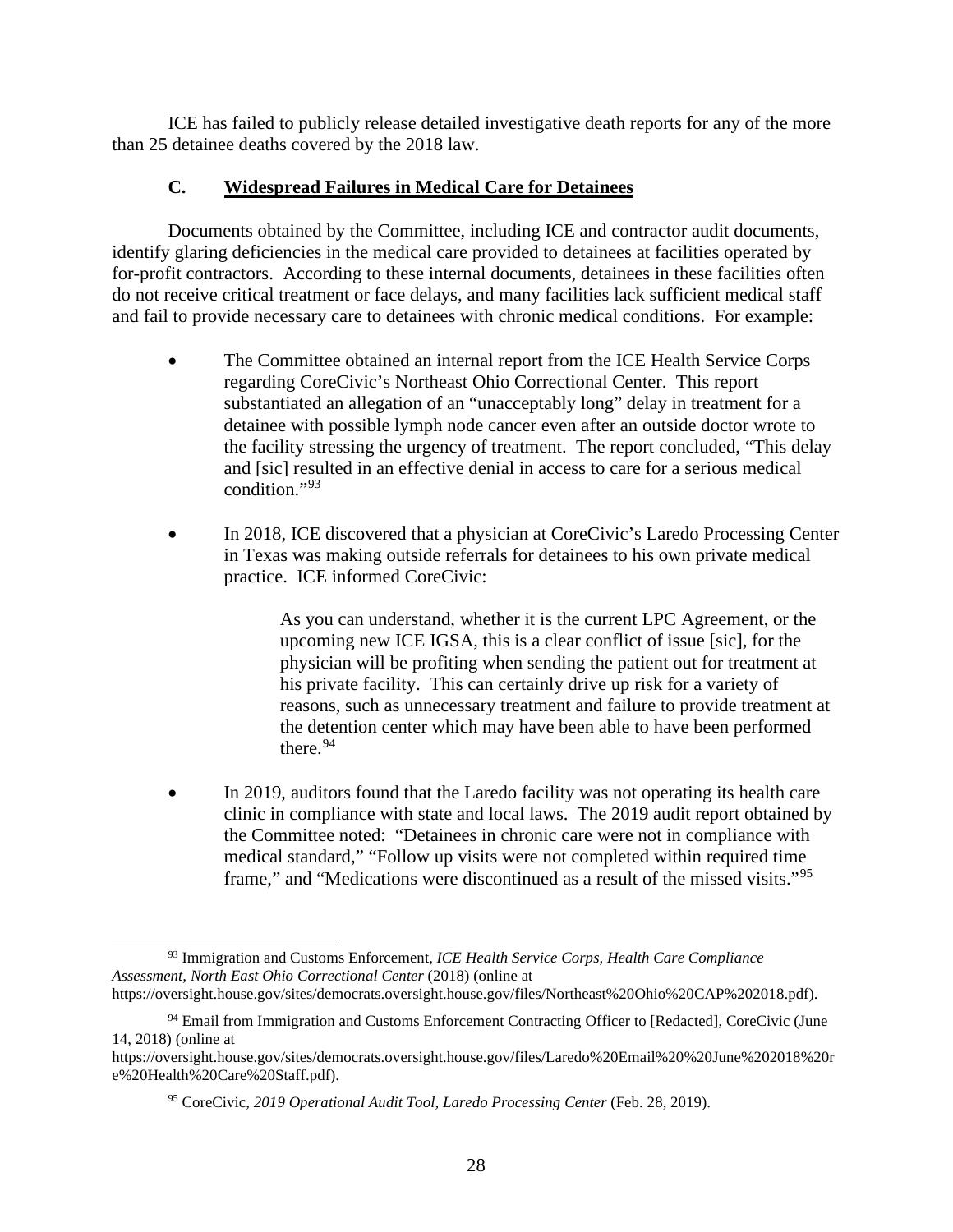- A 2017 audit of GEO Group's Joe Corley Detention Facility in Texas found that non-medical staff handled sick calls for detainees—a problem also identified in a previous audit. The 2017 audit also noted that one doctor at the facility did not have an active medical license.<sup>[96](#page-29-0)</sup>
- In 2018, ICE found that a significant lack of physician coverage at CoreCivic's Webb County Detention Center in Texas was "providing a degradation of services to detainee health care."[97](#page-29-1)
- Internal audit reports of GEO Group's Mesa Verde ICE Processing Center in California reveal a host of concerns regarding medical treatment that have gotten worse over the past three years:
	- o A 2017 audit found that the medical team was understaffed, detainees with mental health needs were not being consistently monitored or treated, sick calls were not triaged based on severity, and female detainees did not receive appropriate medical screenings.<sup>98</sup>
	- o A 2018 audit found that sick calls were still not appropriately triaged, some medical care for women was delayed, and some health assessments were conducted by untrained nurses.<sup>[99](#page-29-3)</sup>
	- o A 2019 audit contained a "significant number of findings" related to medical care, including that the medical team was understaffed, chronic care follow-up appointments were not completed, lab tests were not ordered or reviewed timely, annual examinations were not conducted, and recordkeeping was poor.<sup>[100](#page-29-4)</sup>
- A 2018 internal audit at CoreCivic's Cibola County Correctional Center in New Mexico found persistent delays in medical care for detainees. Initial health visits, sick calls, and chronic care for cardiovascular, pulmonary and infectious diseases were all found not to occur within the required time frames. The audit also found that due to staffing shortages officers were pulled from their posts to cover security positions and were unable to provide sufficient support to detainees.<sup>[101](#page-29-5)</sup>

<sup>96</sup> GEO Group, *Annual Corporate Audit, Joe Corley Detention Facility* (Aug. 15, 2017).

<span id="page-29-1"></span><span id="page-29-0"></span><sup>&</sup>lt;sup>97</sup> Email from Immigration and Customs Enforcement Contracting Officer to [Redacted], CoreCivic (June 14, 2018) (online at

<span id="page-29-2"></span>https://oversight.house.gov/sites/democrats.oversight.house.gov/files/Laredo%20Email%20%20June%202018%20r e%20Health%20Care%20Staff.pdf).

<sup>98</sup> GEO Group, *Annual Corporate Audit, Mesa Verde Detention Facility* (May 8, 2017).

<sup>99</sup> GEO Group, *Annual Corporate Audit, Mesa Verde ICE Processing Center* (Apr. 4, 2018).

<sup>100</sup> GEO Group, *Annual Corporate Audit, Mesa Verde ICE Processing Center* (Apr. 15, 2019).

<span id="page-29-5"></span><span id="page-29-4"></span><span id="page-29-3"></span><sup>101</sup> CoreCivic, *2018 ICE PBNDS 2011 and USMS Inspection Audit Tool, Cibola County Correctional Center* (Oct. 4, 2018).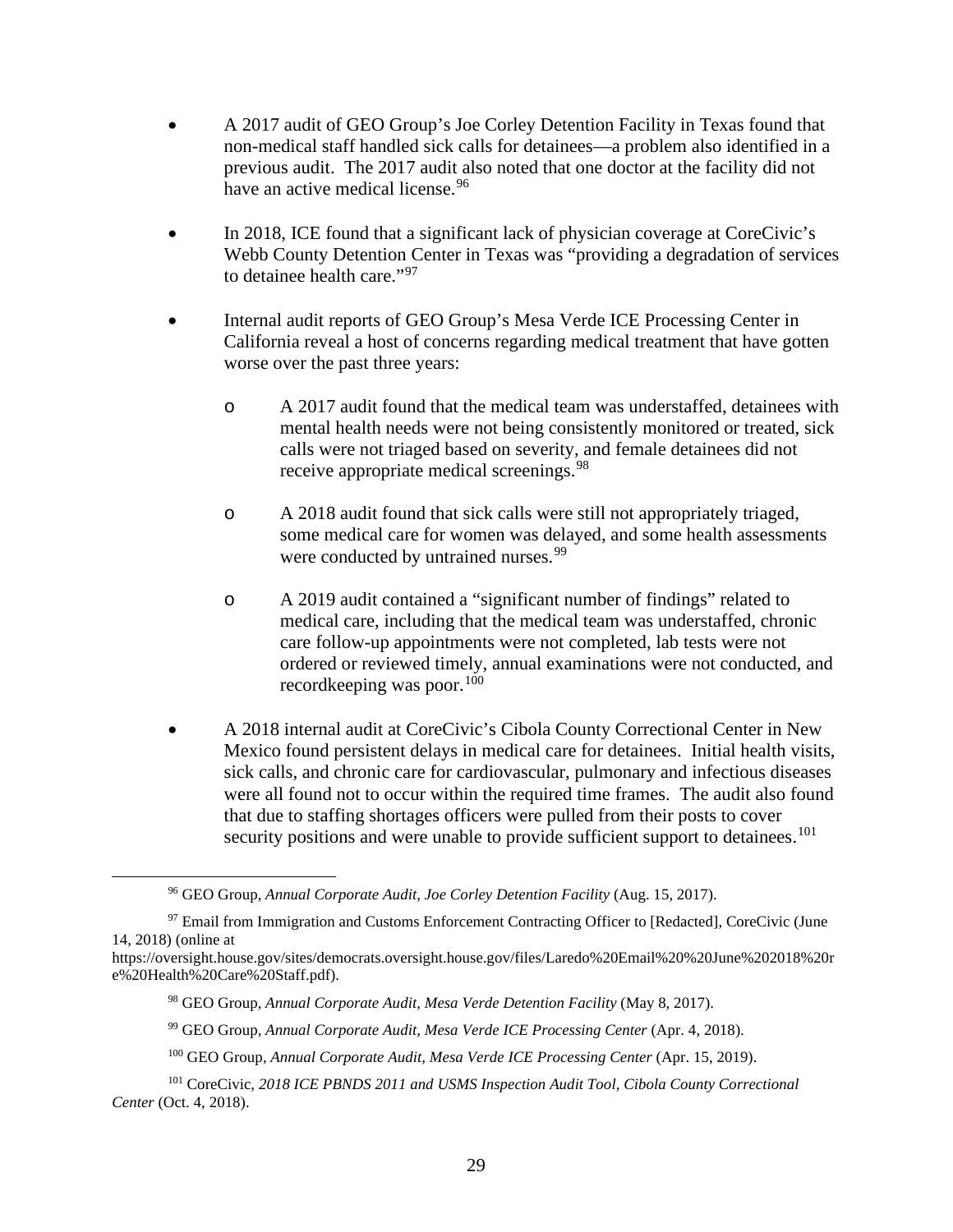#### **D. Concerns Raised in Committee Staff Inspections**

<span id="page-30-0"></span>During Committee staff inspections of detention facilities, many detainees reported that when facility personnel did not deem medical issues to be emergencies, they did not take them seriously. Individuals suffering from migraine headaches, hernias, and high blood pressure reported that their conditions went untreated.

At ICE's Port Isabel Detention Center in Texas, a detainee reportedly remained in medical quarantine for nine days with facial swelling before doctors diagnosed him with mumps. By that time, the pain had migrated to his groin, and he had permanently lost hearing in one ear.

At the Otay Mesa Detention Center in California, multiple detainees reported that a female detainee had exhibited symptoms of a stroke, but facility staff failed to take the issue seriously or call 911 in a timely manner. According to these accounts, the woman survived, but was partially paralyzed.

A detainee at CoreCivic's T. Don Hutto Residential Center in Texas reported to staff that food is moldy or rotten about twice a week, and that the detainee has become sick from eating food at the facility. A detainee at the Folkston ICE Processing Center said that detainees were once served rotten meat.

A detainee at the South Texas Detention Center informed staff that a guard refused multiple requests for medical attention throughout a night when the detainee reported a sudden and severe migraine. The guard informed the detainee that he would have to wait until the sick call the following morning to get medical attention, even though the facility reported that it had medical staff available 24 hours per day.

At GEO Group's Folkston ICE Processing Center in Georgia, detainees told staff that the toilets at their facility are filthy and were cleaned only prior to the staff's inspection. These detainees said that more than 60 detainees are forced to share approximately three toilets, a ratio that fails to comply with ICE detention standards.<sup>[102](#page-30-1)</sup>

Detainees at the Irwin County Detention Center, operated by contractor LaSalle Corrections in Georgia, reported to staff that bathroom facilities are dirty and that toilets and sinks at the facility often malfunction. Detainees at this facility also reported numerous untreated medical concerns. One detainee said that his medicine was taken away when he arrived at the facility, even though he had come from another ICE detention center. Another detainee said that staff removed lifts he needed in his shoes due to unequal leg length, forcing him to walk with a cane. Another detainee said he had not been treated for ongoing tooth pain, while yet another said he had not received medication for his high blood pressure. Several detainees also reported that a detainee was given a wheelchair that did not function properly and was forced to rely on assistance from other detainees to use the restroom.

<span id="page-30-1"></span><sup>102</sup> Immigration and Customs Enforcement, Department of Homeland Security, *Performance-Based National Detention Standards 2011 § 4.5 (V)(E)(1)* (2016) (online at www.ice.gov/doclib/detentionstandards/2011/pbnds2011r2016.pdf).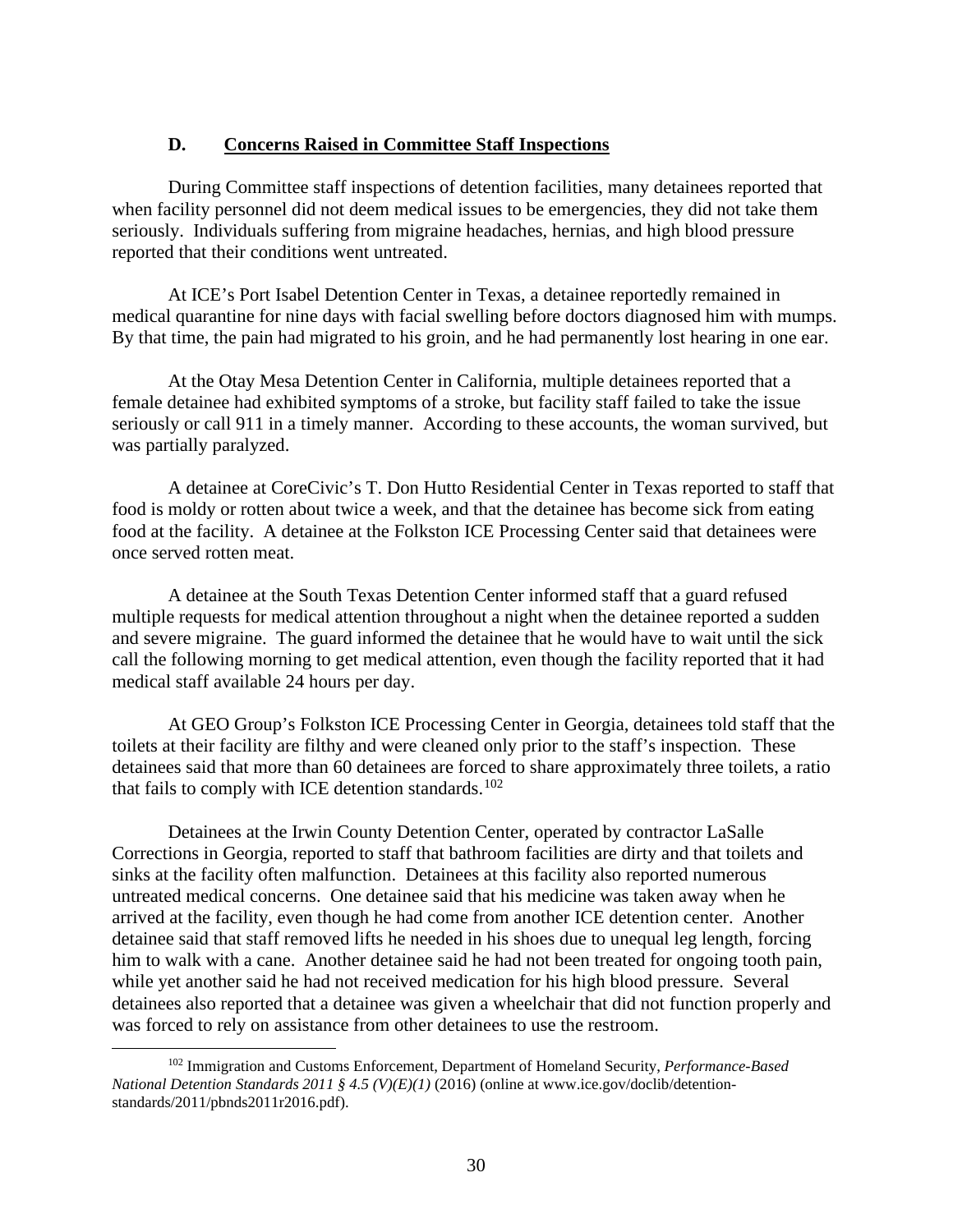Finally, at CoreCivic's Adams County Correctional Center in Mississippi, a detainee shouted through a glass partition that he was being abused and humiliated and wished to urgently speak with Committee staff. Rather than permit him to speak, an ICE official threatened to end the tour immediately and cancel future site visits if Committee staff attempted to communicate with the detainees.

#### **E. Deficient Sanitation and Mismanagement of Infectious Diseases**

<span id="page-31-0"></span>The dangers faced by immigrants in custody have been compounded during the coronavirus pandemic as a result of deficient sanitation practices and poor handling of infectious diseases.

ICE has confirmed that more than 6,000 detainees and ICE staff have contracted coronavirus at more than 95 detention facilities.<sup>[103](#page-31-1)</sup> At least four detainees have died after contracting the coronavirus in ICE custody.<sup>[104](#page-31-2)</sup> The Committee has learned from GEO Group that, as of July 7, 2020, there were 130 confirmed coronavirus cases among GEO Group employees at ICE facilities.<sup>[105](#page-31-3)</sup> The Committee has also learned from CoreCivic that, as of July 16, 2020, three of its employees at ICE facilities had died from coronavirus infections, 37 were in quarantine, 155 had confirmed cases, and 349 had previously recovered from the virus. These numbers include an alarming cluster at the Eloy Detention Center in Arizona where, as of July 16, 2020, there were 43 confirmed cases and 120 staff who previously recovered.[106](#page-31-4) 

Documents obtained by the Committee raise concerns that these numbers will continue to rapidly increase because detainees often are not provided basic immunizations and are forced to live and eat in unsanitary conditions. Documents indicate that detainees in ICE facilities are not receiving recommended vaccinations for contagious diseases on a consistent basis or at all and are not appropriately treated for other infectious diseases such as tuberculosis, HIV, MRSA, meningitis, and hepatitis.

<sup>105</sup> Email from Attorney for GEO Group to Staff, Committee on Oversight and Reform (July 15, 2020).

<span id="page-31-1"></span><sup>103</sup> Immigration and Customs Enforcement, *ICE Guidance on COVID-19, Confirmed Cases* (online at www.ice.gov/coronavirus) (accessed Sept. 23, 2020).

<span id="page-31-2"></span><sup>104</sup> *A 51-Year-Old Immigrant Man from Mexico Has Died in ICE Custody After Testing Positive for COVID-19*, Buzzfeed News (July 13, 2020) (online at www.buzzfeednews.com/article/adolfoflores/mexicanimmigrant-dies-in-ice-custody); *An Immigrant Man in ICE Custody Died After Contracting the Coronavirus*, BuzzFeed News (May 24, 2020) (online at www.buzzfeednews.com/article/hamedaleaziz/immigrant-icecoronavirus-death); *A Honduran Man Has Died of COVID-19 After Leaving an ICE Jail Plagued by the Virus*, Mother Jones (May 14, 2020) (online at www.motherjones.com/politics/2020/05/a-honduran-man-has-died-ofcovid-19-after-leaving-an-ice-jail-plagued-by-the-virus/); *San Diego Detainee is First in ICE Custody to Die of COVID-19*, Los Angeles Times (May 6, 2020) (online at www.latimes.com/california/story/2020-05-06/first-icedetainee-dies-coronavirus-otay-mesa-detention-center).

<span id="page-31-4"></span><span id="page-31-3"></span><sup>&</sup>lt;sup>106</sup> Letter from Attorneys for CoreCivic to Chairwoman Carolyn B. Maloney, Committee on Oversight and Reform (July 17, 2020).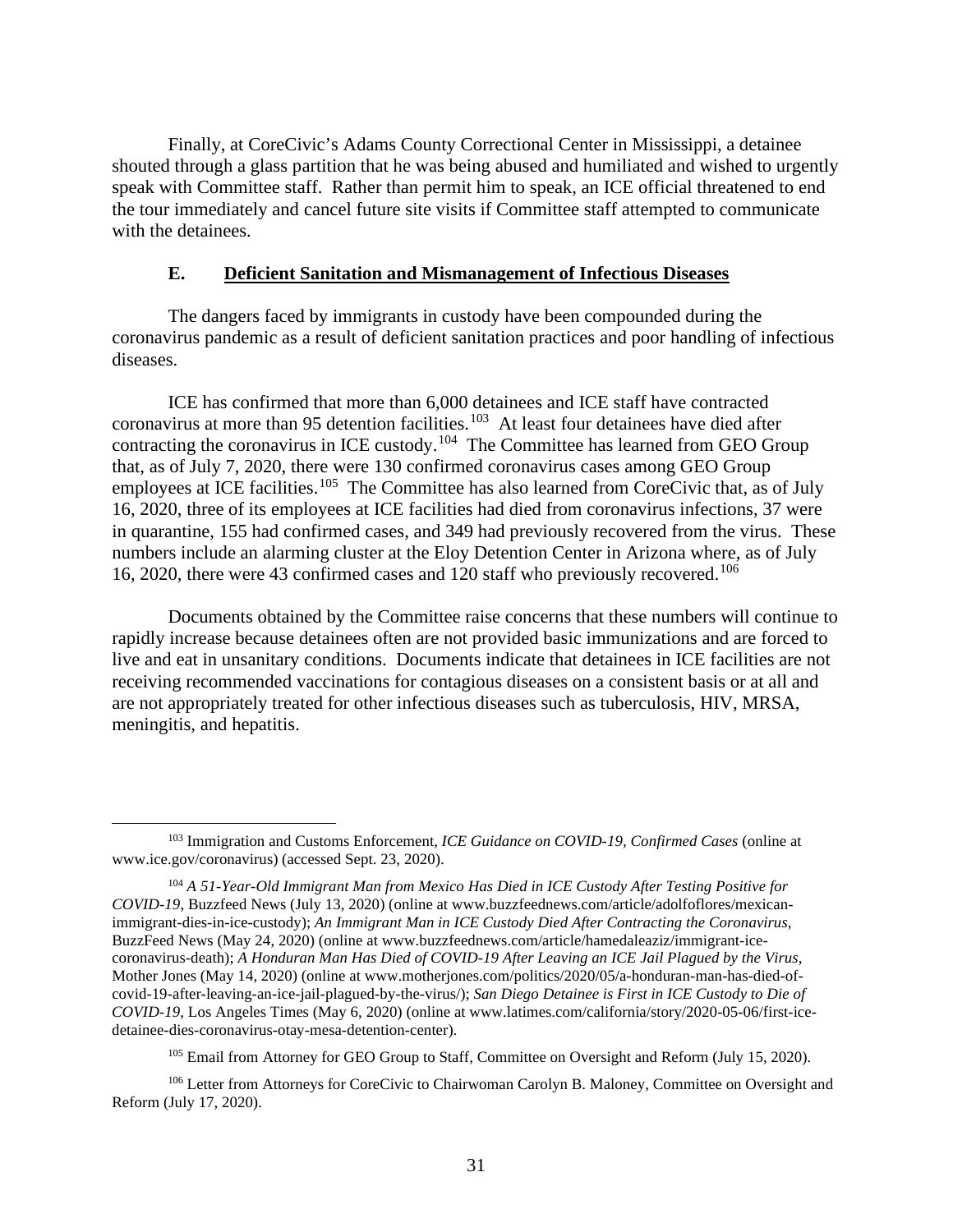For example, in 2016, an outbreak of measles at CoreCivic's Eloy Detention Center infected 22 detainees and staff.<sup>107</sup> In 2018, hundreds of detainees were diagnosed with the flu and chickenpox at multiple facilities.<sup>[108](#page-32-1)</sup> In 2018 and 2019, an outbreak of the mumps infected nearly 900 detainees in 57 ICE detention facilities across 19 states.<sup>109</sup> According to the documents obtained by the Committee:

- Numerous ICE facilities do not consistently provide vaccinations for the flu or pneumonia. Those facilities include Karnes County Residential Center, which houses adults and children, Cibola County Correctional Center, Laredo Processing Center, West Tennessee Detention Facility, Webb County Detention Facility, La Palma Correctional Center, Tallahatchie County Correctional Facility, Nevada Southern Detention Center, and Adams County Correctional Center.<sup>[110](#page-32-3)</sup>
- A 2018 ICE inspection of the Northeast Ohio Correctional Center found that a detainee who had been prescribed a multi-drug treatment for tuberculosis had not been provided 17 dosages over a span of 33 days.<sup>111</sup>
- An IHSC supervisor alleged in 2018 that a detainee at CoreCivic's Houston Processing Center was removed from isolation despite having tuberculosis.<sup>112</sup> At least 145 detainees and two ICE employees at this facility have tested positive for coronavirus. [113](#page-32-6)

<span id="page-32-2"></span><sup>109</sup> *Nearly 900 Immigrants Had the Mumps in Detention Centers in the Last Year*, BuzzFeed News (Aug. 29, 2019) (online at www.buzzfeednews.com/article/stephaniemlee/mumps-ice-immigrant-detention-cdc).

<span id="page-32-3"></span><sup>110</sup> GEO Group, *Annual Corporate Audit, Karnes County Residential Center* (Oct. 2017); CoreCivic, *2018 ICE PBNDS 2011 and USMS Inspection Audit Tool, Cibola County Correctional Center* (Oct. 4, 2018); CoreCivic, *2019 Operational Audit Tool, Laredo Processing Center* (Feb. 28, 2019); CoreCivic, *2017 ICE PBNDS08 (2013 version), USMS FPBDS, and BOP Inspection Tool, West Tennessee Detention Facility* (Sept. 14, 2017); CoreCivic, *2017 USMS FPBDS and ICE NDS Audit Tool, Webb County Detention Facility* (Aug. 10, 2017); CoreCivic, *2018 California Audit Tool, La Palma Correctional Center* (Nov. 8, 2018); CoreCivic, *California PPCHC (Medical Monitoring) Audit Tool, Tallahatchie County Correctional Facility* (Aug. 3, 2017); CoreCivic, *2018 ICE PBNDS08 (2013 version), USMS FPBDS, and BOP Inspection Audit Tool, Nevada Southern Detention Center* (Sept. 20, 2018); CoreCivic, *2018 BOP Audit Tool, Adams County Correctional Center* (Aug. 16, 2018).

<span id="page-32-4"></span><sup>111</sup> Immigration and Customs Enforcement, Office of Detention Oversight, *Compliance Inspection, Northeast Ohio Correctional Center* (Mar. 2018) (online at www.ice.gov/doclib/foia/odo-complianceinspections/2018-NortheastOhioCC-YoungstownOH-0313-152018.pdf).

<span id="page-32-5"></span><sup>112</sup> *ICE Detainee Deaths Were Preventable: Document*, The Young Turks (June 3, 2019) (online at https://tyt.com/stories/4vZLCHuQrYE4uKagy0oyMA/688s1LbTKvQKNCv2E9bu7h).

<span id="page-32-6"></span><sup>113</sup> Immigration and Customs Enforcement, *ICE Guidance on COVID-19, Confirmed Cases* (online at www.ice.gov/coronavirus) (accessed Sept. 23, 2020).

<span id="page-32-0"></span><sup>107</sup> *Measles Outbreak Ends at Eloy Migrant Detention Center*, AZ Central (Aug. 4, 2016) (online at www.azcentral.com/story/news/local/pinal/2016/08/04/measles-outbreak-ends-eloy-migrant-detentioncenter/88046278/).

<span id="page-32-1"></span><sup>108</sup> *Mumps, Other Outbreaks Force U.S. Detention Centers to Quarantine Over 2,000 Migrants*, Reuters (Mar. 10, 2019) (online at www.reuters.com/article/us-usa-immigration-outbreaks/mumps-other-outbreaks-force-usdetention-centers-to-quarantine-over-2000-migrants-idUSKBN1QR0EW).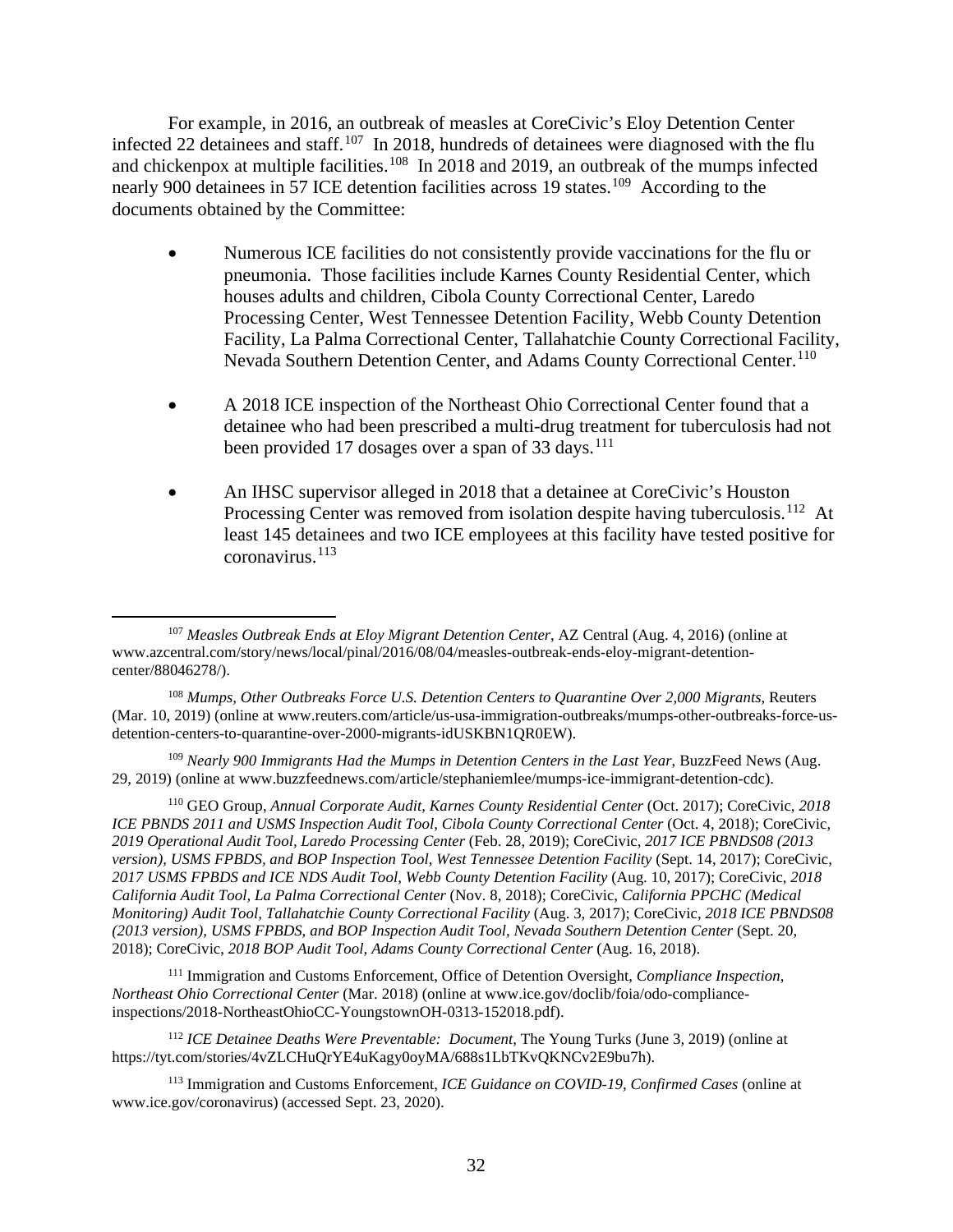- An IHSC complaint alleged that the death of detainee Ronald Cruz in 2018 at ICE's Port Isabel Detention Center in Texas due to meningitis was the result of "grossly negligent" medical care.<sup>114</sup> At least 148 detainees at this facility have tested positive for coronavirus.<sup>[115](#page-33-1)</sup>
- Audit documents from 2017 and 2018 at the Adams County Correctional Center found repeated issues with the treatment of detainees for infectious diseases, including incomplete treatments and monitoring for hepatitis, tuberculosis, and HIV, and improper treatment protocols used for a detainee with MRSA.<sup>116</sup> ICE has reported that Adams County has identified at least 82 detainees infected with coronavirus. [117](#page-33-3)
- Audits of Cibola County Correctional Center, Adelanto Detention Facility, Central Arizona Florence Correctional Complex, Laredo Processing Center, and Broward Transitional Center found that detainees with HIV were not receiving necessary medical care or monitoring.<sup>[118](#page-33-4)</sup> At Aurora ICE Processing Center, one detainee tested positive for HIV, but was not informed of

"I also discovered serval [sic] areas of poor performance some of which rise to the level of an unsafe environment of detention; and care that puts the health and wellbeing of ADF detainees at risk."

- *DHS Office for Civil Rights and Civil Liberties Doctor regarding Aurora ICE Processing Center, 2018*

<span id="page-33-2"></span><sup>116</sup> CoreCivic, *2017 BOP Audit Tool, Adams County Correctional Center* (July 27, 2017); CoreCivic, *2018 BOP Audit Tool, Adams County Correctional Center* (Aug. 16, 2018).

<span id="page-33-3"></span><sup>117</sup> Immigration and Customs Enforcement, *ICE Guidance on COVID-19, Confirmed Cases* (online at www.ice.gov/coronavirus) (accessed Sept. 23, 2020).

<span id="page-33-4"></span><sup>118</sup> CoreCivic, *2018 ICE PBNDS 2011 and USMS Inspection Audit Tool, Cibola County Correctional Center* (Oct. 4, 2018); Immigration and Customs Enforcement, *ICE Health Service Corps, Quality of Care Assessment, Adelanto Detention Facility* (Jan. 2018) (online at https://oversight.house.gov/sites/democrats.oversight.house.gov/files/Adelanto%20IHSC%20Quality%20of%20Car e%20Assessment%202018.pdf); Department of Homeland Security, *ICE Health Service Corps, Final Report of* 

*Findings, Laredo Processing Center* (Oct. 23, 2017) (https://oversight.house.gov/sites/democrats.oversight.house.gov/files/Laredo%20Processing%20Center%20-

%20Final%20Report%20of%20Findings%20Oct%202017.pdf); GEO Group, *Annual Corporate Audit, Broward Transitional Center* (2018); Immigration and Customs Enforcement, *ICE Health Service Corps, Quality of Care Assessment, Central Arizona Florence Correctional Complex* (Dec. 2017) (online at

<span id="page-33-0"></span><sup>114</sup> Memorandum from Cameron P. Quinn, Department of Homeland Security, Office for Civil Rights and Civil Liberties, and Marc Pachon, Department of Homeland Security, Office of Legal Counsel, to Ronald Vitiello, Deputy Director and Senior Official Performing the Duties of the Director, Immigration and Customs Enforcement, and Michael P. Davis, Executive Deputy Principal Legal Advisor, Office of the Principal Legal Advisor, Immigration and Customs Enforcement (Mar. 20, 2019) (online at www.documentcloud.org/documents/6575024- ICE-Whistleblower-Report.html).

<span id="page-33-1"></span><sup>115</sup> Immigration and Customs Enforcement, *ICE Guidance on COVID-19, Confirmed Cases* (online at www.ice.gov/coronavirus) (accessed Sept. 23, 2020).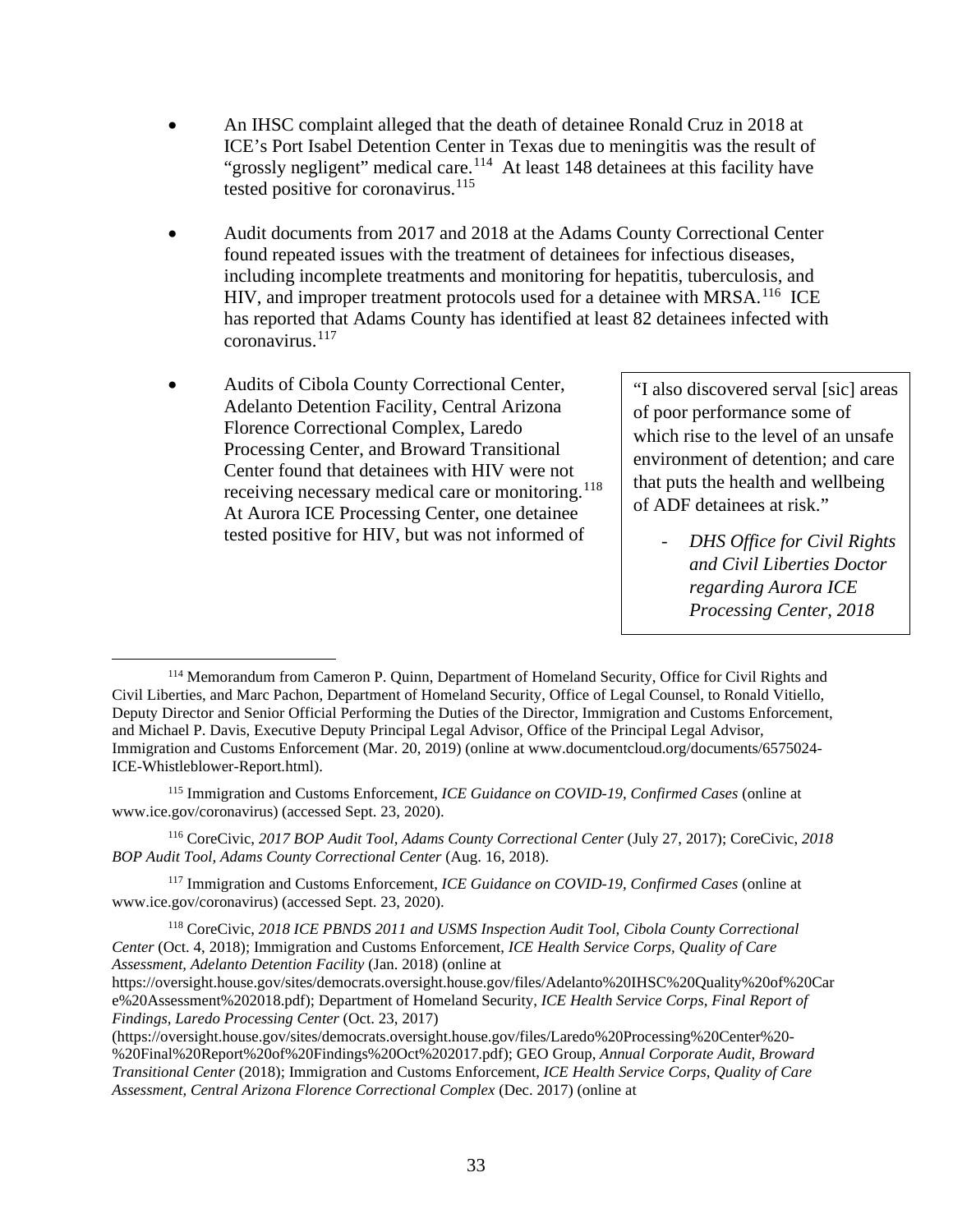the diagnosis.[119](#page-34-1) ICE has reported more than 225 detainees who have tested positive for coronavirus at these facilities, including 146 at Broward Transitional Center. $120$ 

• At La Palma Correctional Center, ICE found that detention staff were not informing visitors that there was an active case of varicella and mumps at the facility.<sup>121</sup> ICE has reported that La Palma identified 366 detainees infected with coronavirus. [122](#page-34-4)

Detainees are frequently held in unsanitary conditions that make it easier for contagious diseases to spread, especially during the ongoing coronavirus pandemic when detainees frequently must clean the facilities themselves without appropriate personal protective equipment. $123$ 

Documents obtained by the Committee reveal that many ICE facilities, including those that house children, have had repeated sanitation problems. For example, detainees have experienced food that is cold or contains bugs, dirty and moldy bathrooms, insufficient clean clothing, unsanitized dishes, dirty food preparation and service areas, and a lack of soap, toilet paper, paper towels, clean razors, and other hygiene items.<sup>[124](#page-34-6)</sup>

<span id="page-34-2"></span><sup>120</sup> Immigration and Customs Enforcement, *ICE Guidance on COVID-19, Confirmed Cases* (online at www.ice.gov/coronavirus) (accessed Sept. 23, 2020).

<span id="page-34-3"></span><sup>121</sup> Immigration and Customs Enforcement, Office of Detention Oversight, *External Audit, La Palma Correctional Center* (Mar. 2019).

<span id="page-34-4"></span><sup>122</sup> Immigration and Customs Enforcement, *ICE Guidance on COVID-19, Confirmed Cases* (online at www.ice.gov/coronavirus) (accessed Sept. 23, 2020).

<span id="page-34-5"></span><sup>123</sup> *Detainees Can't Get Gloves, Gowns for Virus Cleaning Duties*, Law360 (Apr. 23, 2020) (online at www.law360.com/articles/1266665/detainees-can-t-get-gloves-gowns-for-virus-cleaning-duties).

<span id="page-34-6"></span><sup>124</sup> *See, e.g*., CoreCivic, *2017 ICE PBNDS and USMS FPBDS Audit Tool, Northeast Ohio Correctional Center* (Mar. 30, 2017) (cold food); CoreCivic, *2018 BOP Audit Tool, Adams County Correctional Center* (Aug. 16, 2018) (cold food); Immigration and Customs Enforcement, *Detention Services Manager Report, Houston Contract Detention Facility* (Mar. 2017) (dirty bathrooms) (online at

<span id="page-34-0"></span>https://oversight.house.gov/sites/democrats.oversight.house.gov/files/Florence%20County%20IHSC%20Assessmen t%202017.pdf).

<span id="page-34-1"></span><sup>119</sup> Department of Homeland Security, Office for Civil Rights and Civil Liberties, *Investigation of the Denver Contract Detention Facility* (Nov. 5, 2018) (online at https://oversight.house.gov/sites/democrats.oversight.house.gov/files/Aurora%20CRCL%202018%20Expert%20Re port.pdf).

https://oversight.house.gov/sites/democrats.oversight.house.gov/files/Houston%20Detention%20Facility%20March %202017.pdf); Immigration and Customs Enforcement, Office of Detention Oversight, *Compliance Inspection, South Texas Family Residential Center* (Dec. 2018) (dirty bathrooms) (online at

https://oversight.house.gov/sites/democrats.oversight.house.gov/files/South%20Texas%20Detention%20Facility%2 0Inspection%202018.pdf); Immigration and Customs Enforcement, Office of Detention Oversight, *Compliance Inspection, Joe Corley ICE Processing Center* (July 2018) (dirty living units) (online at

https://oversight.house.gov/sites/democrats.oversight.house.gov/files/Corley%20Compliance%20Inspection%20Rep ort%202018.pdf); GEO Group, *Annual Corporate Audit, Aurora ICE Processing Center* (June 2019) (unsanitary food service area); CoreCivic, *2019 Operational Audit Tool, La Palma Correctional Center* (Apr. 18, 2019) (dirty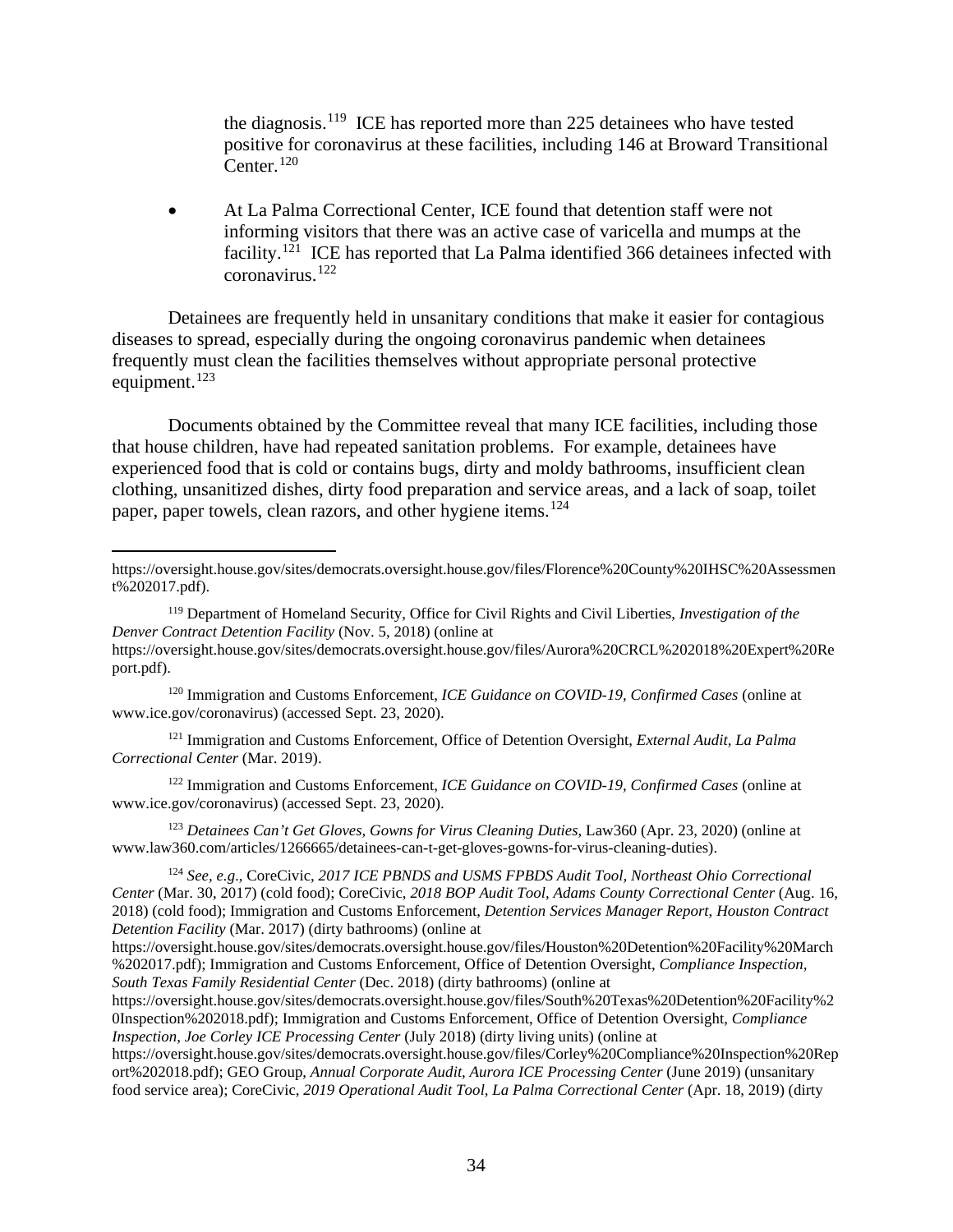#### <span id="page-35-0"></span>**III. CONCLUSION**

The Committee's investigation found that immigrants in detention centers operated by for-profit contractors are facing negative health outcomes and even death as a result of inadequate medical care, poor conditions, understaffing, and delayed emergency care. At times, facility staff have falsified records to cover up these problems.

Documents obtained by the Committee show that ICE has not properly managed infectious and chronic diseases and failed to maintain a sanitary environment for detainees and staff, making these facilities a particularly dangerous environment as the coronavirus continues to spread.

Immediate changes to detention standards and how those standards are monitored are needed to ensure that immigrants in U.S. custody are treated humanely and consistent with domestic and international legal obligations.

ICE should use existing contract provisions to hold contractors like CoreCivic and GEO Group accountable, should not renew contracts plagued by a history of serious health and safety issues without demonstrations of significant and major improvements, and should decrease the use of contractor facilities along with decreasing unnecessary immigration detention.

More robust oversight by the DHS Inspector General and the ICE Office of Professional Responsibility is also warranted.

The Administration has known for years about systemic health and safety issues at detention facilities operated by for-profit contractors. Yet, the Administration has continued to renew contracts with these companies and pay them billions of taxpayer dollars without providing proper oversight. These actions have led to the deaths of immigrants in custody and dangerously deficient conditions for many more.

bathrooms, lack of soap); Immigration and Customs Enforcement, *COR Monthly Performance Report, Otay Detention Facility* (June 2018) (issuing used razors) (online at

https://oversight.house.gov/sites/democrats.oversight.house.gov/files/Otay%20Mesa%20Performance%20Report%2 02018.pdf).